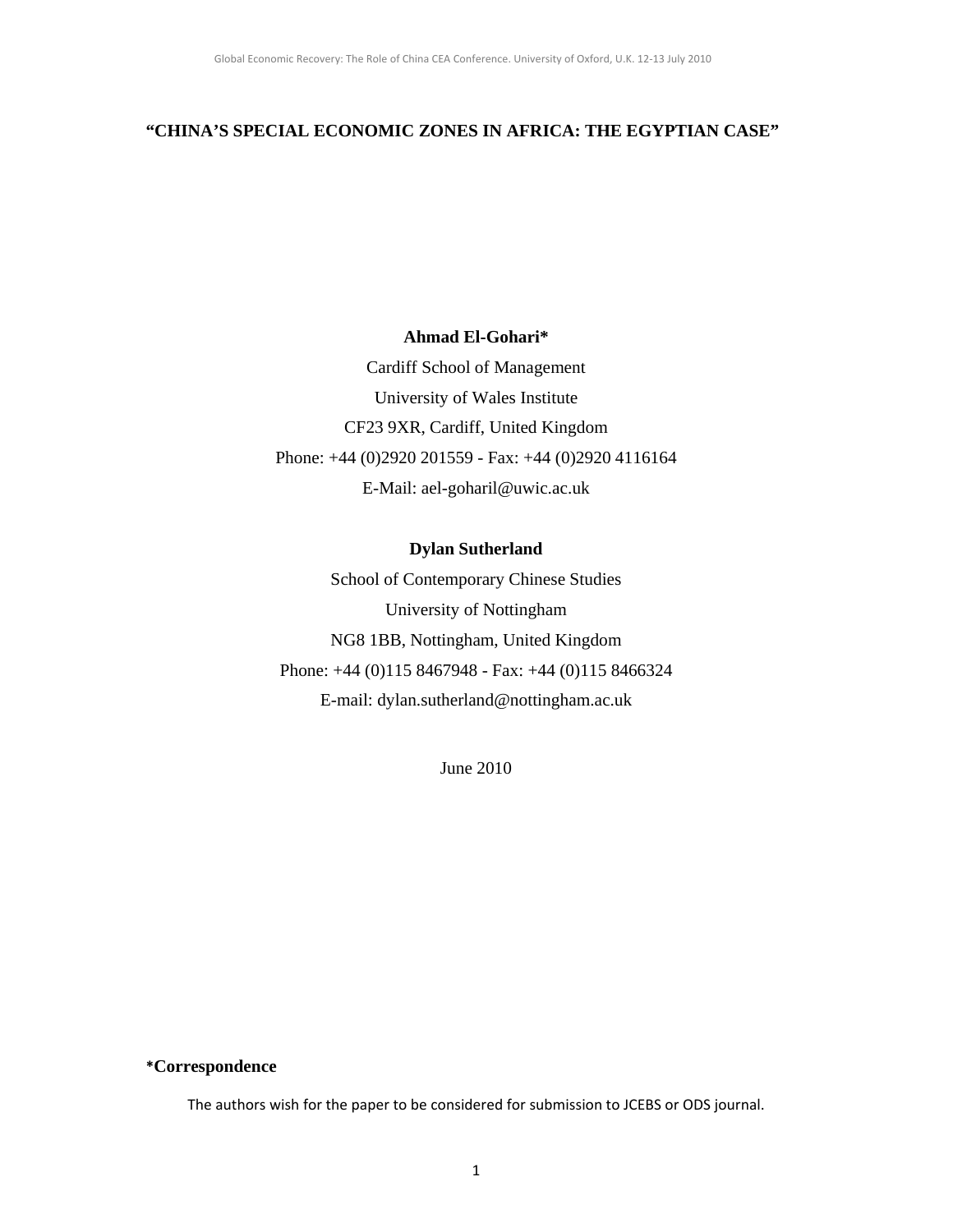## **"CHINA'S SPECIAL ECONOMIC ZONES IN AFRICA: THE EGYPTIAN CASE"**

## **ABSTRACT**

The purpose of this paper is to better understand the rapid expansion of foreign direct investment (FDI) from China to Africa and the role that China's special economic zones (SEZs) in the region play in this process. To date little is known about Chinese SEZs in Africa and the factors driving China to establish such zones within the region and concomitantly, the factors driving host countries in Africa to accommodate these zones. This study focuses on the Egyptian Suez SEZ, and is based on interviews with Egyptian Ministry of Investment officials and field visits to the Chinese led Suez SEZ to gain an understanding of the role that the SEZ plays in the process of the internationalization of Chinese firms within Egypt, and Africa more generally. The paper discusses whether Chinese SEZs in Africa represent a new model of development. Whilst the relative infancy of the zones do not allow for a conclusive assessment of their performance, we can nevertheless draw from preliminary observations and comment upon the strategic purpose of the Chinese SEZ model in Africa.

## **KEYWORDS**

JEL CLASSIFICATION: Internationalization Theories; Special Economic Zones; China; Egypt; Africa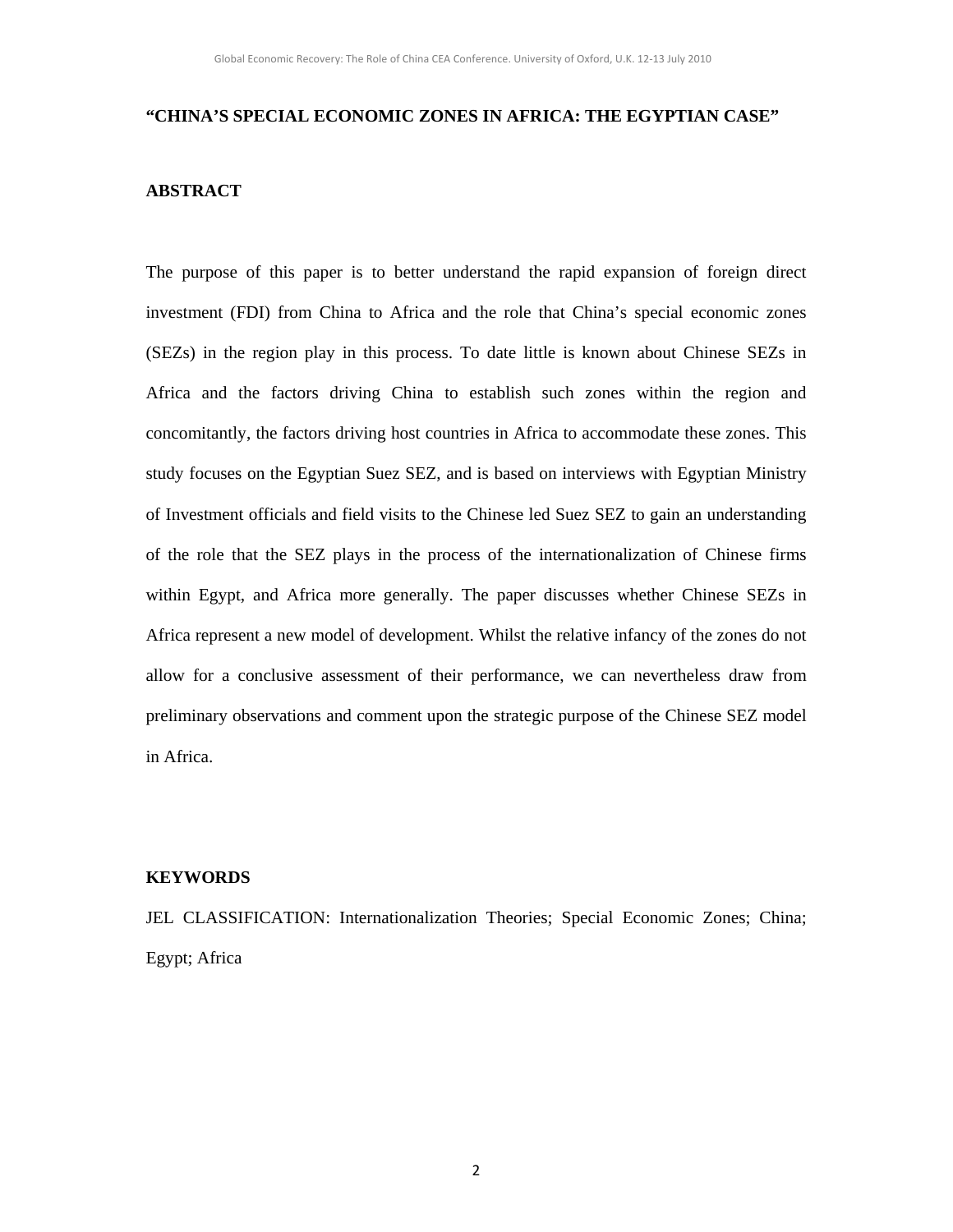## **"CHINA'S SPECIAL ECONOMIC ZONES IN AFRICA: THE EGYPTIAN CASE"**

## **1. INTRODUCTION**

There is now considerable interest in China's growing overseas foreign direct investment (OFDI) and the internationalisation of Chinese firms, as well as more generally in the economic influence of China overseas. By 2007 more than 5,000 domestic investment entities had established nearly 10,000 overseas enterprises in 172 countries (MOFCOM, 2008). The African continent, where the number of investments is widely believed to be significantly underestimated, had become an important recipient of Chinese OFDI. A process of increasing economic integration has been ongoing, with rapidly growing trade and investment volumes. Given Africa's poor growth record, and dismal record in human development, the impact that Chinese trade and investment may have on the region has attracted attention: The bulk of research on China's increasing economic integration with Africa however, has focused on the natural-resource seeking aspects of Chinese investment in sub-Saharan Africa (e.g. Kiggundu, 2008). As yet there are comparatively few studies on the activities of Chinese firms in North Africa although by 2008 North Africa accounted for almost 10% of Chinese OFDI stock to Africa (MOFCOM, 2008). Extant studies addressing Chinese OFDI flows to this region of Africa also emphasise its natural-resource seeking nature (e.g. Abdel-Khalek  $\&$ Korayem, 2007).

What is of special interest is that no studies have yet explicitly addressed the role that China's special economic zones (SEZs) in Africa play in the process of the internationalisation of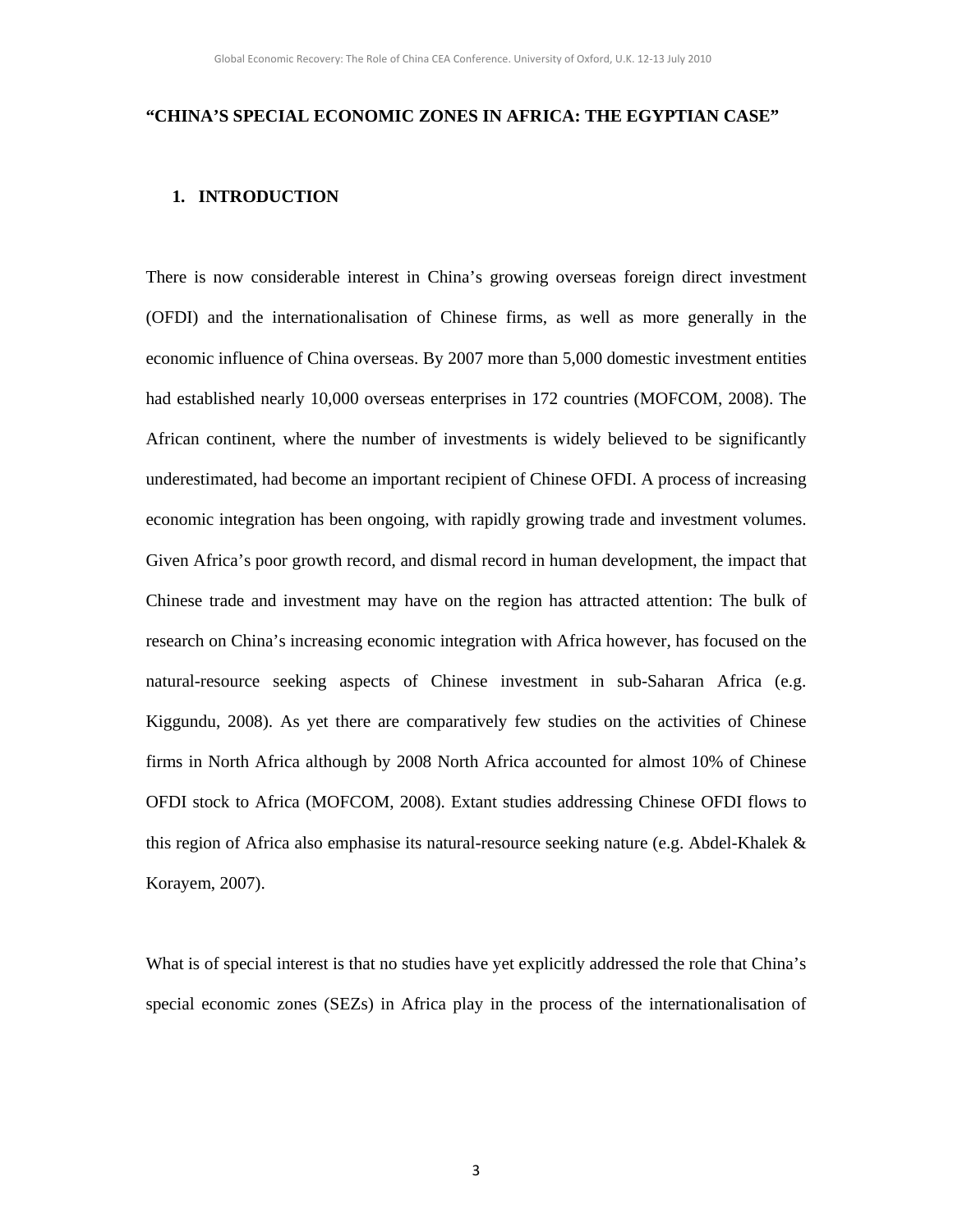Chinese firms<sup>1</sup>. As such the activities of Chinese firms in Egypt are interesting for a number of reasons: Egypt has been selected by China as one of only five African locations to host a Chinese-led  $SEZ^2$ . In 2008, Egypt hosted almost 600 Chinese firms, around 5% of all officially recognised subsidiaries of Chinese TNCs (GAFI, 2008; MOFCOM, 2008). By 2009, this number had risen to 900 invested firms (GAFI, 2009a). Although Egypt has limited natural resources, Egypt is nevertheless attracting increasing volumes of Chinese OFDI, *much of which has originated from smaller, private manufacturing firms*. This is in contrast to the select state-owned big business groups that have been dominant in Chinese overseas investments to date (Sutherland, 2009).

The paper is organised as follows: Section 2 provides a background to Chinese investment in Africa, with specific reference to Egypt. Section 3 considers some of the Chinese motivations for the creation of Chinese SEZs in Africa. Section 4 presents the case of Egypt's Suez SEZ and investigates in more detail the nature of the zone and Egypt's expectations of the role the zone is designed to fulfil. Section 5 discusses whether the zone is conforming to Chinese and Egyptian expectations and addresses the most significant findings that can be drawn from the case study. The conclusion presents the implications for understanding a Chinese 'Beijing consensus' model of development as applied to the Egyptian case, and more generally implications for African development.

<sup>&</sup>lt;sup>1</sup> For commentaries see Davies, 2008: "2.7 "Development and Commercial Incentives: SEZs": pp. 25-27; 2007: "Commentary: China's Special Economic Zone Model Comes to Africa": pp. 4-6.

<sup>&</sup>lt;sup>2</sup> The other locations selected for Chinese SEZs within Africa include, Mauritius, Nigeria, Tanzania, and Zambia. This initiative is rooted within the Beijing Action Plan announced during the 2006 Forum for China-Africa Cooperation (FOCAC).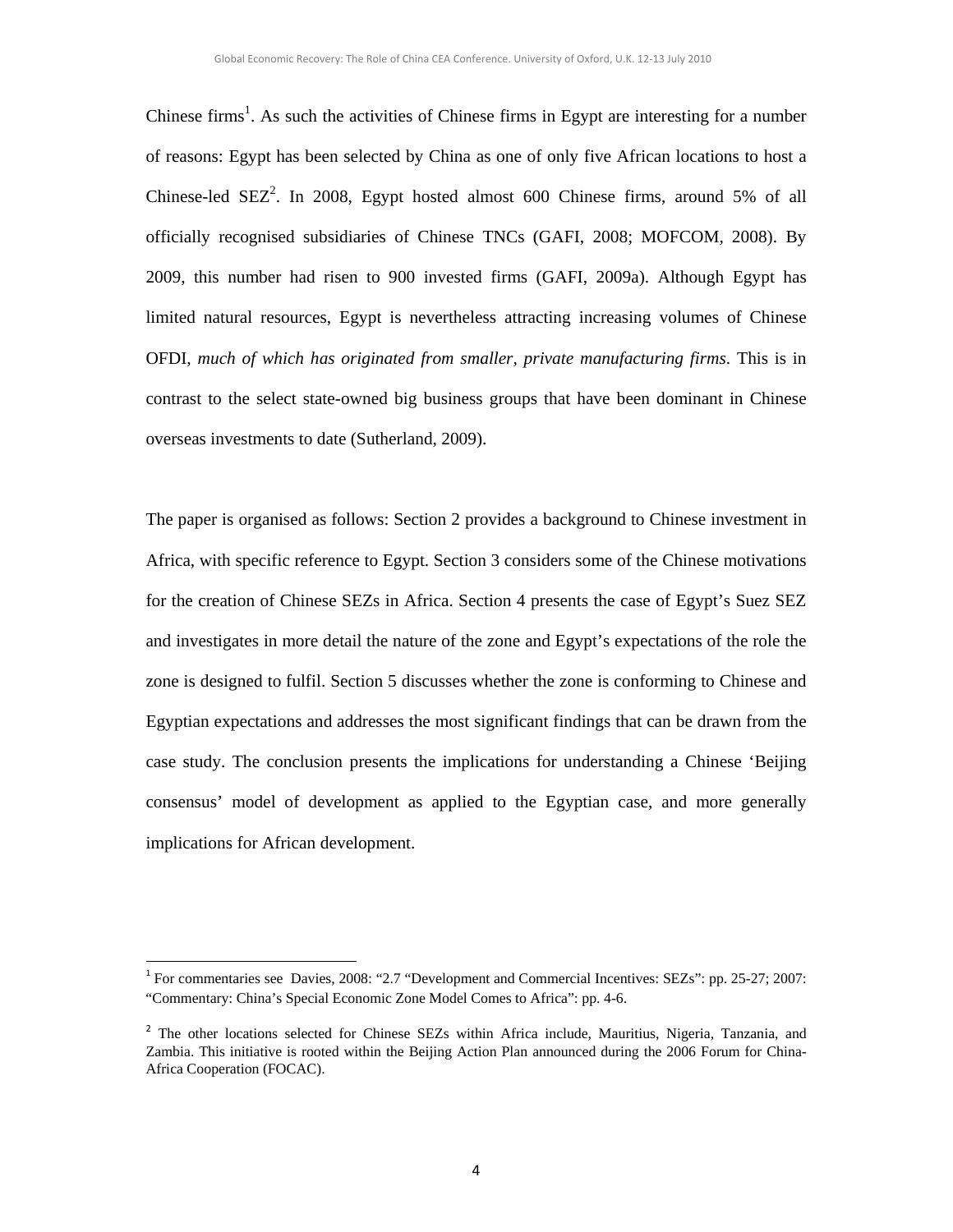### **2. BACKGROUND: CHINA'S OFDI TO AFRICA & EGYPT**

#### **China's OFDI in Africa**

On the face of it China's stock of OFDI in Africa does not appear to be especially large. In 2008 China's total OFDI stock approached \$184 billion, with almost \$7.8 billion located in Africa (MOFCOM, 2008). According to figures for 2008, therefore, only around 4% of China's OFDI stock was located in Africa. This estimate, however, may substantially underestimate the real share of Chinese OFDI in Africa for two principal reasons. Firstly, significant volumes of officially registered OFDI may not be for the purposes of expanding international production or the internationalisation of Chinese firms. Registered OFDI to the many tax havens and offshore financial centres, especially the Cayman and British Virgin Islands (CBVI), in China's case, is generally considered to involve the 'round-tripping' of capital (Greguras, Bassett & Zhang, 2008), as well as 'capital augmenting' processes (Sutherland, El-Gohari, & Mathews, 2009). This process involves the establishment of overseas holding companies that can be used to change the registration status of domestic companies, as well as raise capital on foreign stock exchanges. Similarly, considerable shares of investments to Hong Kong may also serve a similar and related purpose (Huang, 2003). If, therefore, we exclude OFDI to these three jurisdictions associated with round-tripping (the CBVI and Hong Kong, which constituted \$20bn, \$10bn and \$116bn, respectively) from the official OFDI data, the African share of Chinese OFDI flows rises to 40% in 2008 and its share of OFDI stock rises to 21% by the end of 2008 (MOFCOM, 2008) (Table 1). Secondly, it is also widely accepted that Africa has attracted large numbers of private entrepreneurs from China. Many of these investors may not be registered in official statistics; although in aggregate terms they may form a substantial amount of Chinese OFDI to Africa.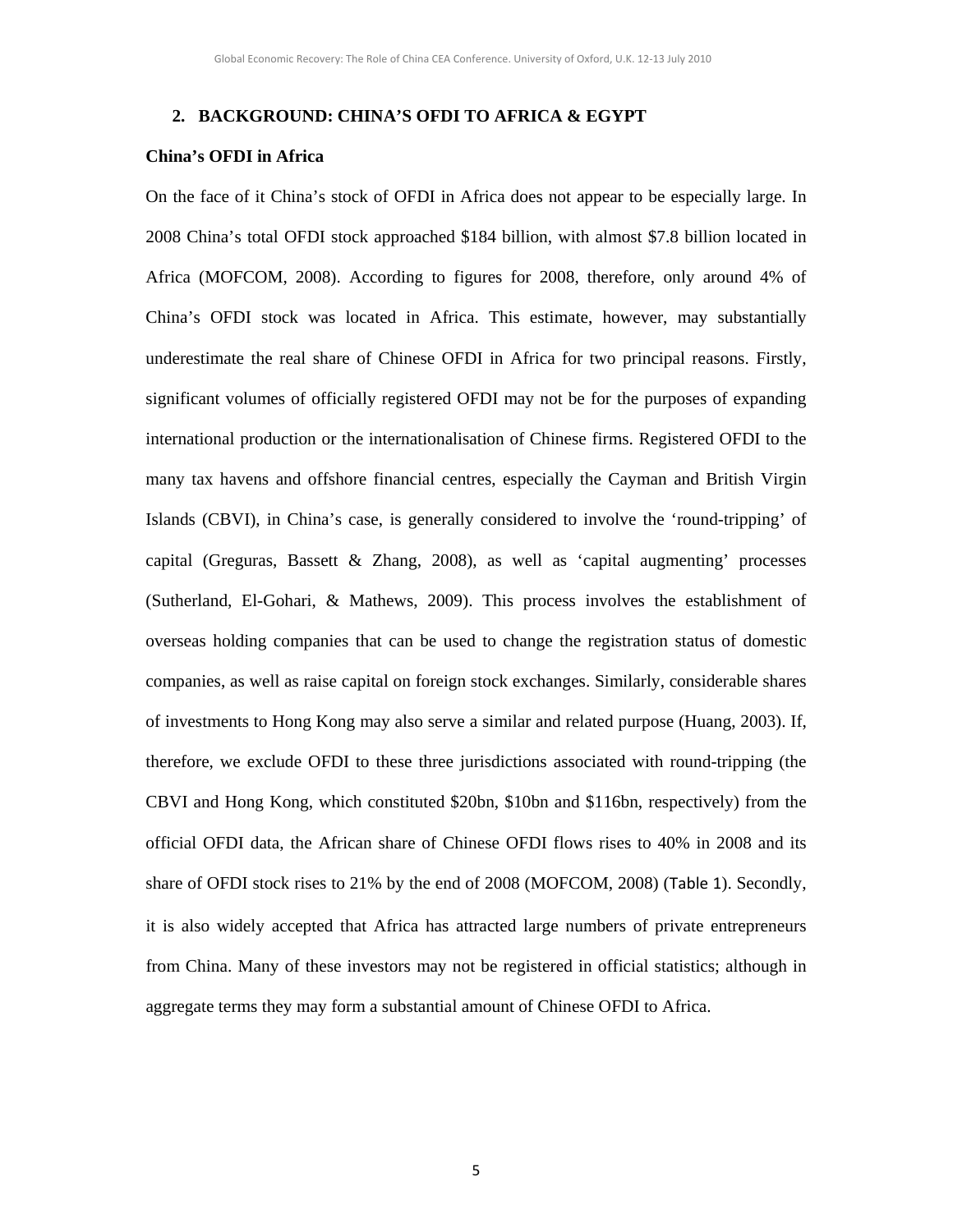Another alternative and arguably better way of appreciating the relative importance of Chinese OFDI to the African continent is to compare it with the volumes found in other regions (Table 1). By the end of 2008 total Chinese OFDI stock to Africa (\$7.8 billion) exceeding that to Europe (\$5.1 billion) and considerably exceeded that to North America (\$3.7 billion) and Oceania (\$3.8 billion). In fact, Africa had received more Chinese FDI than any other region of the world (including Latin America if we exclude the CBVI from these estimates), except Asia (after excluding Hong Kong from the estimates). In the African case, moreover, it is likely that in terms of numbers of firms created, the number of African subsidiaries considerably outnumbers those from other countries. By the end of 2007, for example, it was reported there were around 10,000 overseas affiliates of Chinese companies, created by around 7,000 domestic institutions in over 170 countries (MOFCOM, 2008). This may be reflected in Africa accounting for the greatest number of Chinese deals signed overseas in 2006 (Reuters,  $01/10/2008$ )<sup>3</sup>.

OFDI from China is part of a broader trend of growing OFDI from the developing world. Between 2000 and 2006 this grew at about 31% per annum, growing to around \$175 billion, or 14% of the global total (OECD 2008: 70). A larger share of China's OFDI is flowing to developing countries. On the whole, Africa is a large recipient of Chinese OFDI. One reason for these considerable investments in Africa, of course lies in the wealth of natural resources that the African continent provides for Chinese investors. While we do not have a comprehensive break down of investments from China to Africa by range of business activities, it is undeniable that natural-resource seeking type investments are important. The extent of these investments, however, should not be exaggerated. Indeed, when compared to

<sup>&</sup>lt;sup>3</sup> Reuters. "China Wakes Up To Global Clout of its Small Firms". 10 January 2008.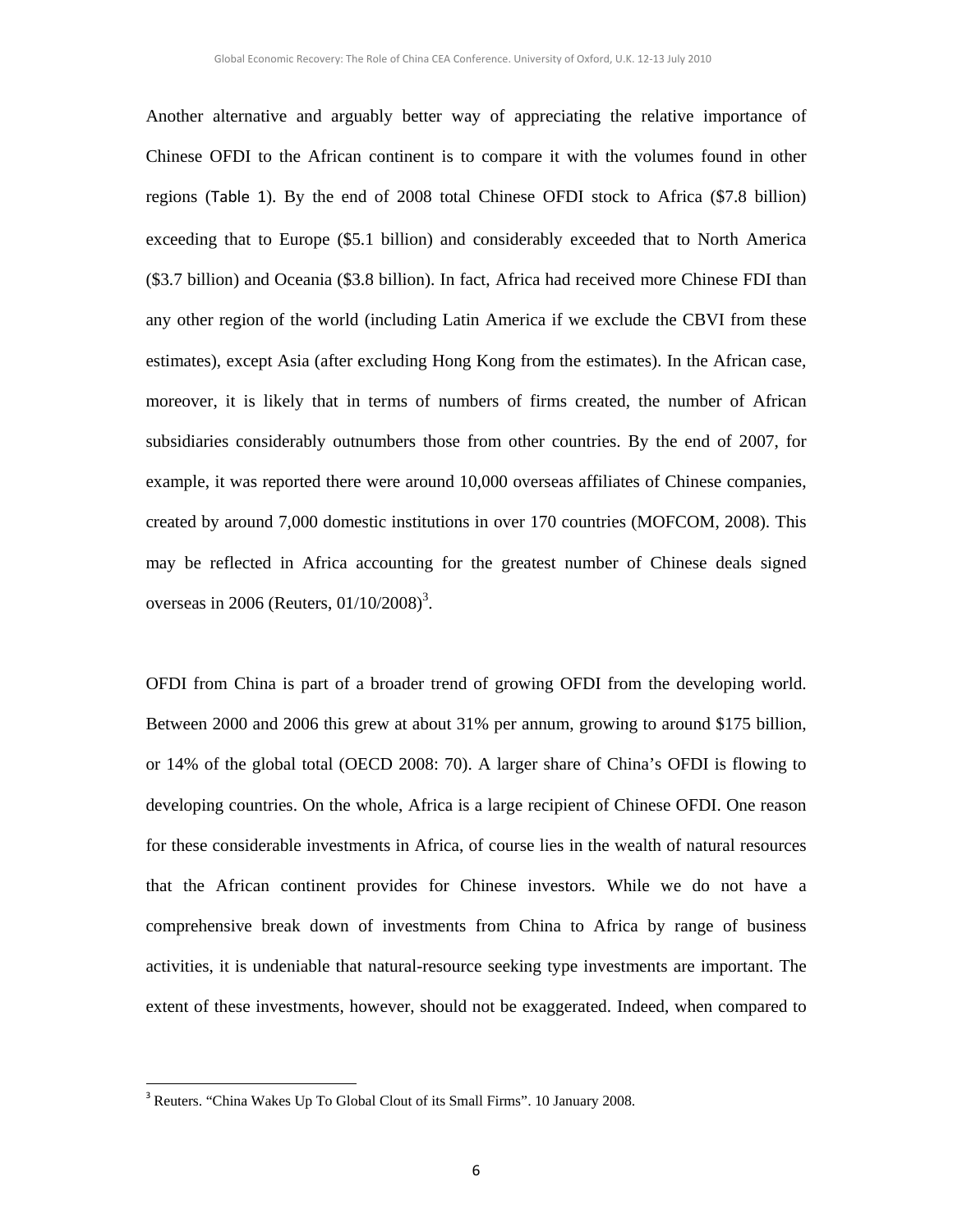the profile of other countries investing in Africa, that of Chinese companies may well be less oriented to natural-resource seeking:

"China's OFDI in Africa has not been particularly skewed towards the natural resources sectors in international comparison. Market-seeking is also a prominent motivation for Chinese enterprises investing in Africa, *especially in the manufacturing and the construction sector*" (OECD, 2008: 67 [emphasis added]).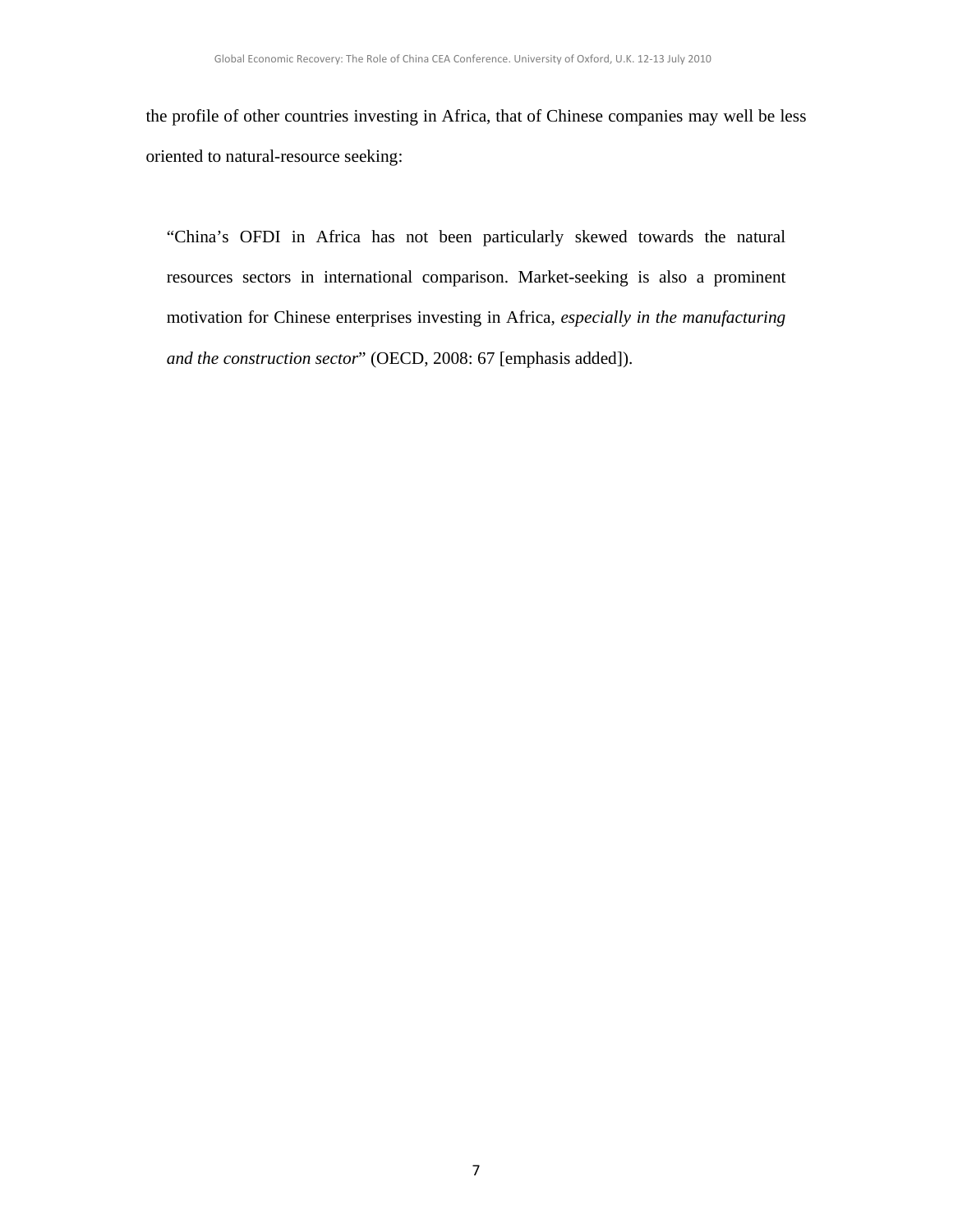| Region/country                          |                  |         | OFDI flows from China by Region (\$ m.) |         |         | <b>OFDI</b><br>stock<br>\$m.) | OFDI flows from China $(\%)^a$ |                  |          |                  |          | <b>OFDI</b><br>stock<br>$(9/0)^{b}$ |
|-----------------------------------------|------------------|---------|-----------------------------------------|---------|---------|-------------------------------|--------------------------------|------------------|----------|------------------|----------|-------------------------------------|
|                                         | 2004             | 2005    | 2006                                    | 2007    | 2008    | 2008                          | 2004                           | 2005             | 2006     | 2007             | 2008     | 2008                                |
| <b>Total</b>                            | 5498.0           | 12261.2 | 17634.0                                 | 26506.1 | 55907.2 | 183970.7                      | 100.0                          | 100.0            | 100.0    | 100.0            | 100.0    | 100.0                               |
| Asia                                    | 3014.0           | 4448.2  | 7663.3                                  | 16593.2 | 43547.5 | 131317.0                      | 32.2                           | 41.9             | 31.4     | 34.5             | 36.0     | 41.5                                |
| Hong Kong                               | 2628.4           | 3419.7  | 6931.0                                  | 13732.4 | 38640.3 | 115845.3                      | $\cdots$                       | $\ldots$         | $\cdots$ | $\cdots$         | $\cdots$ | $\cdots$                            |
| Africa                                  | 317.4            | 391.7   | 519.9                                   | 1574.3  | 5490.6  | 7803.8                        | 26.5                           | 16.0             | 22.3     | 19.0             | 40.3     | 20.9                                |
| Egypt                                   | $\overline{5.7}$ | 13.3    | 8.9                                     | 25.0    | 14.6    | 131.4                         | 0.5                            | 0.5              | 0.4      | 0.3              | 0.1      | $\overline{0.4}$                    |
| Europe                                  | 157.2            | 395.5   | 597.7                                   | 1540.4  | 875.8   | 5134.0                        | 13.1                           | 16.1             | 25.6     | 18.6             | 6.4      | 13.8                                |
| Latin America                           | 1762.7           | 6466.2  | 8468.7                                  | 4902.4  | 3677.3  | 32240.2                       | 7.6                            | $\overline{3.2}$ | 4.2      | $\overline{5.1}$ | 0.4      | $\overline{3.8}$                    |
| <b>British Virgin</b><br><b>Islands</b> | 385.5            | 1226.1  | 538.1                                   | 1876.1  | 2104.3  | 10477.3                       |                                | $\ldots$         | $\cdots$ | $\cdots$         | $\cdots$ | $\cdots$                            |
| Cayman<br><b>Islands</b>                | 1286.1           | 5162.8  | 7832.7                                  | 2601.6  | 1524.0  | 20327.5                       |                                | $\cdots$         | $\cdots$ | $\cdots$         | $\cdots$ | $\cdots$                            |
| North America                           | 126.5            | 320.8   | 258.1                                   | 1125.7  | 364.2   | 3659.8                        | 10.6                           | 13.1             | 11.1     | 13.6             | 2.7      | 9.8                                 |
| Oceania                                 | 120.2            | 202.8   | 126.4                                   | 770.1   | 1951.9  | 3816.0                        | 10.0                           | 8.3              | 5.4      | 9.3              | 14.3     | 10.2                                |

# **Table 1: Distribution of Chinese OFDI by Region, stock and flows various years.**

Source: (MOFCOM, 2008)

Notes: <sup>a & b</sup> Excluding Hong Kong; British Virgin Islands; and Cayman Islands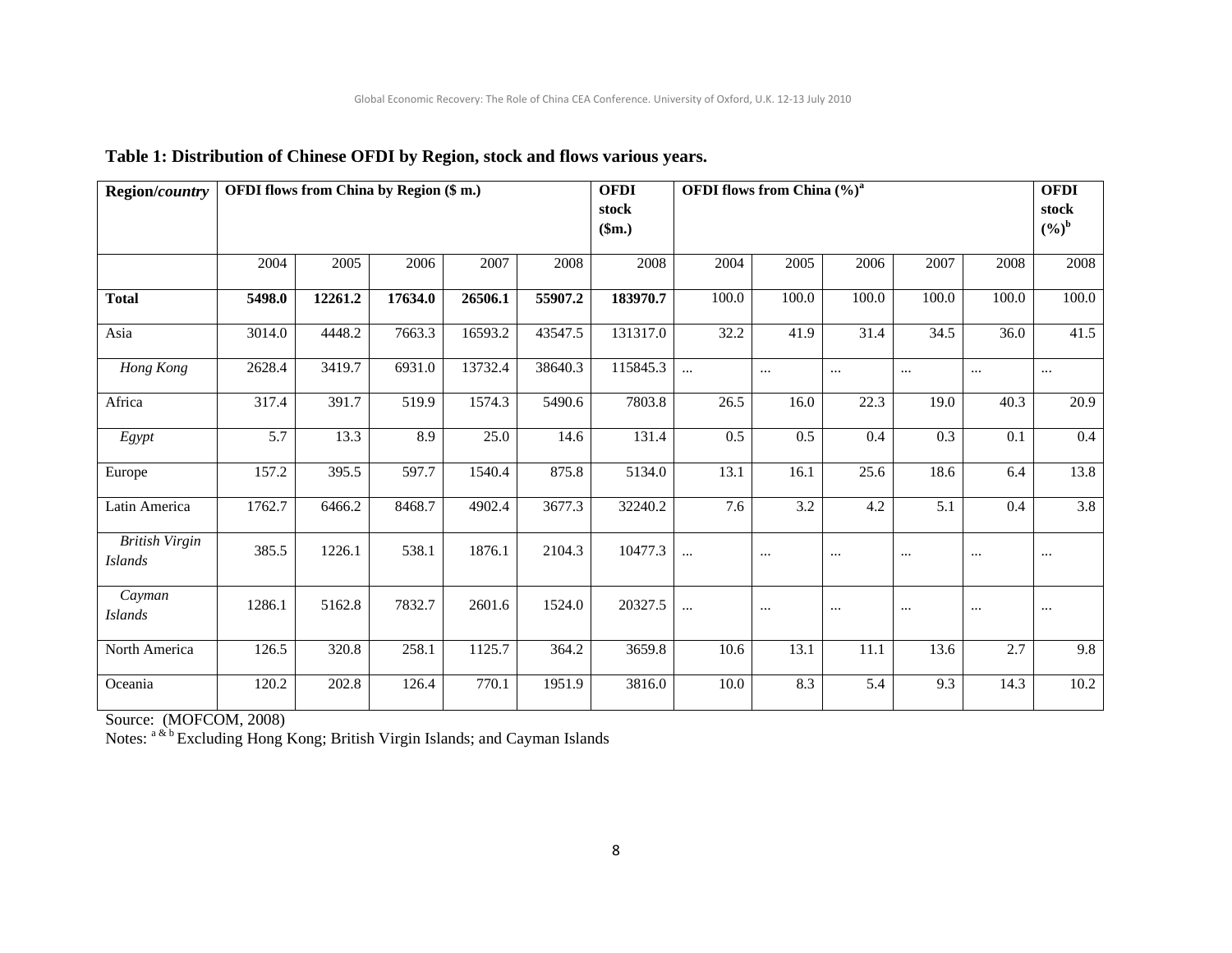### **China's OFDI to Egypt**

.

By 2008, China was the  $28<sup>th</sup>$  largest investor in Egypt (GAFI, 2008). However this does not illustrate the rapid increase in investment and the significant number of Chinese firms entering the Egyptian economy since 2000. By 2008 a total of 567 Chinese firms had made investments in Egypt, with a registered capital totalling nearly \$225 million and a paid-in capital of \$142 million  $(GAFI 2008)^4$ . By comparison, the overall stock of Chinese OFDI in Africa stood at around \$7.8 billion by the end of 2008. The entire stock of Egypt's Chinese OFDI came to 1.7% of Africa's total. Whilst Egypt was not a comparatively large recipient of Chinese OFDI to Africa, it was hosting a large number of Chinese firms.

The investment profile of Chinese firms in Egypt is typified by a duality: on the one hand a small number of large firms exist, on the other there are also hundreds of relatively small investments, primarily in the manufacturing sectors. The average registered capital of each firm stood at only \$400, 000. Of the 567 Chinese invested firms, 461 were in manufacturing sectors accounting for almost 45% of all inward investments. The largest number of firms were established in textiles (167 firms, accounting for nearly 13% of all Chinese investment in Egypt). The second most popular sector was chemicals (140 firms, again accounting for around 13% of all investment). Following this, engineering (72 firms), construction materials (47 firms) and food (23 firms) were the most important industrial sectors.

After manufacturing, services were of second greatest importance: 64 services related firms accounted for 30% of China's inward investment to Egypt. In particular, four investments in oil services accounted for around 20% of total investments. These are among the largest single projects undertaken to date.

<sup>4</sup> This approximates MOFCOM's estimates of total OFDI stock in Egypt of \$131m, (see Table 1)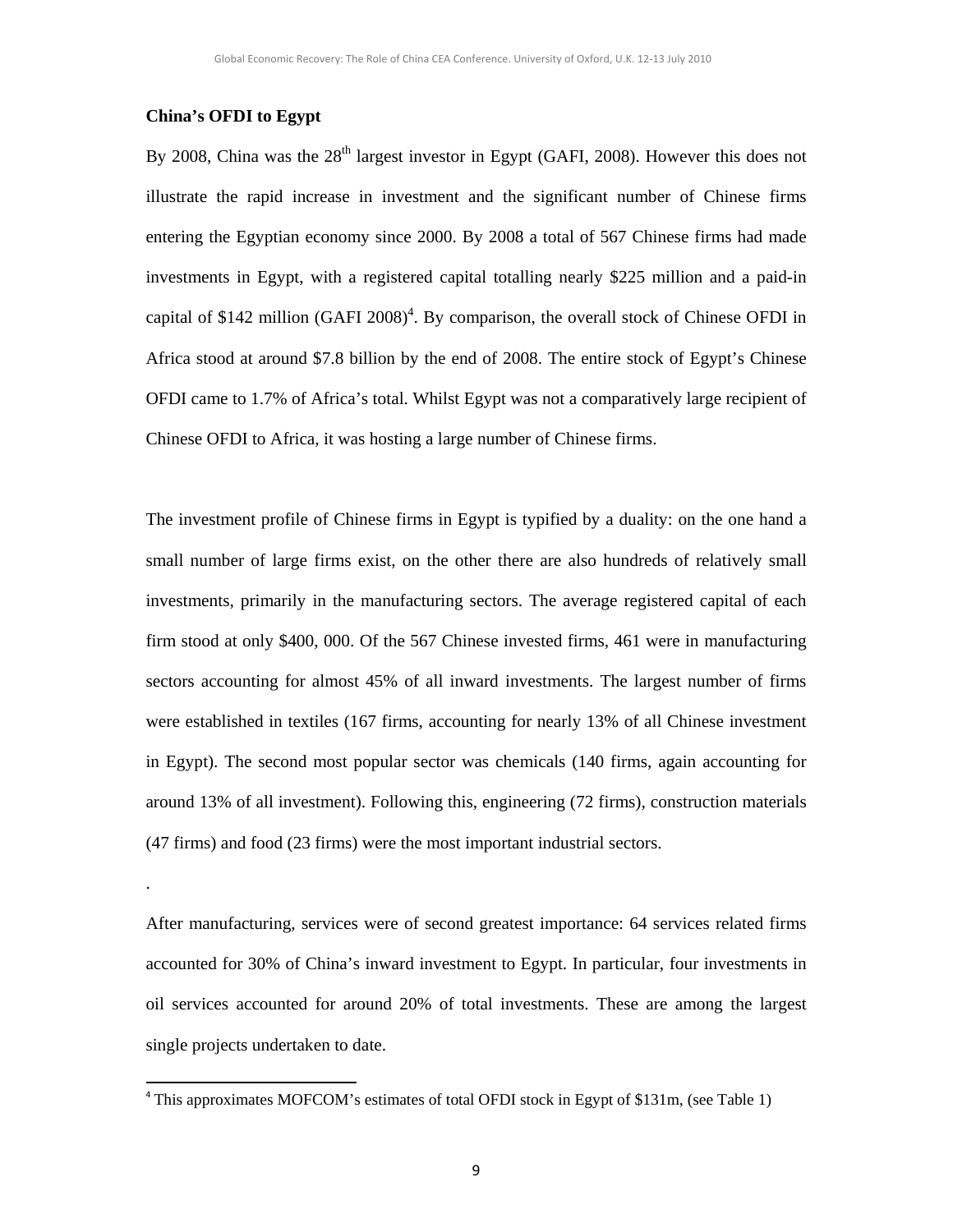**Table 2: Chinese Investments in Egypt, 2008** 

| <b>Sector</b>                     | No. of         | <b>Paid-in Capital</b> | <b>Registered Capital</b> | Avg. firm size | Share of                 |  |
|-----------------------------------|----------------|------------------------|---------------------------|----------------|--------------------------|--|
|                                   | firms          | \$m\$                  | \$m\$                     | \$m\$          | <b>Investment</b><br>(%) |  |
|                                   |                |                        |                           |                |                          |  |
| Textiles                          | 161            | 28.17                  | 28.65                     | 0.18           | 12.7                     |  |
| Chemicals                         | 140            | 27.13                  | 29.38                     | 0.21           | 13.0                     |  |
| Construction materials            | 47             | 15.50                  | 15.58                     | 0.33           | 6.9                      |  |
| Engineering                       | $72\,$         | 12.94                  | 18.60                     | 0.26           | 8.2                      |  |
| Food                              | 23             | 2.96                   | 3.05                      | 0.13           | 1.4                      |  |
| Metals                            | 11             | 2.63                   | 4.37                      | 0.40           | 1.9                      |  |
| Pharmaceuticals                   | $\overline{3}$ | 0.38                   | 0.38                      | 0.13           | 0.2                      |  |
| Manufactured metals               | $\mathbf{1}$   | 0.17                   | 0.35                      | 0.35           | $\overline{0.2}$         |  |
| Manufacturing woods               | $\overline{3}$ | 0.12                   | 0.30                      | 0.10           | 0.1                      |  |
| <b>Total Manufacturing</b>        | 461            | 89.99                  | 100.66                    | 0.22           | 44.6                     |  |
|                                   |                |                        |                           |                |                          |  |
| Petroleum services                | $\overline{4}$ | 22.34                  | 44.62                     | 11.16          | 19.8                     |  |
| General services                  | 14             | 6.43                   | 12.47                     | 0.89           | 5.5                      |  |
| Warehousing                       | $\overline{2}$ | 4.40                   | 5.40                      | 2.70           | 2.4                      |  |
| Trading/financial services        | 35             | 2.88                   | 2.95                      | 0.08           | $\overline{1.3}$         |  |
| Advisory & consulting<br>services | 5              | 1.19                   | 2.20                      | 0.44           | $1.0\,$                  |  |
| Medical and treatment             | $\overline{2}$ | 1.10                   | 1.48                      | 0.74           | 0.7                      |  |
| services                          |                |                        |                           |                |                          |  |
| Transportation                    | $\,1$          | 0.07                   | 0.07                      | 0.07           | 0.0                      |  |
| <b>Educational services</b>       | $\mathbf{1}$   | 0.00                   | 0.04                      | 0.04           | 0.0                      |  |
| <b>Total Services</b>             | 64             | 38.41                  | 69.24                     | 1.08           | 30.7                     |  |
|                                   |                |                        |                           |                |                          |  |
| Infrastructural construction      | $\mathbf{1}$   | 4.66                   | $\overline{5.32}$         | 5.32           | 2.4                      |  |
| <b>Building constructions</b>     | $\overline{2}$ | 4.38                   | 43.79                     | 21.90          | 19.4                     |  |
| <b>Building services</b>          | $\overline{3}$ | 1.09                   | 2.16                      | 0.72           | 1.0                      |  |
| <b>Total Construction</b>         | $\overline{6}$ | 10.12                  | 51.27                     | 8.55           | 22.7                     |  |
|                                   |                |                        |                           |                |                          |  |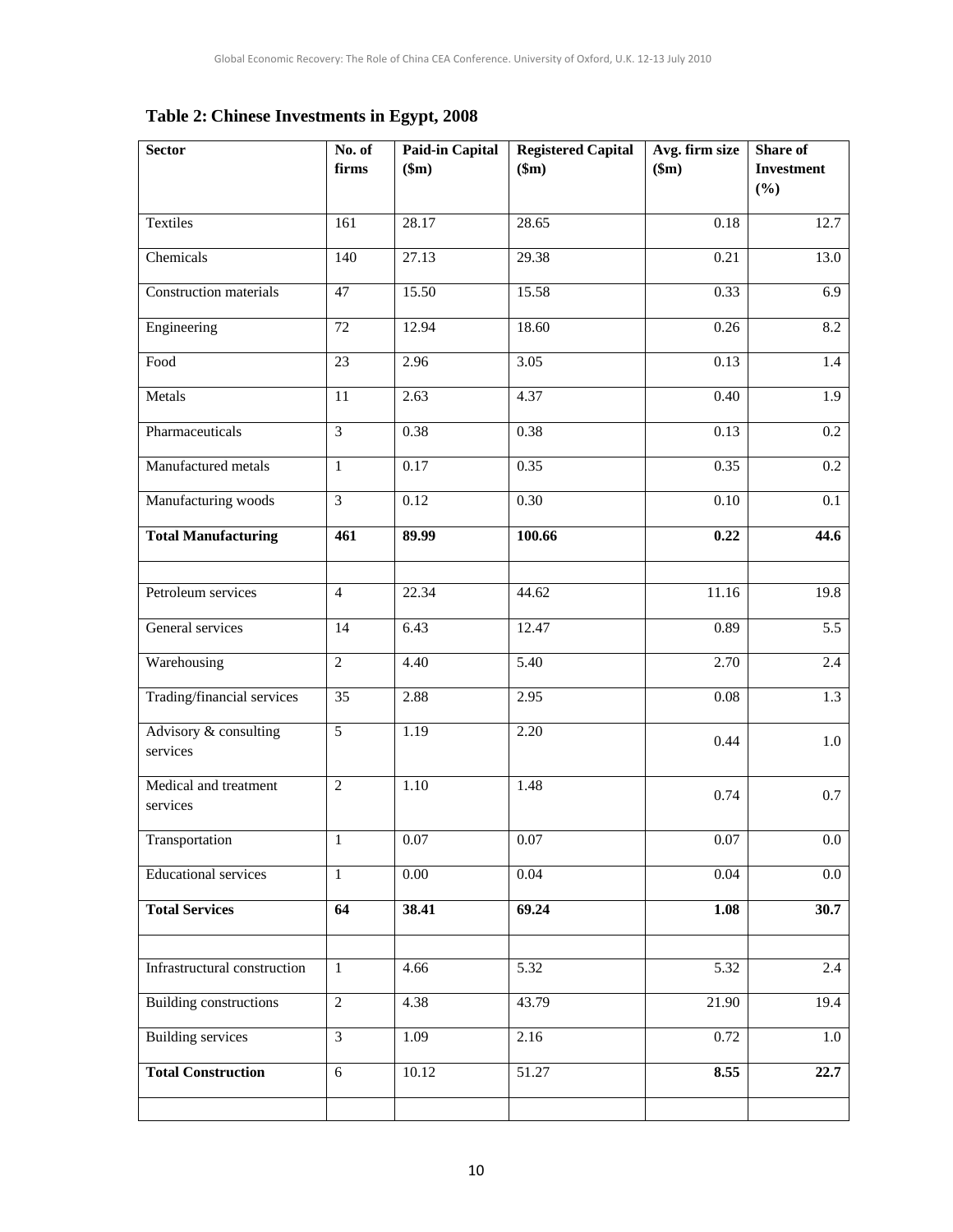| $\ensuremath{\mathsf{IT}}$       | 13                      | 2.34   | 3.26   | 0.25 | 1.4   |
|----------------------------------|-------------------------|--------|--------|------|-------|
| Telecoms                         | 11                      | 0.20   | 0.30   | 0.03 | 0.1   |
| Information systems              | $\overline{2}$          | 0.02   | 0.02   | 0.01 | 0.0   |
| <b>Total Telecoms &amp; IT</b>   | 26                      | 2.55   | 3.58   | 0.14 | 1.6   |
| Agricultural land<br>development | $\mathfrak{2}$          | 0.32   | 0.38   | 0.19 | 0.2   |
| Meat/poultry/fish production     | $\overline{2}$          | 0.20   | 0.25   | 0.13 | 0.1   |
| Total Agriculture &<br>livestock | $\overline{\mathbf{4}}$ | 0.52   | 0.63   | 0.16 | 0.3   |
| Tourism                          | 6                       | 0.17   | 0.42   | 0.07 | 0.2   |
| <b>Total Tourism</b>             | 6                       | 0.17   | 0.42   | 0.07 | 0.2   |
| <b>Total</b>                     | 567                     | 141.76 | 225.81 | 0.40 | 100.0 |

Source: GAFI (2008)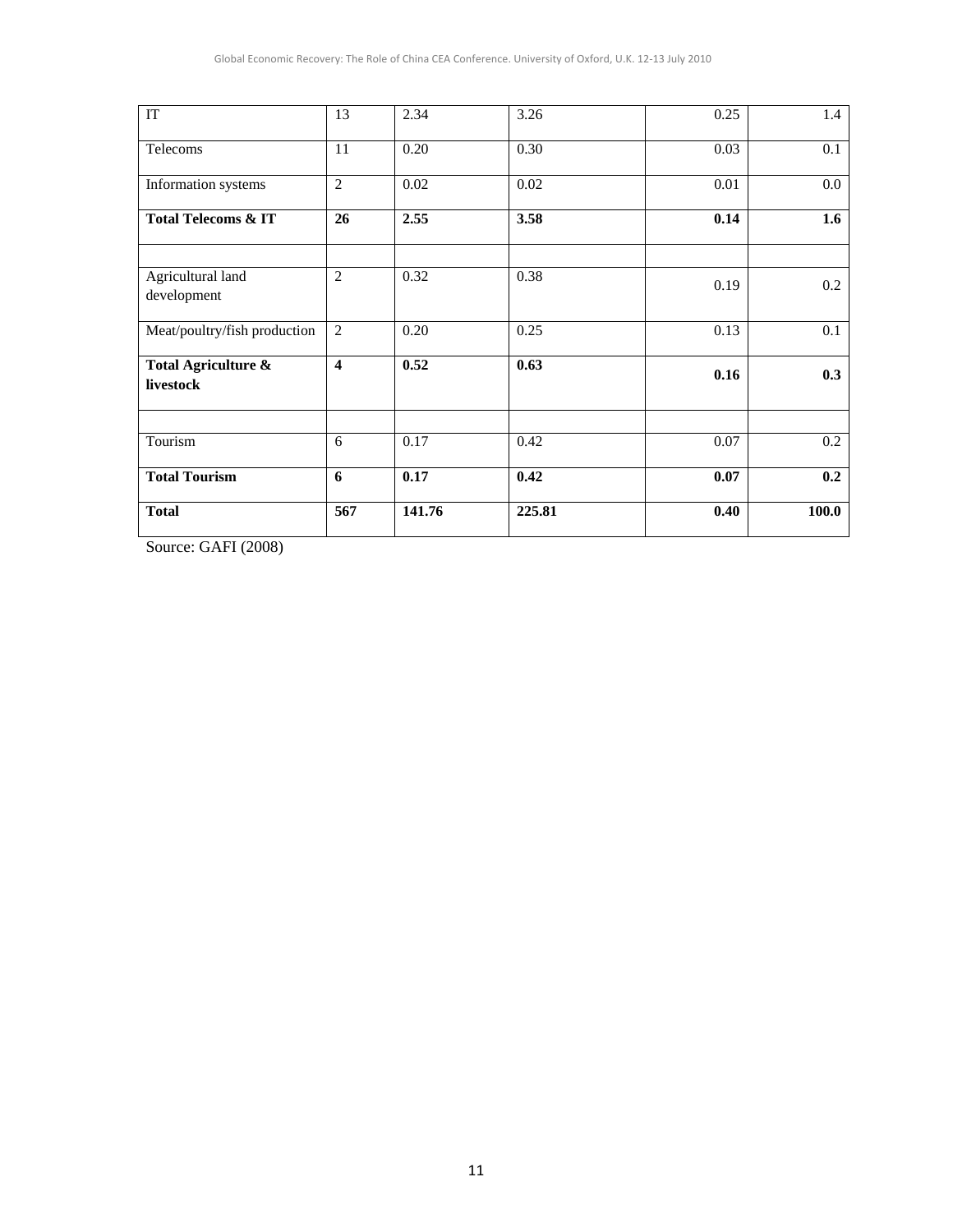Two key observations with regards to the investment profile of Chinese firms in Egypt are firstly; that there are a comparatively large number of Chinese investments in the manufacturing sector. These dominate in textiles and chemicals. This contrasts significantly with China's overall OFDI profile, which is dominated by natural resources, wholesale and retail trade and transport and storage (NBS, 2008). Secondly, natural resources are also of importance. In particular, there are six large projects (Table 3) within mining services and construction. The largest investment by China in Egypt is the Sino-Tharwa Drilling Company. Sino-Tharwa is a joint venture between two state owned entities involving a subsidiary of China's largest TNC, Sinopec (China Petrochemical Group, a large state owned oil and gas producer) and an Egyptian state company (Tharwa Petroleum Company, a subsidiary of the Egyptian Ministry of Petroleum). The Chinese subsidiary of Sinopec is called Sinopec Star, its vehicle for overseas oil and gas exploration. The specific purpose of this company, in line with China's 'Go Global' policy launched in 2002, is to provide 'overseas' oil and gas engineering services. This joint venture operation, established with strong governmental support on both sides, is to look for opportunities in neighbouring countries of the region. It has already drilled 32 wells (totalling 87 thousand meters). By 2008 it had 12 drilling rigs and 4 work-over rigs. Sino-Tharwa has rapidly become the second largest oil-drilling contractor in Egypt (SinopecStar, 2008). The Egyptian-Chinese Petroleum Company, the third largest Chinese investor in Egypt, is primarily a manufacturing operation, though it also carries out service work (maintenance of rigs, for example).This investment complements that of Sino-Tharwa, providing oil drillers and rigs for the service company. Expansion in production capacity of the factory is to reach 20 drilling rigs in 2011, which is the factory's designed capacity, reflecting Chinese investments to expand oil exploration and production in the region.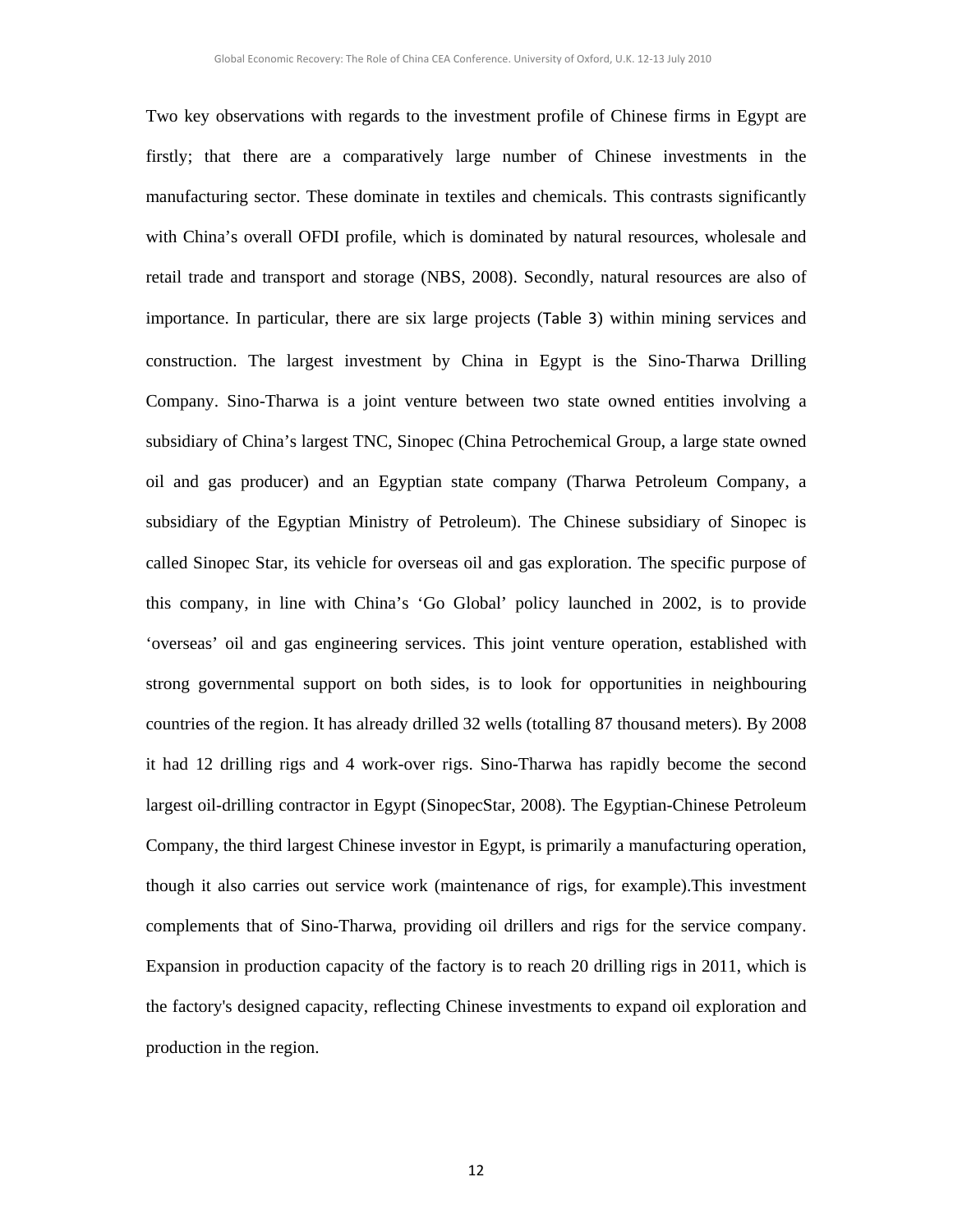# **Table 3: China's Largest Investments in Egypt, 2008**

| Company                                                                 | Year | <b>Registered capital</b> | <b>Chinese Capital</b> | <b>Sector</b> | <b>Activities</b>                                                  |
|-------------------------------------------------------------------------|------|---------------------------|------------------------|---------------|--------------------------------------------------------------------|
|                                                                         |      | $(\$000s)$                | $(\$000s)$             |               |                                                                    |
| Sino Tharwa Drilling                                                    | 2005 | 40,000                    | 20,000                 | Services      | Digging and maintenance of oil and gas wells                       |
| Jalala International Marble &<br>Granite (Chit ShengMarble)             | 2002 | 10,000                    | 10,000                 | Manufacturing | Manufacture and export of marble and granite                       |
| Egyptian-Chinese Petroleum Co for<br><b>Manufacturing Drilling Rigs</b> | 2007 | 12,000                    | 6.000                  | Services      | Manufacture and maintenance of oil drillers and rigs               |
| Suez Egyptian-Chinese Estate<br>Development                             | 2001 | 5, 317                    | 4,655                  | Construction  | Land and property development for Suez industrial zone             |
| Egyptian-Chinese JV Co. For<br>Investment                               | 1998 | 43,750                    | 4,375                  | Construction  | Development and management of Suez SEZ                             |
| Unison Petroleum Services (Leotgi<br>Change & Partners)                 | 2007 | 5,000                     | 4,200                  | Services      | Storage, sales and maintenance of equipment for petroleum industry |

Source: (GAFI, 2008)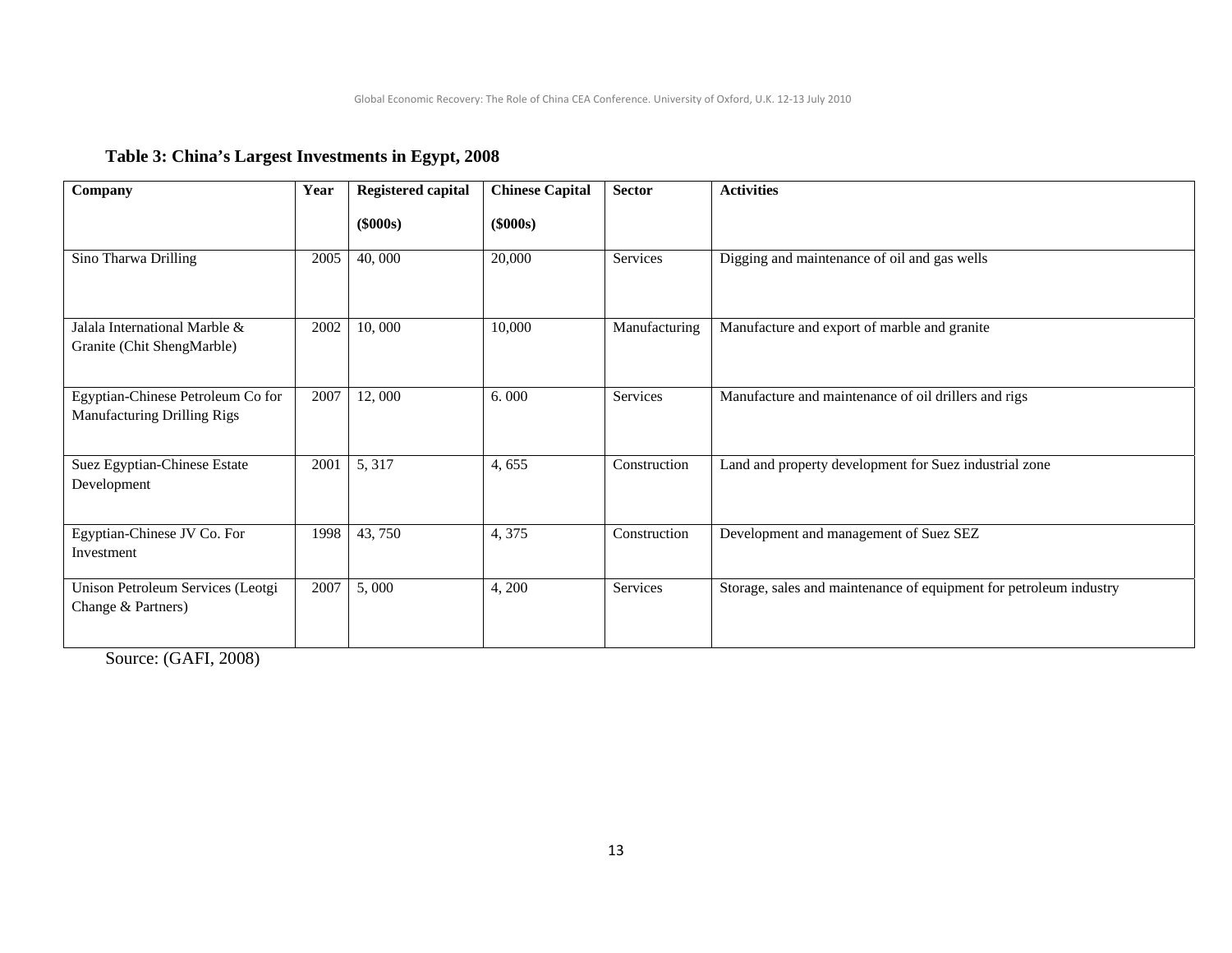#### **3. Chinese SEZs in Africa: A New Development Model?**

China originally created SEZs within its own borders to attract inward investment and boost export-oriented industries. The zones were designed to be relatively "disarticulated" from the rest of the Chinese economy so as to avoid disruptive competition for the inefficient state sector (Naughton, 1995). This was an innovative way of boosting exports and foreign currency earnings whilst isolating the possible negative impacts on the domestic economy, and by extension social stability. To date, China has begun to establish five SEZs within Africa. These are located in Egypt; Mauritius; Nigeria; Tanzania; and Zambia. It is interesting to examine the extent to which the new SEZs in Africa are intended to fulfil the same purposes as China's original domestic SEZs. It is therefore important to consider what the stated Chinese objectives of the African SEZ policy are. By way of background, an important feature of China's SEZs in Africa is that they have in general been the initiative of the Chinese, rather than the domestic African hosts. In this sense the zones, may be designed to fulfil certain Chinese policy making objectives. The possible rationales of the creation of the zones on the Chinese side include, the promotion of the internationalisation of Chinese business; addressing trade imbalances with African host nations; gaining access to natural resources; gaining direct and indirect access to markets; and possibly to acquire new technologies. We will look at these possible policy objectives in turn.

China's SEZs in Africa may be designed to promote and facilitate the internationalisation of Chinese business in service of its "Go Global" policy, launched in 2002 (Zhang, 2005). A combination of low taxes and favourable investment climates, including the availability of skilled and unskilled labour and simplified laws and procedures within the zones provide incentives for Chinese investments. However, it is interesting to note that these zones are in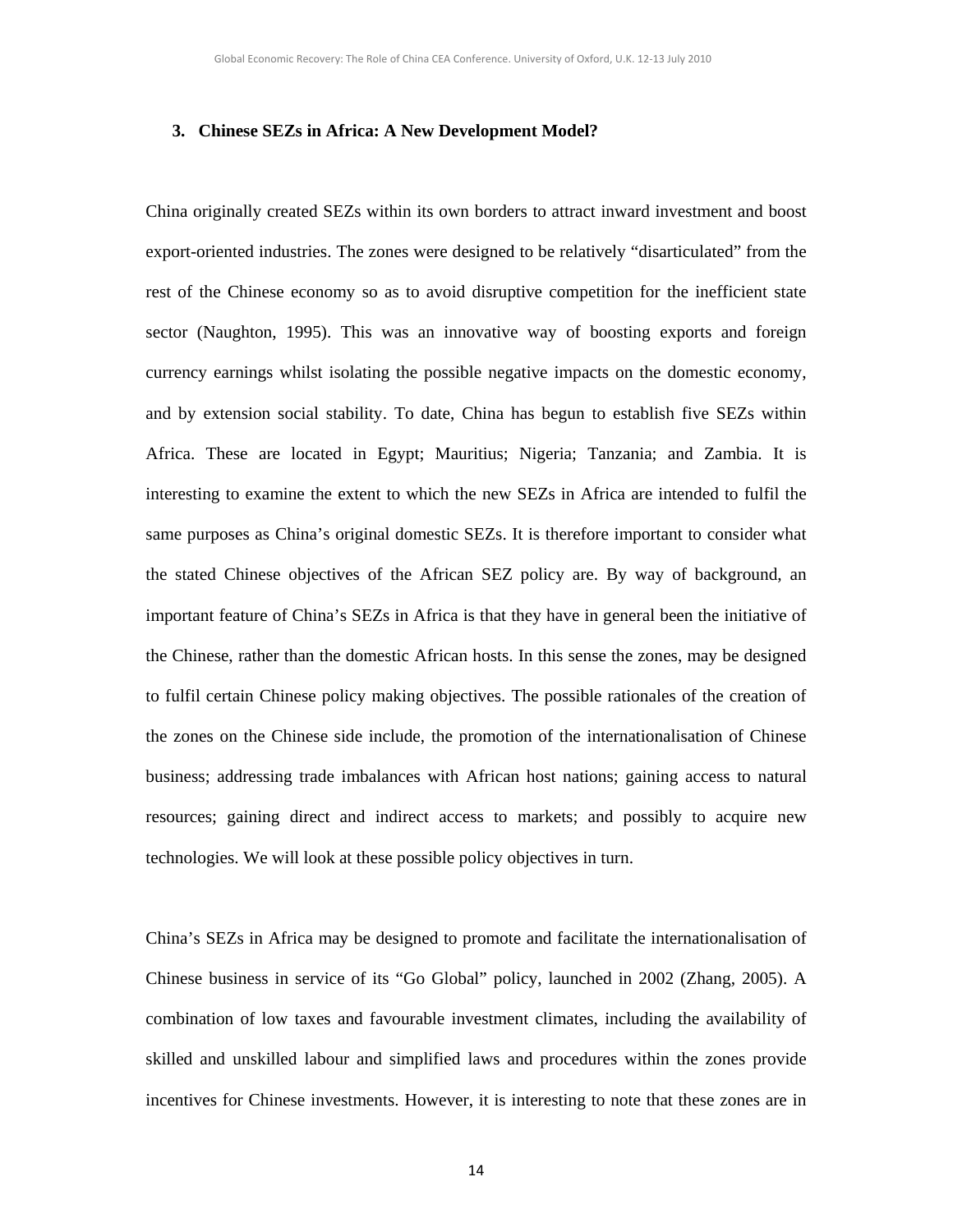areas where Chinese investment is already concentrated. The Chinese state may therefore be fulfilling a coordinative function where it aims to ease access to credit and government channels for small and medium scale enterprises (SMEs): "We are setting up the zones to help them [Chinese firms] access resources, and find and get access to local governments, partners and projects that are suitable to their size" (Xing Houyuan, Director of Multinational Business, quoted in *NYT*, January 08  $2008$ <sup>5</sup>. Related to this, the SEZs may also serve the purpose of maintaining an oversight of private Chinese firms engaging in OFDI.

The zones may also be specifically designed to address the politically sensitive area of trade imbalances: The countries which have designated SEZs are also relatively large recipients of Chinese FDI (Table 4) (Table 5). More noticeably, they are also heavily involved in trade with China, particularly through their *importation* of Chinese goods. None of the countries which have designated SEZs significantly export to China.

<sup>&</sup>lt;sup>5</sup>: Multinational Business at the Chinese Academy of International Trade and Economic Cooperation is affiliated with China's Ministry of Commerce: "The academy offers policy analysis, market information, due diligence reports and advice, originally for foreigners seeking to invest in China and now also for Chinese firms seeking to do business abroad" (New York Times, **"**Chinese investors in Africa hear echoes of advice once given on China". 08 January 2008)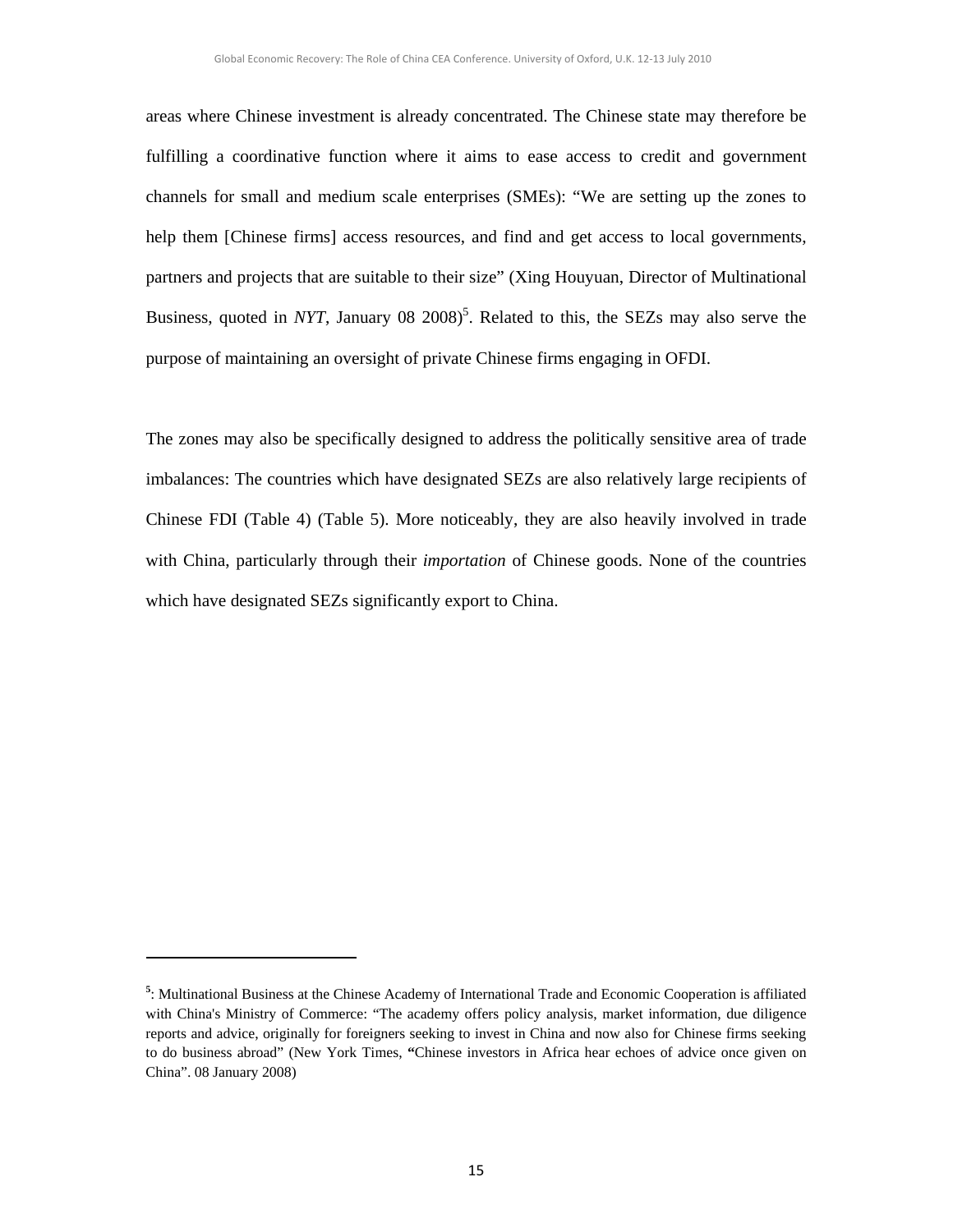| Country          |                                   | <b>FDI Stock</b>                           | <b>African Trade with China</b>                                  |                                                 |                                                              |  |  |  |  |  |
|------------------|-----------------------------------|--------------------------------------------|------------------------------------------------------------------|-------------------------------------------------|--------------------------------------------------------------|--|--|--|--|--|
|                  | <b>Chinese FDI</b><br>Stock (\$m) | Share of Chinese OFDI to<br>Africa $(\% )$ | <b>Share of total African</b><br>trade volume with China,<br>(%) | Share of total Chinese exports to<br>Africa (%) | <b>Share of total Chinese imports</b><br>from Africa $(\% )$ |  |  |  |  |  |
| South Africa     | 3048.62                           | 39.1                                       | 16.7                                                             | 16.8                                            | 16.5                                                         |  |  |  |  |  |
| Nigeria          | 795.91                            | 10.2                                       | 6.8                                                              | 13.2                                            | $\overline{0.9}$                                             |  |  |  |  |  |
| Zambia           | 651.33                            | 8.3                                        | $\overline{0.7}$                                                 | $\overline{0.5}$                                | $\overline{0.9}$                                             |  |  |  |  |  |
| Sudan            | 528.25                            | 6.8                                        | 7.6                                                              | 3.7                                             | 11.3                                                         |  |  |  |  |  |
| Algeria          | 508.82                            | 6.5                                        | 4.3                                                              | 7.3                                             | 1.5                                                          |  |  |  |  |  |
| <b>Mauritius</b> | 230.07                            | 2.9                                        | 0.3                                                              | 0.6                                             | $0.0\,$                                                      |  |  |  |  |  |
| <b>Tanzania</b>  | 190.22                            | 2.4                                        | 1.0                                                              | 1.9                                             | 0.2                                                          |  |  |  |  |  |
| Madagascar       | 146.52                            | 1.9                                        | 0.6                                                              | 1.2                                             | 0.1                                                          |  |  |  |  |  |
| Niger            | 136.5                             | $\overline{1.7}$                           | $\overline{0.2}$                                                 | $\overline{0.3}$                                | 0.0                                                          |  |  |  |  |  |
| Congo DR         | 134.14                            | $\overline{1.7}$                           | 4.1                                                              | $1.2\,$                                         | 6.7                                                          |  |  |  |  |  |
| Egypt            | 131.35                            | 1.7                                        | $\overline{5.9}$                                                 | 11.5                                            | 0.8                                                          |  |  |  |  |  |
| Ethiopia         | 126.45                            | 1.6                                        | 1.2                                                              | 2.4                                             | 0.1                                                          |  |  |  |  |  |
| Guinea           | 96.37                             | 1.2                                        | 0.3                                                              | 0.7                                             | $0.0\,$                                                      |  |  |  |  |  |
| Gabon            | 88.14                             | 1.1                                        | 1.8                                                              | $\overline{0.3}$                                | 3.2                                                          |  |  |  |  |  |

# **Table 4: Largest African Recipients of Chinese FDI & Share of Chinese Trade, 2008**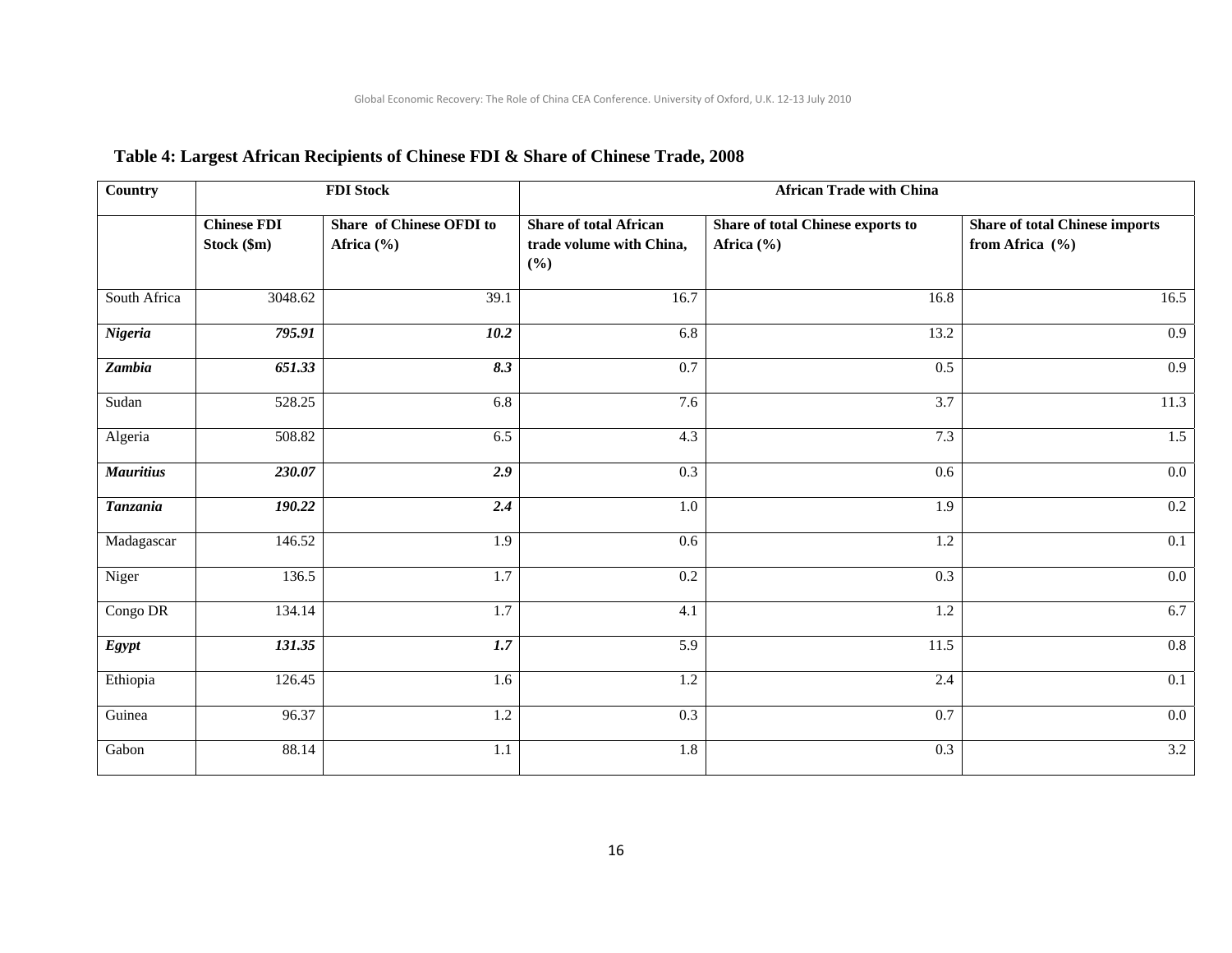#### Global Economic Recovery: The Role of China CEA Conference. University of Oxford, U.K. 12‐13 July 2010

| Libya        | 81.58   | $\mathbf{1} \cdot \mathbf{U}$ | . .<br>J.J    | ىندە ب      | T.V  |
|--------------|---------|-------------------------------|---------------|-------------|------|
| <b>Total</b> | 6894.27 | $\overline{O}O$<br>00.1       | $- -$<br>33.4 | <b>04.0</b> | 40.O |

Source: (MOFCOM, 2008; NBS, 2008)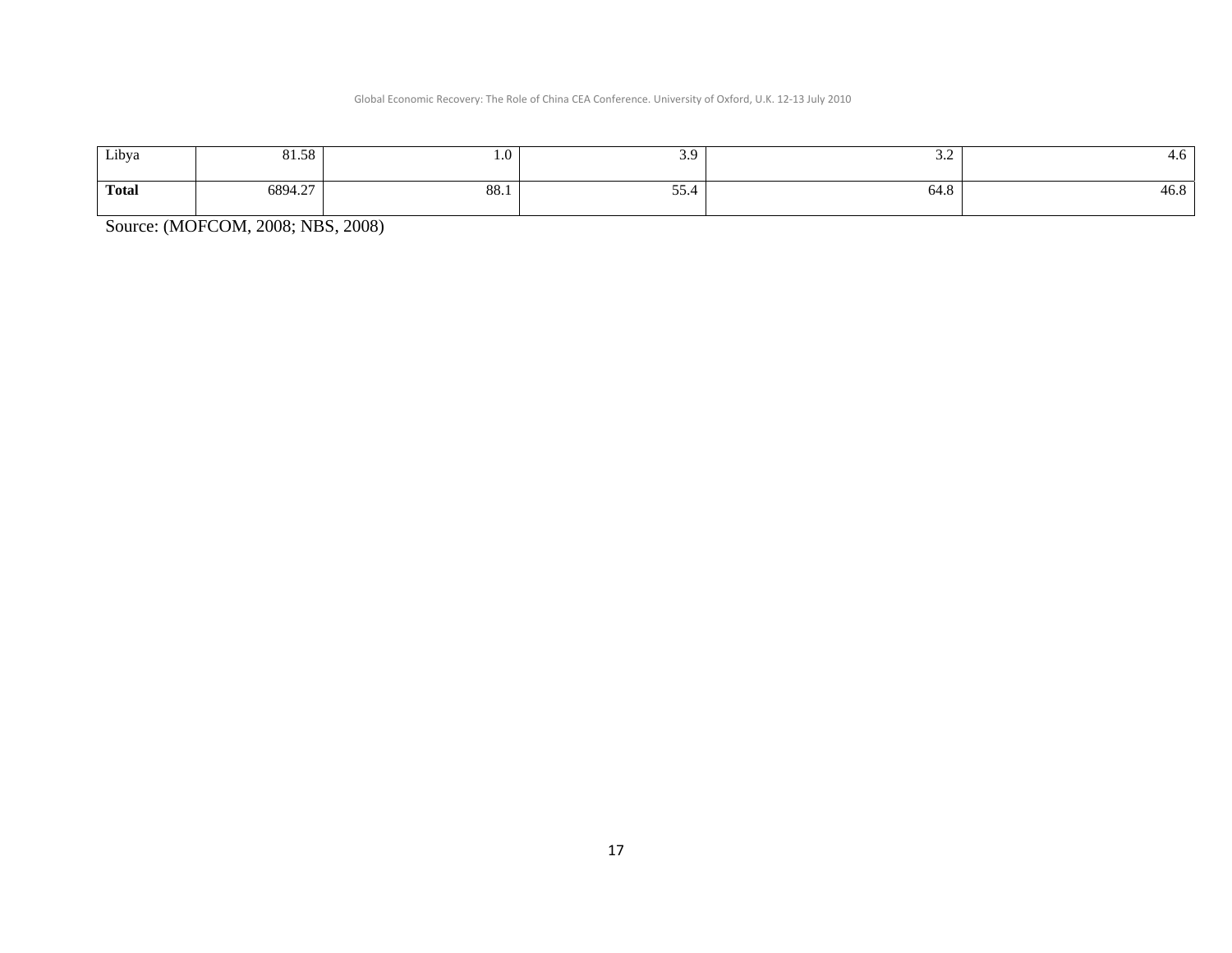|               | Share (%) of China's total<br>imports/exports and trade<br>volume to Africa by country,<br>2008 |                | Share (%) of China's<br><b>OFDI</b> stock in<br><b>Africa</b> , 2008 |      | Imports/exports of<br>goods services as % of<br>GDP, 2008 |                | Primary, manufactured and high-tech exports as a %<br>of merchandise exports |                           |             |  |
|---------------|-------------------------------------------------------------------------------------------------|----------------|----------------------------------------------------------------------|------|-----------------------------------------------------------|----------------|------------------------------------------------------------------------------|---------------------------|-------------|--|
|               | Total                                                                                           | <b>Exports</b> | <b>Imports</b>                                                       |      | Imports                                                   | Exports        | Primary <sup>b</sup>                                                         | Manufactures <sup>b</sup> | High-tech   |  |
| Egypt         | 5.9                                                                                             | 11.5           | 0.8                                                                  | 1.7  | 38.8                                                      | 33.2           | 64                                                                           | 31                        |             |  |
| Mauritius     | 0.3                                                                                             | 0.6            | 0.0                                                                  | 2.9  | 67.7                                                      | 53.0           | 29                                                                           | 70                        | 7.2         |  |
| Nigeria       | 6.8                                                                                             | 13.2           | 0.9                                                                  | 10.2 | 24.7                                                      | 41.6           | 98                                                                           | $\overline{2}$            | 0.3         |  |
| Tanzania      | 1.0                                                                                             | 1.9            | 0.2                                                                  | 2.4  | $27.5^{\rm a}$                                            | $21.7^{\circ}$ | $\cdots$                                                                     | $\cdots$                  | $1.5^\circ$ |  |
| Zambia        | 0.7                                                                                             | 0.5            | 0.9                                                                  | 8.3  | 34.3                                                      | 36.8           | 91                                                                           | 9                         | 2.3         |  |
| <b>Totals</b> | 14.7                                                                                            | 27.7           | 2.8                                                                  | 25.5 |                                                           |                |                                                                              |                           |             |  |
| China         |                                                                                                 |                |                                                                      |      | 28.5                                                      | 36.6           | 8.0                                                                          | 92.0                      | 28.7        |  |

# **Table 5: Selected Trade and Investment Indicators of African Hosts to Chinese SEZs, 2008**

Source: (MOFCOM, 2008; NBS, 2008; World Bank, 2009)

Notes:  $a$  refers to 2006;  $b$  refers to 2005;  $c$  refers to 2007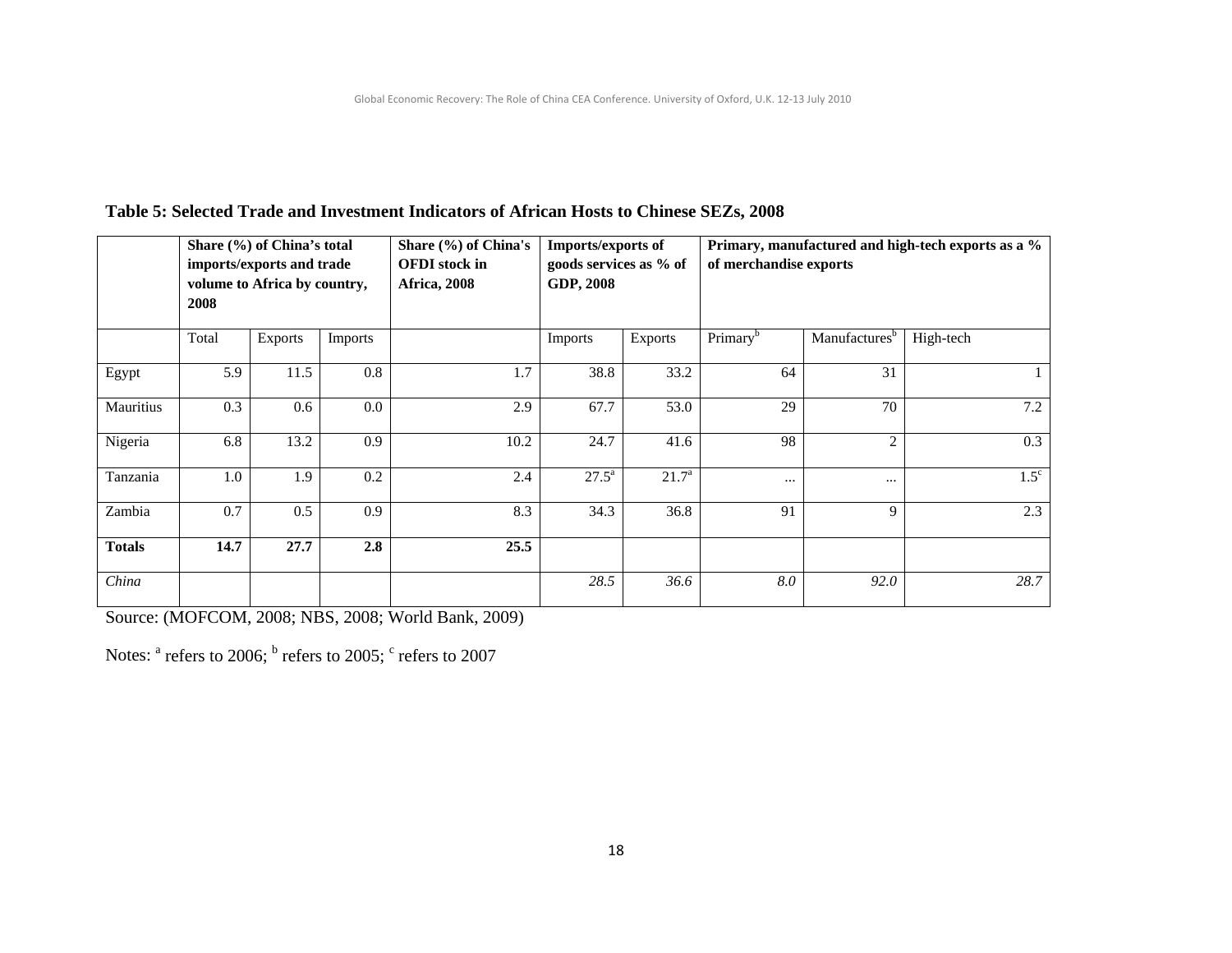In 2008, for example, Nigeria and Egypt were the second and third largest importers of Chinese exports to Africa, accounting for 13.2% and 11.5% of all Chinese exports to Africa, respectively. Indeed, between them, the five African countries with Chinese-led SEZs accounted for almost 28% of all Chinese exports to Africa. They were not, on the other hand, nearly such important exporters to China (accounting for less than 3% of all exports from Africa to China). *This suggests that one important reason why such zones may have been*  established is to harmonize trade relations with these nations. By transferring Chinese production to the nations with substantial imports, it may be possible to reduce the growing trade deficits: "The successful expansion of China's exports has been increasingly causing a protectionist reaction in many host countries, which has prompted China to substitute direct investments for exports" (OECD, 2008: 68). Thus the zones may be seen as ways of moving jobs to African countries. Following from this, production in the zones in some instances may be designed to substitute for Chinese imports to the host country. Production in the zones, therefore, is not necessarily considered to be export oriented, unlike the orientation of many Chinese SEZs.

The resource-seeking explanation for Chinese OFDI to Africa has been predominant. As such it is possible that the SEZs may be designed to gain access to resources. The Zambian SEZ, for example, is based around a large copper mining project. A further expectation is to expand markets within Africa for Chinese businesses, a market-seeking rationale. Chinese firms, particularly private entrepreneurs, may have a competitive advantage vis-à-vis advanced industrialised economy players within developing countries due to the similarities between markets (Table 6): "*Private companies are the most proactive in our own economy, and in many ways, the African market is suited to smaller players*" (Xing Houyuan, Director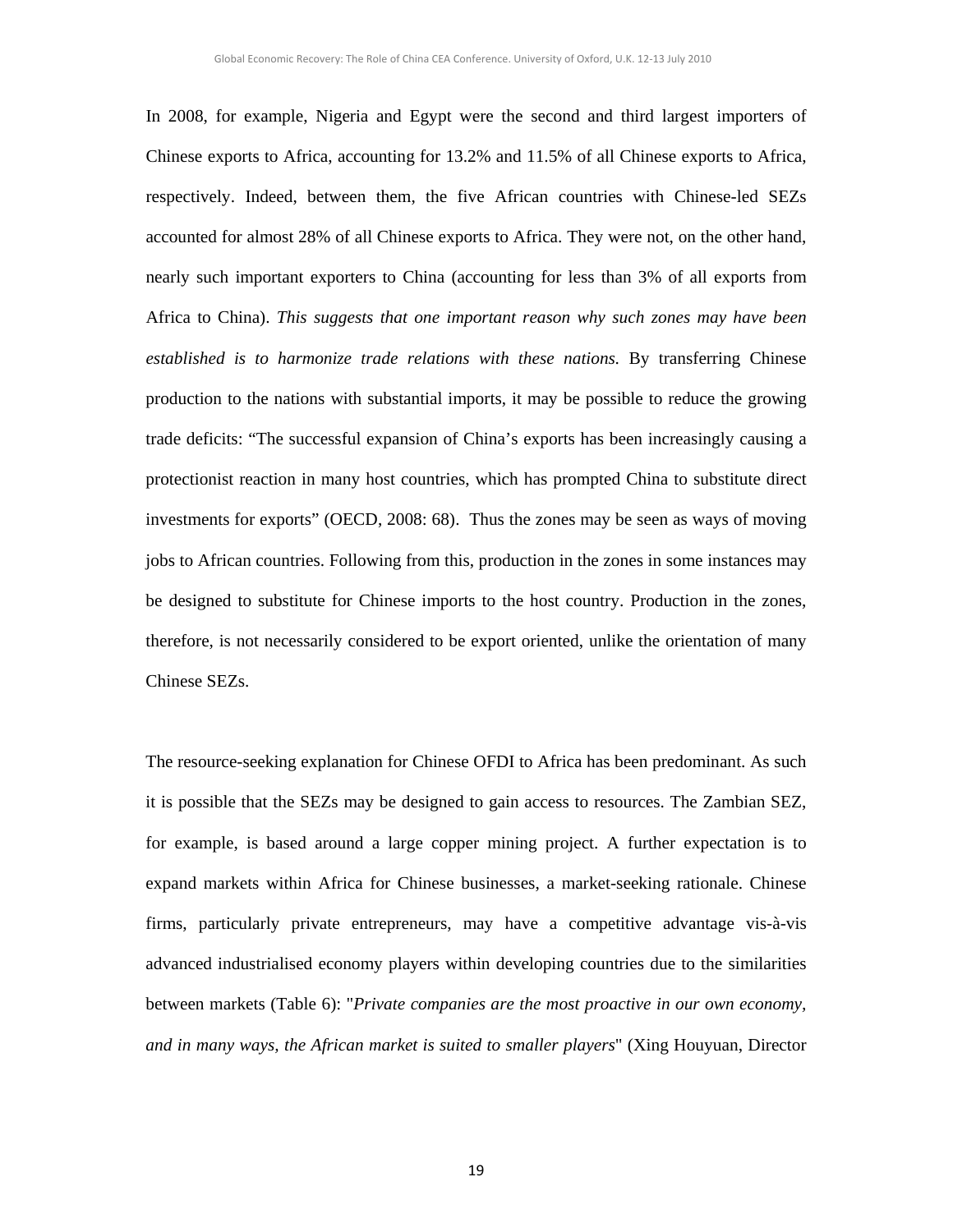of Multinational Business, Chinese Academy of International Trade and Economic Cooperation quoted in Reuters, 8 January 2008).

Furthermore, the SEZs may have a function of indirectly expanding markets. This is the case, for example, with the Mauritius SEZ, which has favourable trade agreements with other African countries. Egypt is also seen as a beachhead for other countries and regions with which it has bilateral or multilateral trade agreements. For example, Egypt's location "at the crossroads of Asia, Africa, and Europe, facing 1 billion customers" and its trade agreements that ease entry of goods into the U.S., Europe, and other Arab and African countries, have been cited as principal attractions for Chinese companies in Egypt (Liu Aimin, General Manager, Egypt-TEDA Investment Company, quoted in *Business Week*, 06 November  $2008$ <sup>6</sup>. The following section presents the case of Egypt's Suez SEZ, charting its history, design, and development. The case pays particular attention to the stated objectives of this zone and its performance thus far.

<sup>6</sup> *Business Week*. "The New Silk Road". 06 November 2008.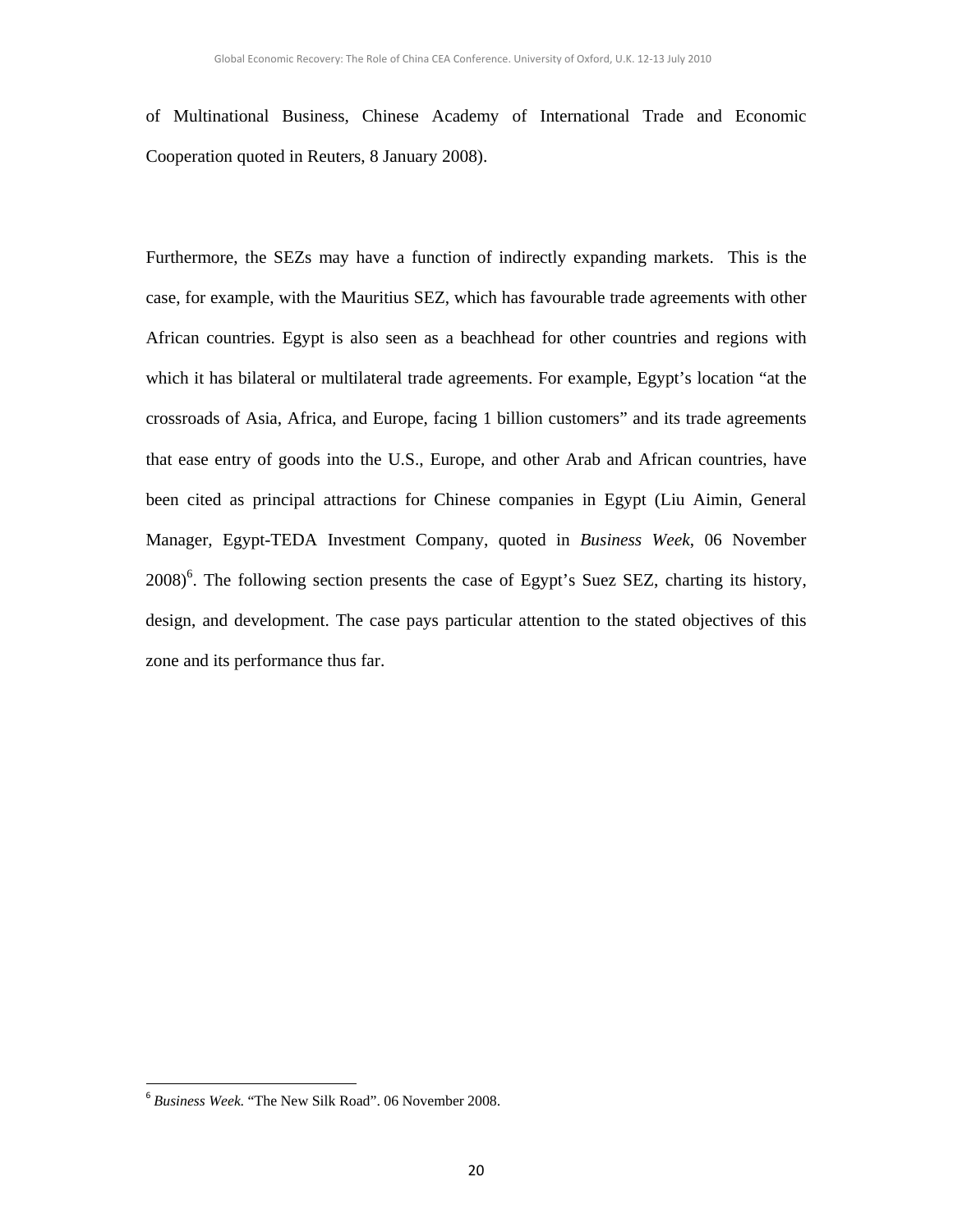| Country      | HDI<br>rank | HDI   | Population |                 | <b>Income</b>                        |                            | <b>Population below income</b><br>poverty line (%), 2000-<br>2007 |              | Adult literacy rate (%),<br>1999-2007 |
|--------------|-------------|-------|------------|-----------------|--------------------------------------|----------------------------|-------------------------------------------------------------------|--------------|---------------------------------------|
|              |             |       |            | GDP (\$billion) | Per Capita<br>Income $(\text{\$})^a$ | Per Capita<br>Income (PPP) | \$1.25 a day                                                      | \$2.00 a day |                                       |
| Egypt        | 123         | 0.703 | 80.1       | 130.5           | 1630                                 | 5349                       | $\langle 2 \rangle$                                               | 18.4         | 66.4                                  |
| Mauritius    | 81          | 0.804 | 1.3        | 6.8             | 5971                                 | 11296                      | $\cdots$                                                          | $\cdots$     | 87.4                                  |
| Nigeria      | 158         | 0.511 | 147.7      | 165.5           | 1123                                 | 1969                       | 64.4                                                              | 83.9         | 72                                    |
| Tanzania     | 151         | 0.53  | 41.3       | 16.2            | 420                                  | 1208                       | 88.5                                                              | 96.6         | 72.3                                  |
| Zambia       | 164         | 0.481 | 12.3       | 11.4            | 927                                  | 1358                       | 64.3                                                              | 81.5         | 70.6                                  |
| <b>Total</b> |             |       | 282.7      | 330.4           |                                      |                            |                                                                   |              |                                       |
| China        | 92          | 0.772 | 1329.1     | 3205.5          | 2566                                 | 5382                       | 15.9                                                              | 36.3         | 93.3                                  |

# **Table 6: Selected Development Indicators of African Hosts to Chinese SEZs, 2007**

Source: UNDP, 2009; World Bank, 2009

Notes: <sup>a</sup> World Bank, 2009: WDI database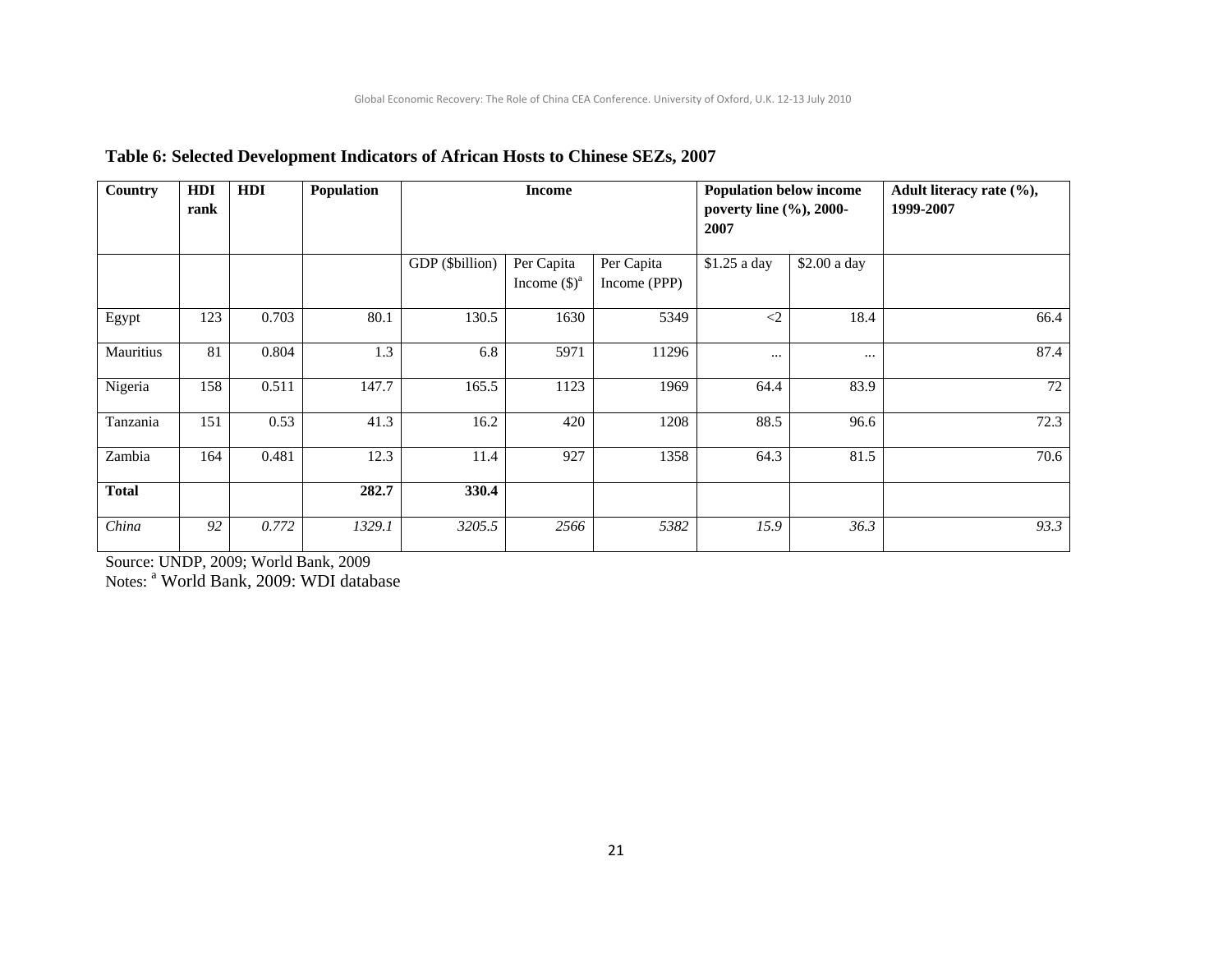#### **4. CASE STUDY: The SUEZ SEZ**

#### **Origins of the Suez Special Economic Zone**

In 1956 Egypt became the first African or Arab country to establish diplomatic relations with China. This has served as a basis from which to promote bilateral economic cooperation which is governed by an economic cooperation agreement signed in Cairo in  $1995^7$ . The Agreement for Economic and Commercial Cooperation (AECC) aims at encouraging trade exchange and developing economic cooperation and stipulates the establishment of a joint committee for trade exchange and economic cooperation. The committee's first meeting was held in Beijing in October 1996<sup>8</sup>. Following the committee's first meeting and since 1997, Egyptian-Chinese relations entered into a new phase of unprecedented economic activity. Communications were enhanced between the two countries through official visits, culminating with Egyptian President Hosni Mubarak's visit to China in 1999 in which the signing of a strategic partnership agreement between Egypt and China took place. Following President Hosni Mubarak's visit to China in 1999, Chinese governmental and nongovernmental delegations began a series of visits to Egypt with express purpose of gauging the investment climate and exploring the best model for doing business in Egypt.

During the visit made by President Hosni Mubarak to China in 1999, a contract was signed for planning a SEZ between the Egyptian-Chinese Joint Company and the Chinese TEDA Company. This project is considered as the most important development in the economic relations between Egypt and China. The SEZ was to be located in the North Western Gulf of

<sup>&</sup>lt;sup>7</sup> Egypt and China have signed the following bilateral agreements: Egypt-China Trade Agreement (1985); Bilateral Investment Protection Agreement (1994); Agreement for Economic and Commercial Cooperation (1995); Agreement on the Avoidance of Double Taxation (1999); Agreement for Cooperation in Maritime Transportation (1999); Agreement for Economic and Scientific Cooperation (1999); and Agreement for Establishing Egypt-China Business Council (2002). (Ministry of Trade and Industry, 2009).

<sup>&</sup>lt;sup>8</sup> Cairo hosted the second session in 2000.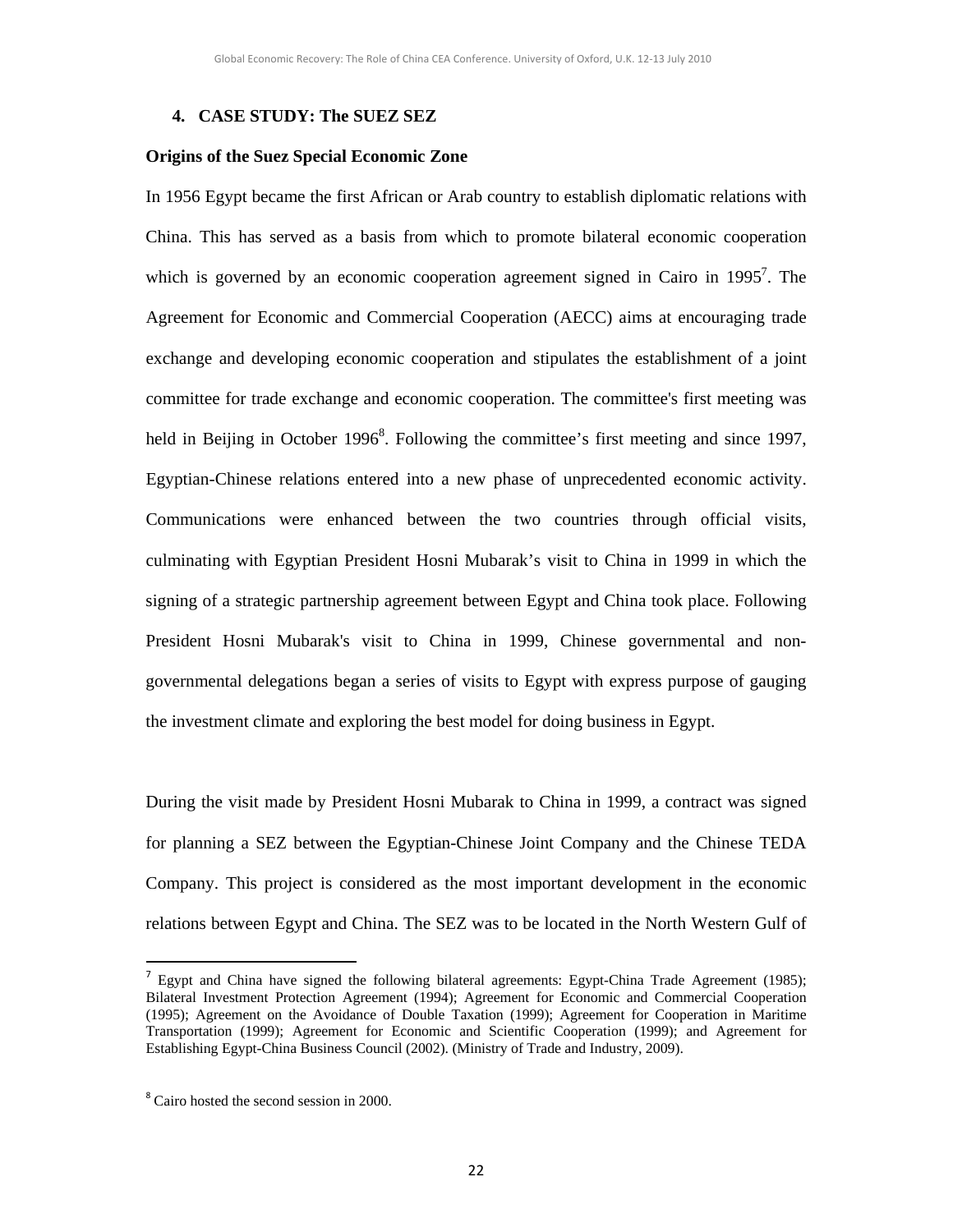Suez. In October 1999, the Chinese delegation prepared a draft project for building units and warehouses to be utilized for the plants for the purposes of enhancing and promoting investments in the region. Both governments agreed in 2000 that it would be beneficial to encourage Chinese companies to locate in Egypt by employing the unutilized balance of loans extended by China to Egypt to finance the establishment of Chinese projects. TEDA Company implemented the project of plants complex, after approval of the Egyptian party. This was financed by Chinese loans to Egypt. In 2002, Parliament approved the Special Economic Zones (SEZ) Law No. 83 of 2002. This law provided for the establishment of special zones for industrial, agricultural or service activities, designed specifically with an orientation for serving export markets. Incentives and guarantees offered to projects operating in SEZs are listed in Appendix 1. In 2002 President Hosni Mubarak issued a decree to transfer the North West Gulf of Suez area into a SEZ. The decree included measures for developing a model of dealing with investors in the region. The intention was to give momentum to investment, particularly Chinese investment in the region. The Suez SEZ is managed by the General Authority for the Special Economic Zone North West Gulf of Suez.

#### **Location, Construction & Development**

The Suez SEZ stretches over  $20 \text{km}^2$ , 120km from Cairo city and is strategically located directly adjacent to the Sokhna Port, about 45km southeast of Suez city near the southern entrance of the Suez Canal. The basic infrastructure is being provided by the Egyptian government with regards to roads and rail connections, power and water supplies. However, the development approach is to attract the private sector to lead the on-site development of infrastructure and utilities, its management, operation and promotion through "Public-Private Partnerships" (PPPs); and "Build-Operate-Transfer" (BOTs) contractual arrangements. The road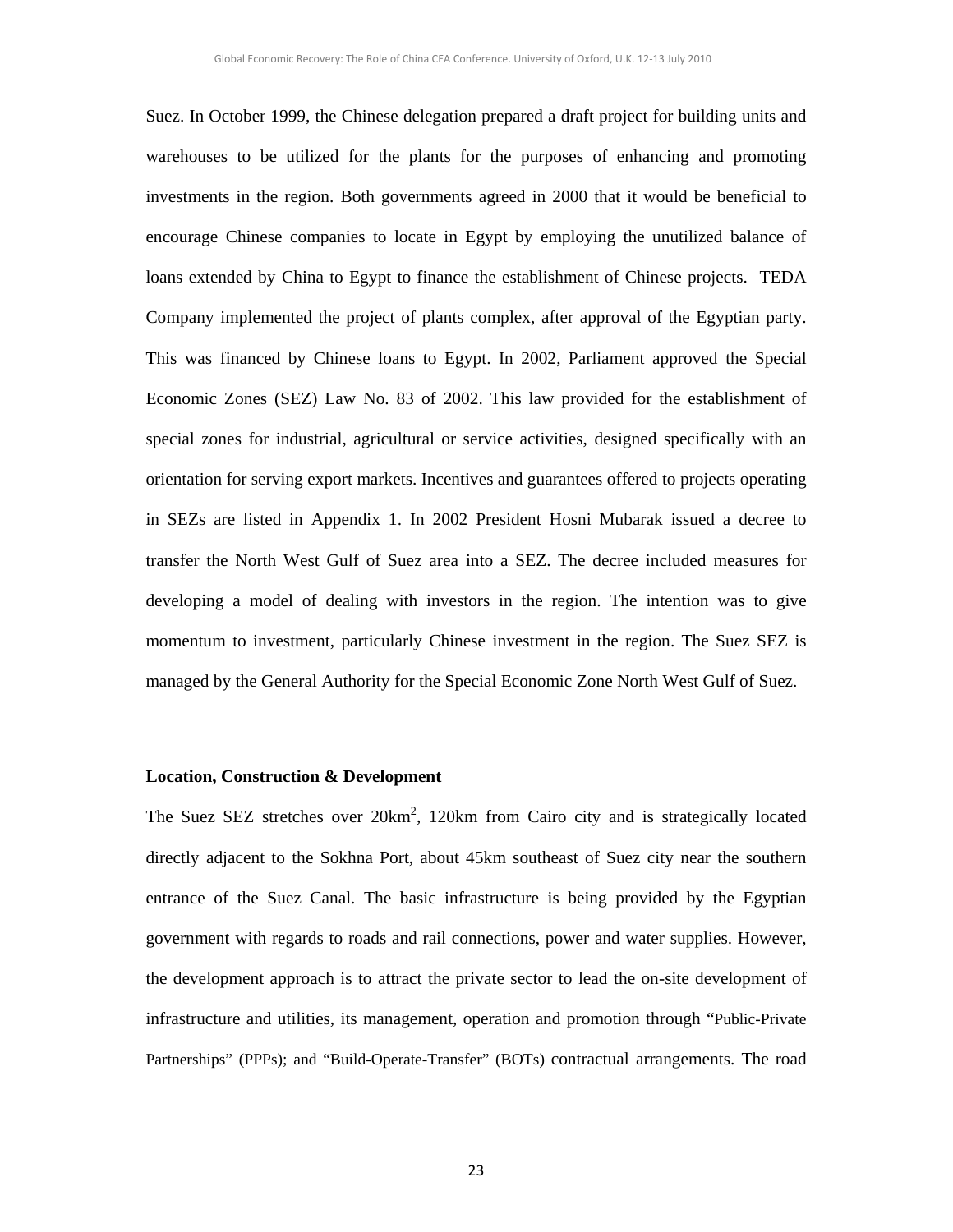infrastructure is in place<sup>9</sup>. A dedicated airport is currently planned to be built. The SEZ is adjacent to the new Port at Sokhna which is the only privately managed port in Egypt. Sokhna Port's construction began in April 1999, when the government of Egypt and the Sokhna Port Development Company (SPDC) signed a BOT contract for the development of the super-structure. SPDC was licensed to operate the port for 25 years. According to that contract, SPDC would design, construct, manage and operate the port on a commercial basis and provide cargo handling services to customers in the SEZ. The Sokhna Port is located on the Red Sea about 40km to the south of Suez. The Sokhna Port is aimed at controlling trade from the south to the north. It has direct access to the Mediterranean & Indian Oceans and proximity to major international markets $^{10}$ :

"The idea [of Port Sokhna] is to capitalise on Egypt's strategic location on the main trade routes between Europe and Asia … It will offer direct access to markets in Europe, the Middle East, Asia and Africa". (Mr. Ibrahim El-Demeiri, Minister for Transport, quoted in *Al-Ahram Weekly*, 22-28 November 2001).

The Sokhna Port is an integral component of the Suez SEZ, and illustrates the importance attached to the SEZ, which is well reflected by Mr Ibrahim El-Demeiri's comments:

"A Special Economic Zone of about 9,000 hectares, the Suez Special Economic Zone (SSEZ), is the largest and most important development project undertaken by the

<sup>&</sup>lt;sup>9</sup> During field visits made from Cairo to the Suez SEZ in August 2008, the entire highway route was newly laid tarmac road.

<sup>&</sup>lt;sup>10</sup> The second new port is located east of the Suez Canal, to control trade movement from the north to the south.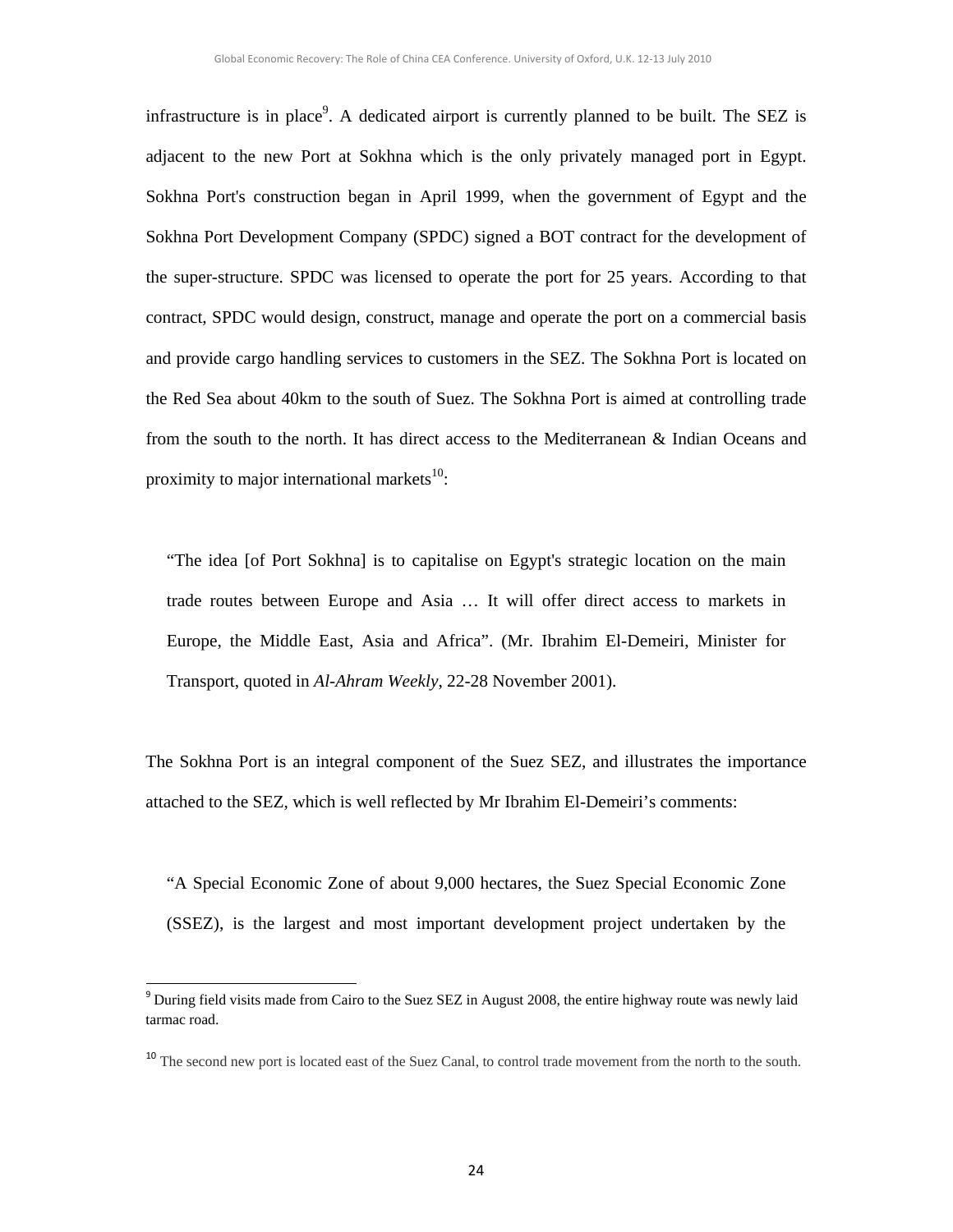Egyptian Government in recent years …It is the goal of the SPDC management to develop the port and surrounding area into a trade centre both for import and export goods, providing facilities and services for freight and trade fairs, congress centres, exhibition halls, cargo warehouses, hotels, restaurants, banks, excellent information and communications systems and logistical and distribution services. These should service the companies now establishing in the Suez Industrial Zone, as well as the port users …Our intention is to make El-Sokhna a strategic location for the shipping world and for international firms. It is not a plan for one year, but a plan for between 20 and 50 years". (*ibid*.).

The high quality of the infrastructure compared to competing areas in terms of energy, communications, water, drainage, protection against torrential rains and means of transportation and the port which is envisaged to become a leading global hub location for just-in-time transit operations reflects the significance and importance attached to the SEZ.

With regards to labour supply, Cairo and the Suez Governorate have a combined population of 20 million which will provide the main labour source for the Suez SEZ. It is envisaged that in the immediate term, a dedicated mass transport system for the movement of people to and from the SEZ will be able to accommodate the initial employment surge derived from the SEZ's development and the expansion of its existing operations. In the medium to long term, the Ministry of Housing has allocated land within 10km of the SEZ site to develop the "Ain Sokhna City". This new residential satellite city is designed specifically to accommodate the labour needs of the SEZ. It is estimated that there are currently 1, 600 people directly working in the Chinese-led SEZ (GAFI, 2009b) and a further 12, 000 to 15, 000 people working in adjacent projects (GAFI, 2009b and GAFI, 2009c).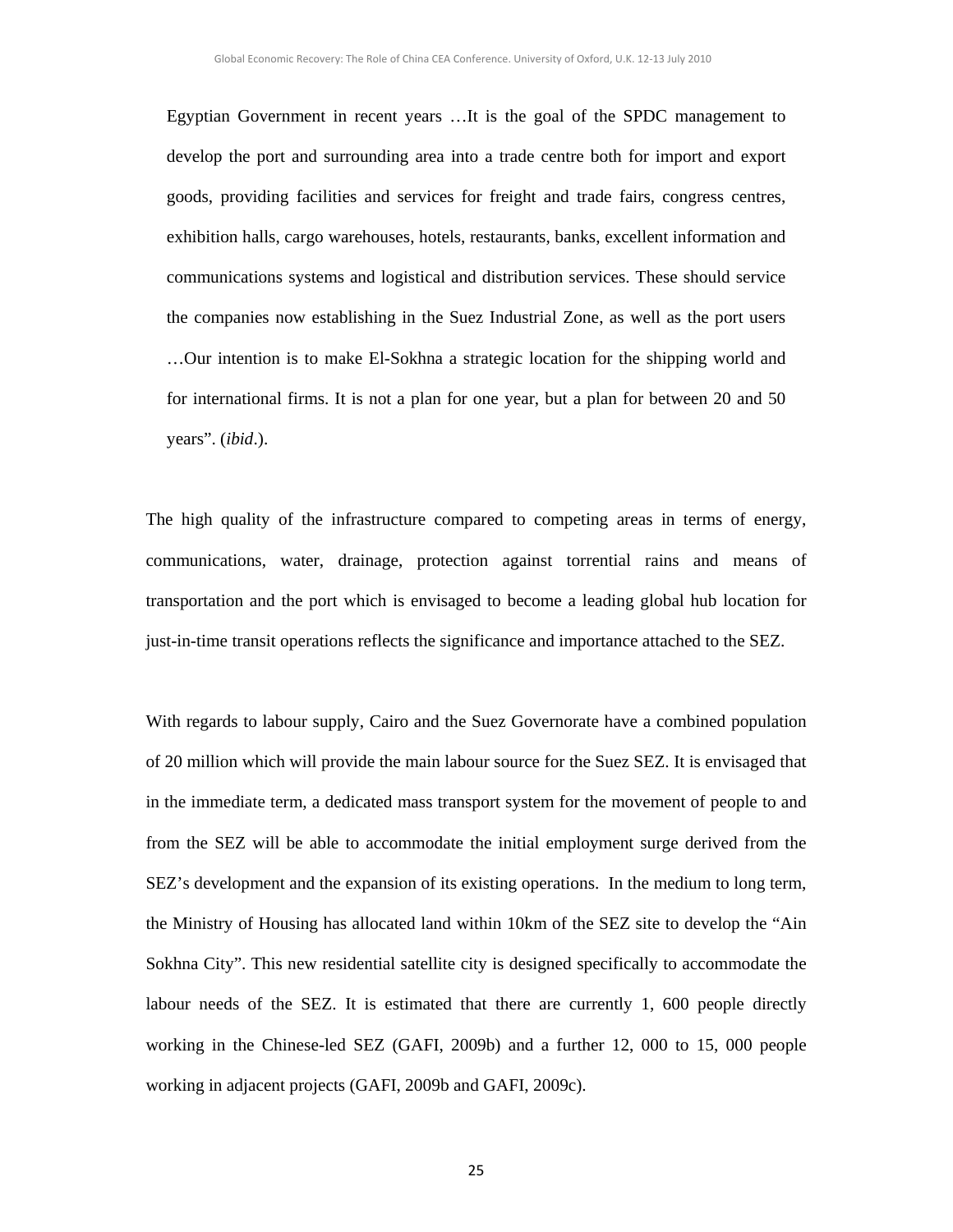#### **Governance of the Suez SEZ**

The decree transferring the North West Gulf of Suez area into a SEZ stipulated for the design of a method for dealing with investors in the region The governance model of the SEZ entails an Authority which acts the regulator, whilst the Main Development Company (MDC) acts as the development arm of the authority. The Authority is managed by a Board of Directors formed by a Decree of the Prime Minister. The Chairman of the Authority acts as Head of the Board Of Directors which consists of Ministries of Trade & Industry; Agriculture; Finance; Housing; Transport; Civil Aviation; Electricity; and Environment each having one representative. One representative from the Governorate in which the Authority is located also sits on the Board. Finally, two financial experts, one expert in legal affairs, and three representatives from development companies and investors complete the Board's composition (GAFI, 2009b). The MDC was established by the SEZ Authority in 2006 to create a master plan for the promotion and management of the SEZs. The final zoning and infrastructure strategy for the Suez SEZ was in place in the second half of 2008.

### **China's Suez SEZ: The Third Sector**

China has occupancy and is responsible for the third sector of the Suez SEZ (Figure 1). This is the southern half of the zone which has been undergoing development since 1998. The third sector represents 5-6  $km^2$  of the entire Suez SEZ which comprises  $20km^2$ . The development of the sector is being financed, developed and managed by TEDA, a Chinese company responsible for the development of one of China's earliest and most successful economic zones (*China Daily*, 14 Nov 07, *Financial Times*, 30 October 2007). TEDA has a  $10\%$  shareholding in the MDC<sup>11</sup>. Tianjin Tianbao Industrial and Trade Co. and Sinai for Investment and Technological Development Co. are have been contracted to execute the

<sup>&</sup>lt;sup>11</sup> Personal Interview, Eng. Ibrahim, Deputy Chairman of Suez SEZ, 4 August 2008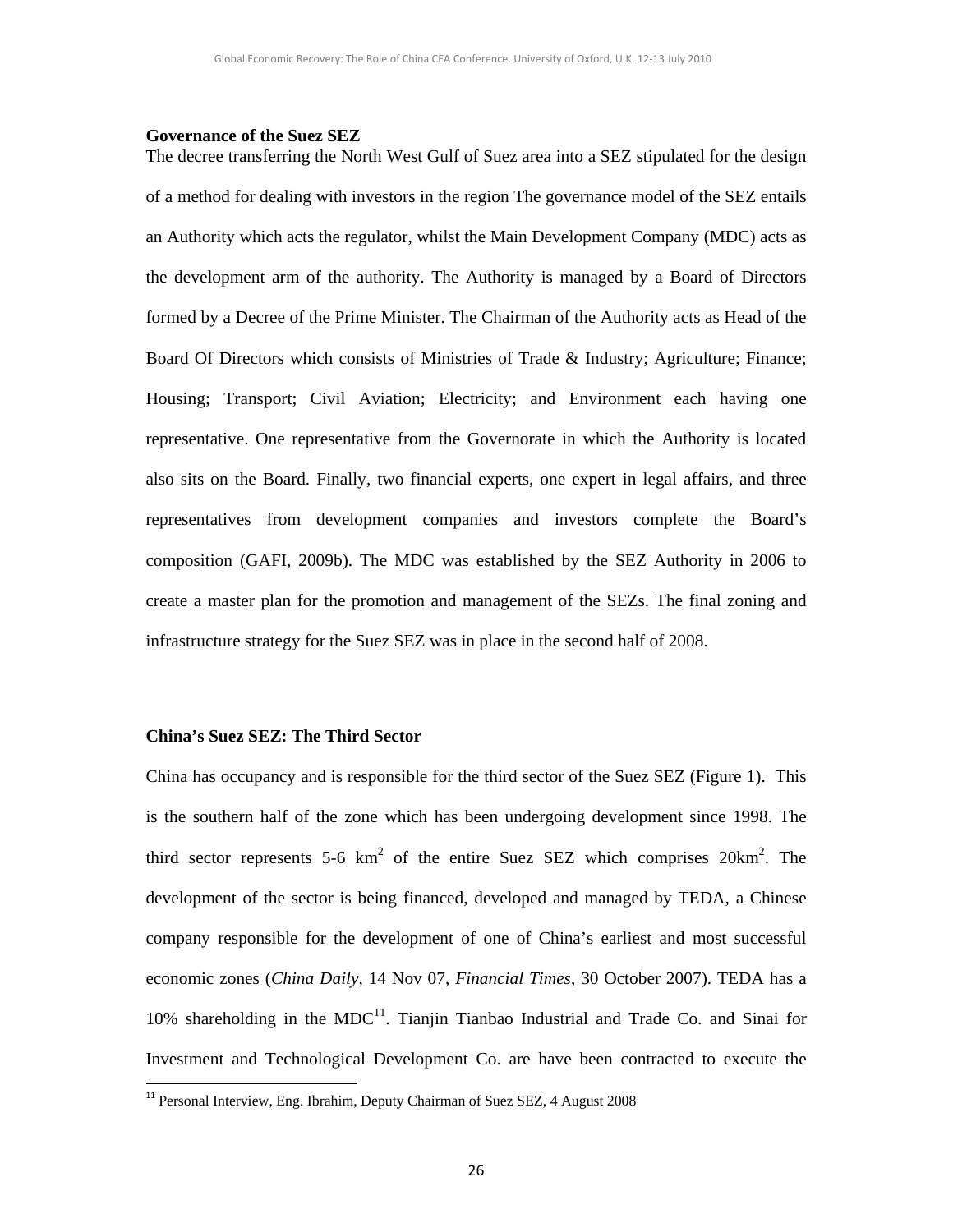project (*China Daily*, 20 May 2000). However, whilst the SEZ law was passed in 2002 and the development of the Suez SEZ announced in 2006, the first companies to locate in the Suez SEZ were two construction companies, the Egyptian-Chinese Joint Investment Company in 1998, and Egypt's Suez-Chinese Real Estate Development Company in 2001. They are the fifth and seventh largest Chinese investors in Egypt, respectively.





Source: (GAFI, 2009b)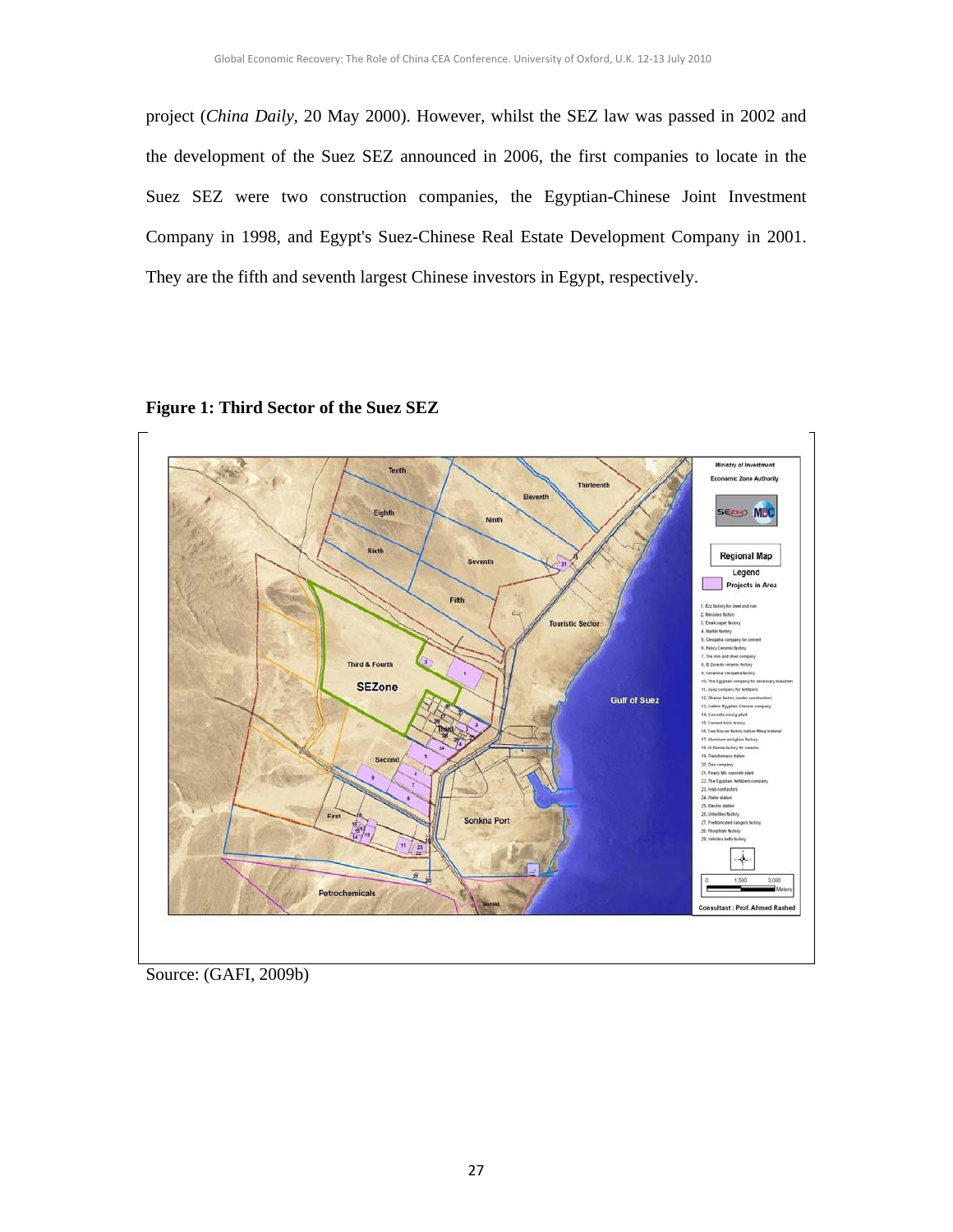#### **Chinese Investment in Suez SEZ**

Between 1983 and 2008, there were 567 Chinese invested firms in Egypt (GAFI, 2008). Of these 93% were established between 2000 and 2008 and 60% between 2006 and 2008. This reflects the acceleration of Chinese investment in Egypt since the signing of a strategic partnership agreement between Egypt and China took place during President Hosni Mubarak's visit to China in 1999. Of the 567 Chinese firms invested in Egypt, however, only 18 firms were located within the governorate of Suez and only 10 displayed addresses located within the Third Sector of the SEZ. Total Chinese registered capital within Egypt stood at \$225 million by 2008 whilst there was \$156m registered capital within the Suez. The top four firms within the SEZ accounted for 75% of investment to the Suez SEZ. The two aforementioned construction companies together totalled \$37m, whilst Majesty International Marble and Granite (formerly Chit Sheng), had an investment of \$45m; and Chinese Egyptian Oil \$34.5m, respectively. Of all Chinese firms investing in Egypt, 86% incorporated under the Inland Investment Law and only 2.5% of firms utilized the Free Zones Law – the remainder incorporated under Law 159. Of the 18 firms located in the Suez, 4 utilized the Free Zones law. All the remaining firms utilized the Inland Investment Law of Egypt's investment regime to incorporate, suggesting that many firms were not benefiting from the special incentives offered by the Free Zones Law.

Of the 18 firms located in the Suez, 13 were in manufacturing; 2 were in agriculture; 2 were in construction; and 1 in services. Those in manufacturing included Chit Sheng and Majesty engaged in the extraction and processing of marble and granite. Egypt is one of the top exporters of high-quality marble and granite in the world. Around 70-80 percent of all Egyptian marble exports go to China. The industry has developed rapidly in recent years. This company, established in the Suez SEZ, was created by a Chinese entrepreneur who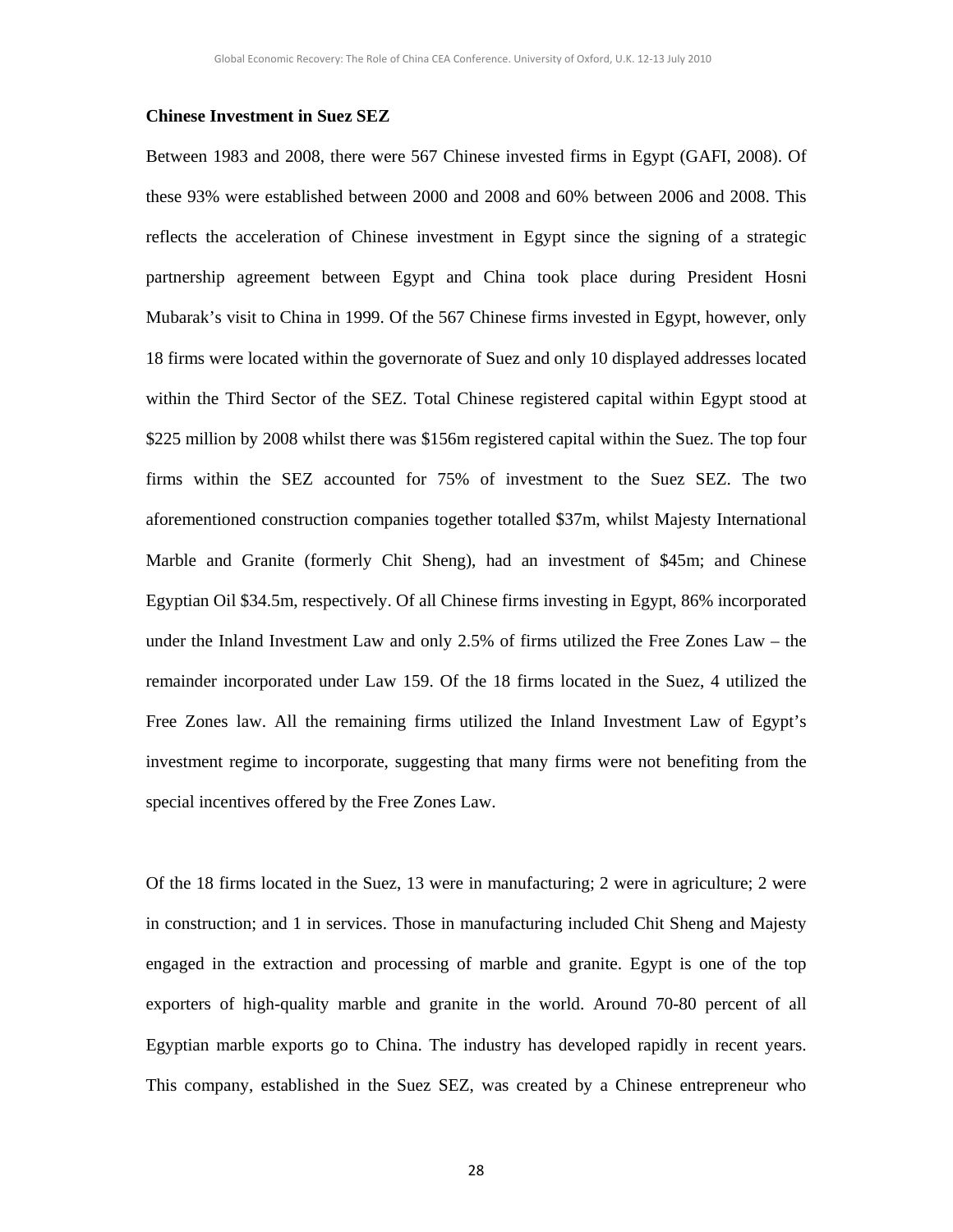developed his business from trading marble and granite. The company's growth has been driven by the huge demand for building materials in China. The company is more likely to be privately owned, though details of shareholders are not clear. Egyptian Chinese Shoes is a \$1.5m factory, with \$300, 000 Chinese invested capital for the manufacture of shoes and rubber sheets. Wide Eye Garments and White Rose Garments are \$3m factories for the production of readymade clothes. Ren Thai Egypt Garment Co. Ltd. is a \$1.35m semifinished textile goods manufacturer – possibly a supplier feeding into the garment manufacturers' supply chain, as may be Tianchang Wool Tannery Company, a \$5.4 factory for combing, spinning, weaving and dying different fabrics. Shangzhen Egypt is a \$1m factory for the production of household appliances and stainless steel goods. Will Bond aluminium is a part owned venture (\$11.5m registered capital/\$5.75m Chinese invested capital) to produce composite panels for export whilst Chung Tian Tour of Egypt and Almotosichael is a \$5.75m wholly owned venture to produce electric- and motor-cycles and cycle parts.

During visits made to the Suez SEZ in August 2008 and August 2009, it was apparent that apart from warehousing and dotted factories, the zone was still very much under construction. It was expected to "take-off" at the close of 2009. As such it is still too early to comment on the overall performance of the zone. We can, however, comment upon its overall strategic purpose and draw preliminary observations from this case with regards to the Chinese SEZ model in Africa.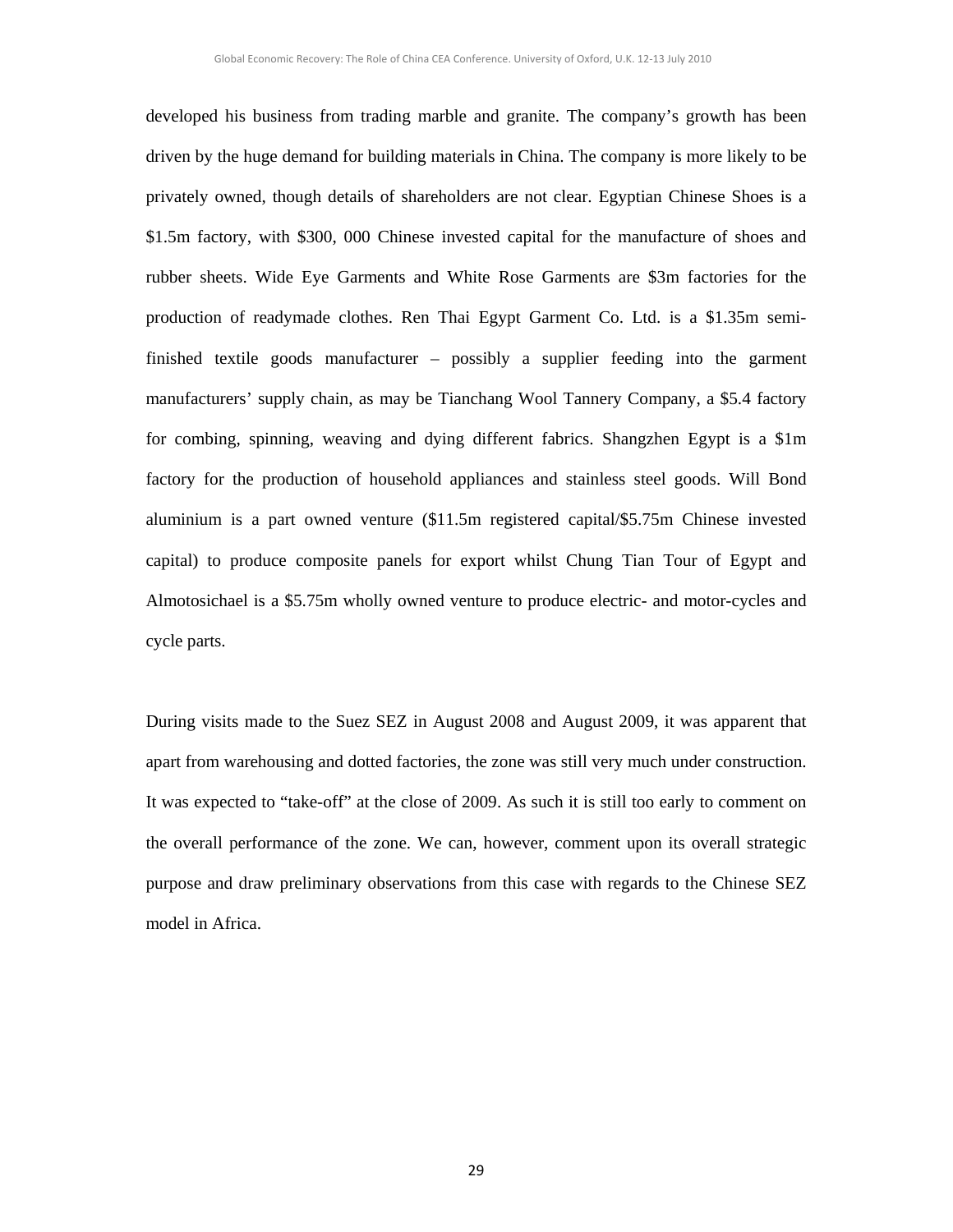### **5. DISCUSSION**

A number of points emerge from the Suez SEZ case, particularly when we consider China's stated objectives for the SEZ and Egypt's expectations of the zone, namely trade harmonization; labour creation; export earnings and technology transfer.<sup>12</sup>

### **Chinese-led initiative to reduce "red tape"**

Firstly, it is of interest to note that the construction of the Suez SEZ zone is being carried out by Chinese firms, and the zone itself is a joint venture. The Chinese, as main developers of the zone will have seats on the Suez SEZ Authority which will set out the strategic mission and direction of the zone. The main Chinese developers set up in the Suez in the late 1990s many years before the official announcement of the Suez SEZ in 2006 and before the SEZ Law was issued in 2008, suggesting this joint project has been planned many years before legislation and policy. The Chinese investors have ensured that the General Authority for Foreign Investment (GAFI) will have a "one-stop-shop" administrative services building in the Suez SEZ to provide services to foreign investors. This is being financed by a \$20m grant from the Chinese government. The complex will be styled upon an "exact replica" of TEDA in Tianjin<sup>13</sup>. As such it should reduce the red-tape and administrative costs that any Chinese investors face, which was one of the major concerns that foreign investors originally had when investing in China.

Interestingly, in keeping with the idea that the zone is a Chinese initiative, the complex will also be built by the Chinese<sup>14</sup>. Shanghai Construction Group won the bid to build the

<sup>&</sup>lt;sup>12</sup> Personal Interview, Mr Ahmed Amin, Chairman Suez SEZ and Eng. Ibrahim, Deputy Chairman of Suez SEZ, 4 August 2008,

<sup>&</sup>lt;sup>13</sup> Personal Interview, Eng. Ibrahim, Deputy Chairman of Suez SEZ, 4 August 2008

 $14$  Ibid.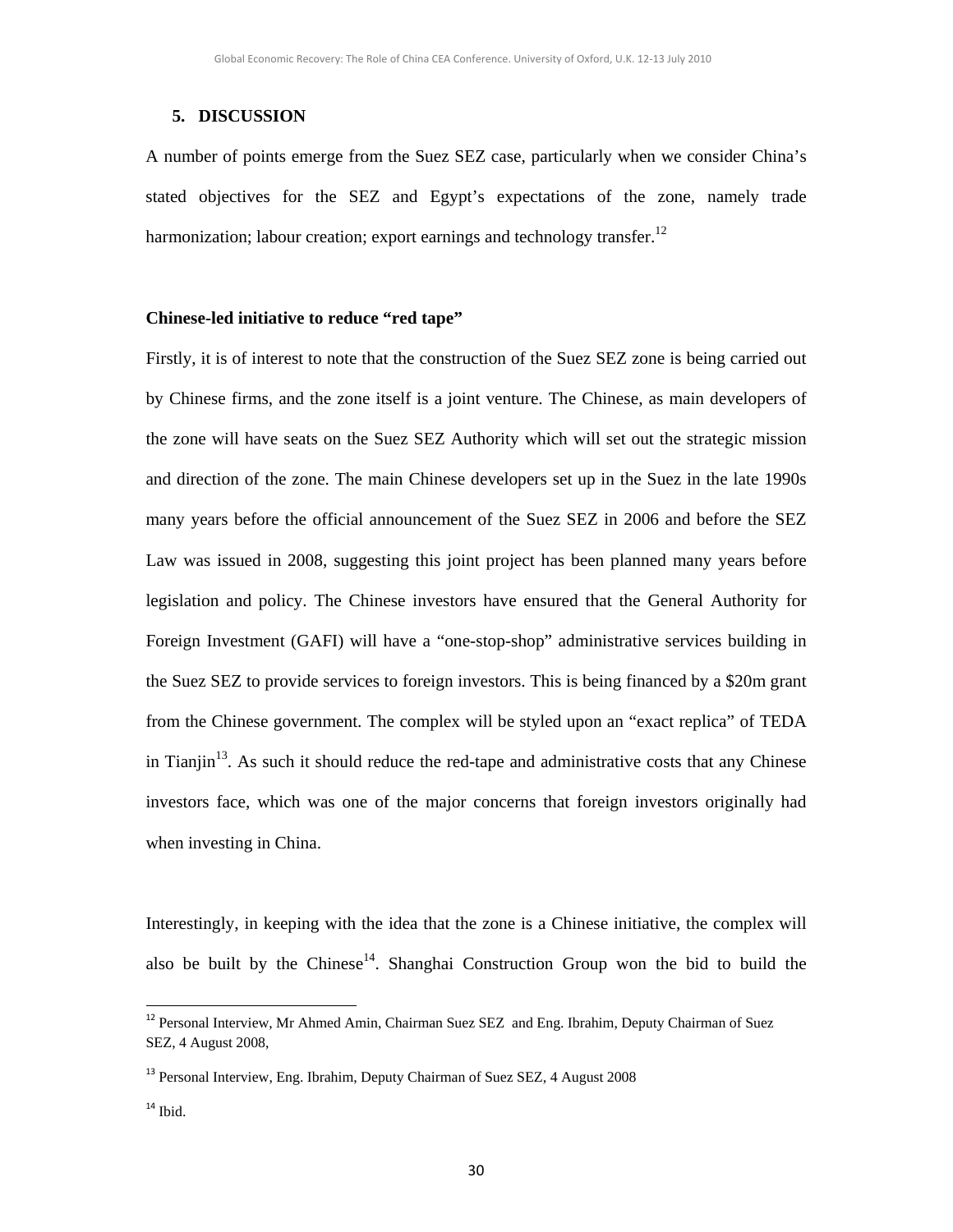administrative and service centre (*China Daily*, 14 November 2007). The foundation stonelaying ceremony for the GAFI building was held in November 2007 (GAFI, 2009c). 60% of the building is expected to be completed and handed over by the Chinese to GAFI in June 2010 (GAFI, 2009c). Further, the Chinese government has also agreed to provide \$200m in low interest loans - with a grace period of up to seven years - to Egyptian manufacturers who wish to import production lines and other equipment from China. This comes as part of China's \$5bn African Development Fund, founded in 2006 to encourage Chinese investment in Africa (FOCAC). The speed with which the Chinese have moved to develop the SEZ is reflected in the fact that GAFI is currently housed within and leasing office space from the Chinese-Egyptian Joint Investment Company building in the Suez SEZ. This points to the important role Chinese investors have played in establishing both the soft and hard infrastructure of the zone. It points, to some extent, to a process of copying and learning being undertaken by the Egyptian authorities.

#### **Trade Imbalances and the role of the Suez SEZ**

Between 1999 and 2008, trade volume between Egypt and China increased by 730%, from \$750m in 1999 to \$6.2 billion in 2008 (Table 7). This dramatic growth in trade volume is expected to reach \$10bn by 2010 making China Egypt's principal trading partner, ahead of the USA $<sup>15</sup>$ . However, the balance of trade also displays a rapidly increasing trade deficit with</sup> China, largely due to the significant increase of Egypt's imports from China without being met with an equivalent increase in the volume of exports (Table 7).

<sup>&</sup>lt;sup>15</sup> The United States is currently Egypt's biggest single trading partner with \$6.7bn in total trade for 2006. However, Egypt's Minister for Trade, Mr. Rachid expects China to overtake the US within the next six years (*Financial Times*, 30 October 2007).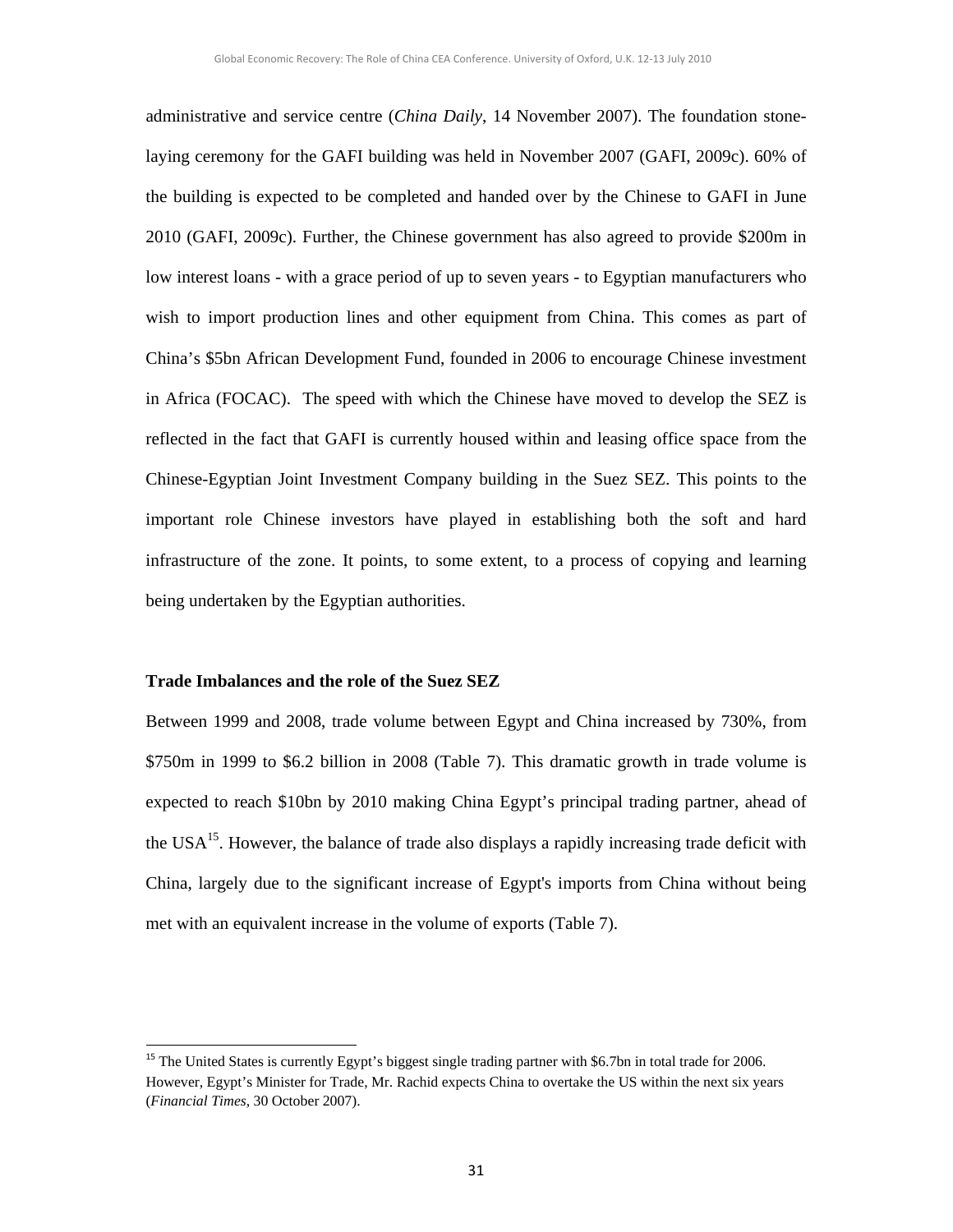|                         | 1999     | 2000     | 2001     | 2002     | 2003     | 2004       | 2005       | 2006       | 2007       | 2008       | 2009 <sup>a</sup> |
|-------------------------|----------|----------|----------|----------|----------|------------|------------|------------|------------|------------|-------------------|
| <b>Egyptian Exports</b> | 34.4     | 102.0    | 80.3     | 92.2     | 101.0    | 187.9      | 211.4      | 216.8      | 239.7      | 428.0      | 288.0             |
| <b>Egyptian Imports</b> | 715.9    | 805.0    | 872.7    | 853.0    | 674.0    | 1,398.0    | 1,934.1    | 2.975.7    | 4,431.5    | 5,810.9    | 3,301.6           |
| Trade Volume            | 750.2    | 907.0    | 953.0    | 945.2    | 775.0    | 1,585.9    | 2,145.5    | 3,192.5    | 4,671.2    | 6,238.9    | 3,589.6           |
| Trade Balance           | $-681.5$ | $-703.0$ | $-792.4$ | $-760.8$ | $-573.0$ | $-1,210.1$ | $-1,722.7$ | $-2,758.9$ | $-4.191.8$ | $-5,382.9$ | $-3,013.6$        |

**Table 7: Trade Flow between Egypt and China, 1999-2009 (\$US millions)** 

Source: Ministry of Trade and Industry, 2009; China Customs Administration, 2008 Note: **<sup>a</sup>**January-August 2009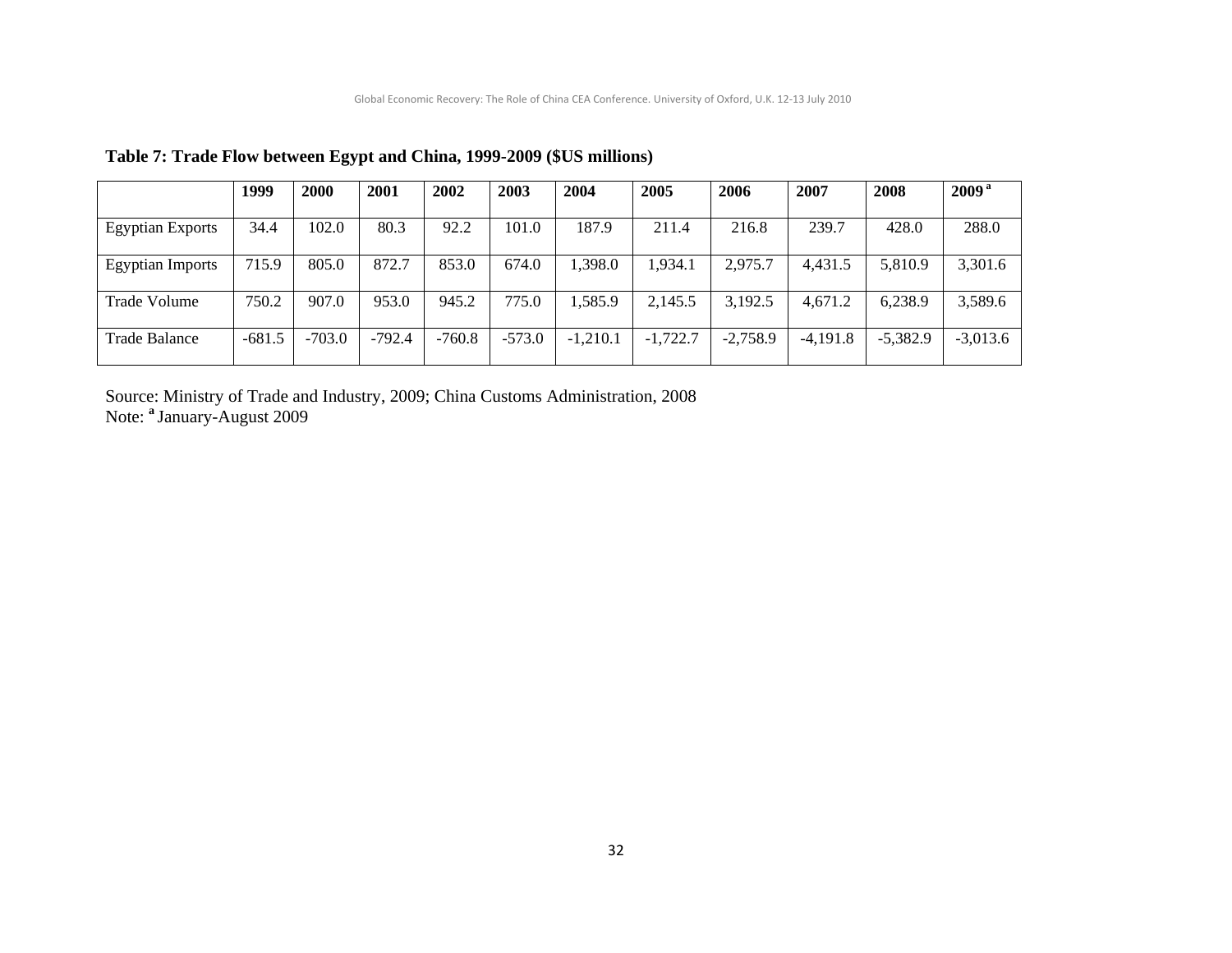Major Egyptian exports to China include oil, marble and granite, raw cotton, industrial carpet, ceramic and sanitary wares, linen, crystal and glass whilst major Egyptian imports from China include beans, chemicals, electric appliances and their components, children toys, sports shoes, fabrics, and garments of all types. (Ministry of Trade and Industry, 2009).

The deepening trade relationship with China and the growing trade deficit in particular are issues that it is hoped the SEZ may ameliorate. Mr. Assem Ragab, Chairman of GAFI, commented that as trade between the two countries is expected to reach \$10 billion by 2010, investment of Chinese companies in Egypt may grow at a similar pace (*China Daily*, 14 November 2007). GAFI hopes to attract more than 100 Chinese investors and \$100 million to the SEZ at the initial stage of the zone's development (*China Daily*, 14 November 2007). GAFI then intends to attract \$2.5 billion in Chinese investment as the SEZ is expanded in phases over the next decade (*Financial Times*, 30 October 2007). Mr Rachid Mohamed, Minister for Trade  $\&$  Industry points to the sensitivity of the emerging economic ties:

"Obviously we cannot ignore such a relationship and we need to put in a framework that can really guide our relationship for the next few years and this is the outcome of that discussion we had … to set the scene of how we want to move with China". (quoted in *Financial Times*, 30 October 2007).

Mr Rachid explicitly points out that Chinese FDI may off-set Chinese imports:

"These are going to be Egyptian companies. Fine, they are going to be owned by Chinese companies, but they are going to be Egyptian factories, they are going to have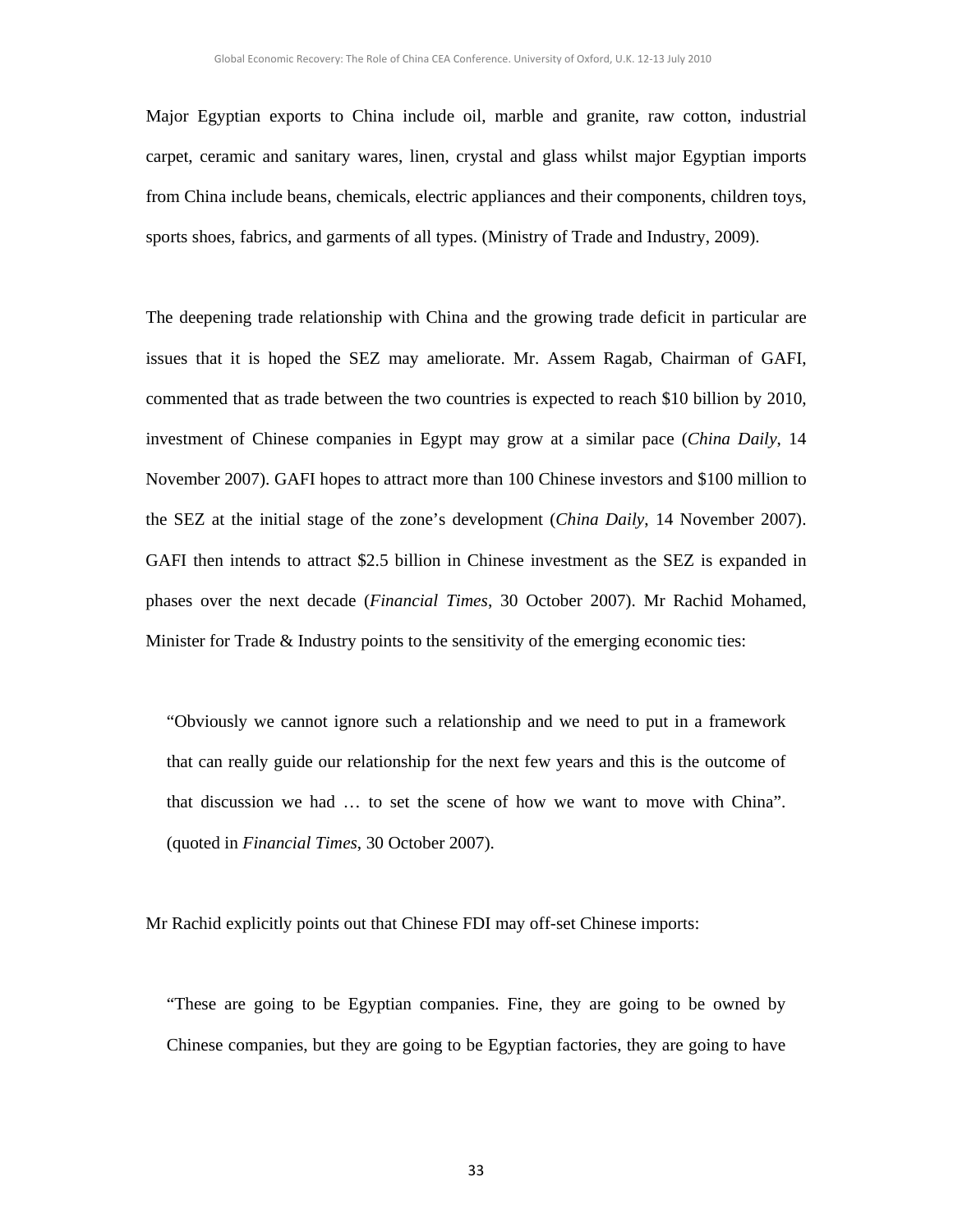to play by Egyptian rules. We prefer that than having shipments of goods coming from China." (quoted in *Financial Times*, 30 October 2007).

Mr Rachid added that factories in the zone would also add value to Egyptian raw material exports to China, such as yarn, cotton and marble and help create a "win-win" situation in the face of China's growing global economic influence. (*ibid.*).

#### **Medium and High-Tech Manufacturing within the Suez SEZ**

By 2008 most Chinese firms in Egypt were still small private firms with small scale production in low value-added industries like textiles and shoe making. One purpose of the zone is to attract bigger investors from more high-technology industries<sup>16</sup>. Mr Assam Ragab Chairman of GAFI expressed hopes that Chinese investors would go to Egypt in clusters, which will be beneficial for both Chinese companies and Egypt as it hope a complete supply chain will be developed around each industry. These industries include infrastructure, logistics, electronics, communication and information technology, construction, textiles, car components and chemicals (*Financial Times*, 30 October 2007). The projected industry mix includes light manufacturing, medium industries and logistics and added value services. The Suez SEZ Authority is actively promoting high-technology intensive; high labour intensive and low power and low water consumption industries $^{17}$ .

### **Export-Orientation: Egypt as a bridgehead to other markets?**

Other than the incentives embodied in the SEZ Law 83/2002, the Suez SEZ offers further incentives, in particular offering Egyptian certification of origin for exporters wishing to take

<sup>&</sup>lt;sup>16</sup> GAFI is promoting "high-technology intensive; labour intensive; low power and water consumption industries" (Personal Interview, Mr Ibrahim, Deputy Chairman of Suez SEZ, 4 August 2008)

 $17$  Ibid.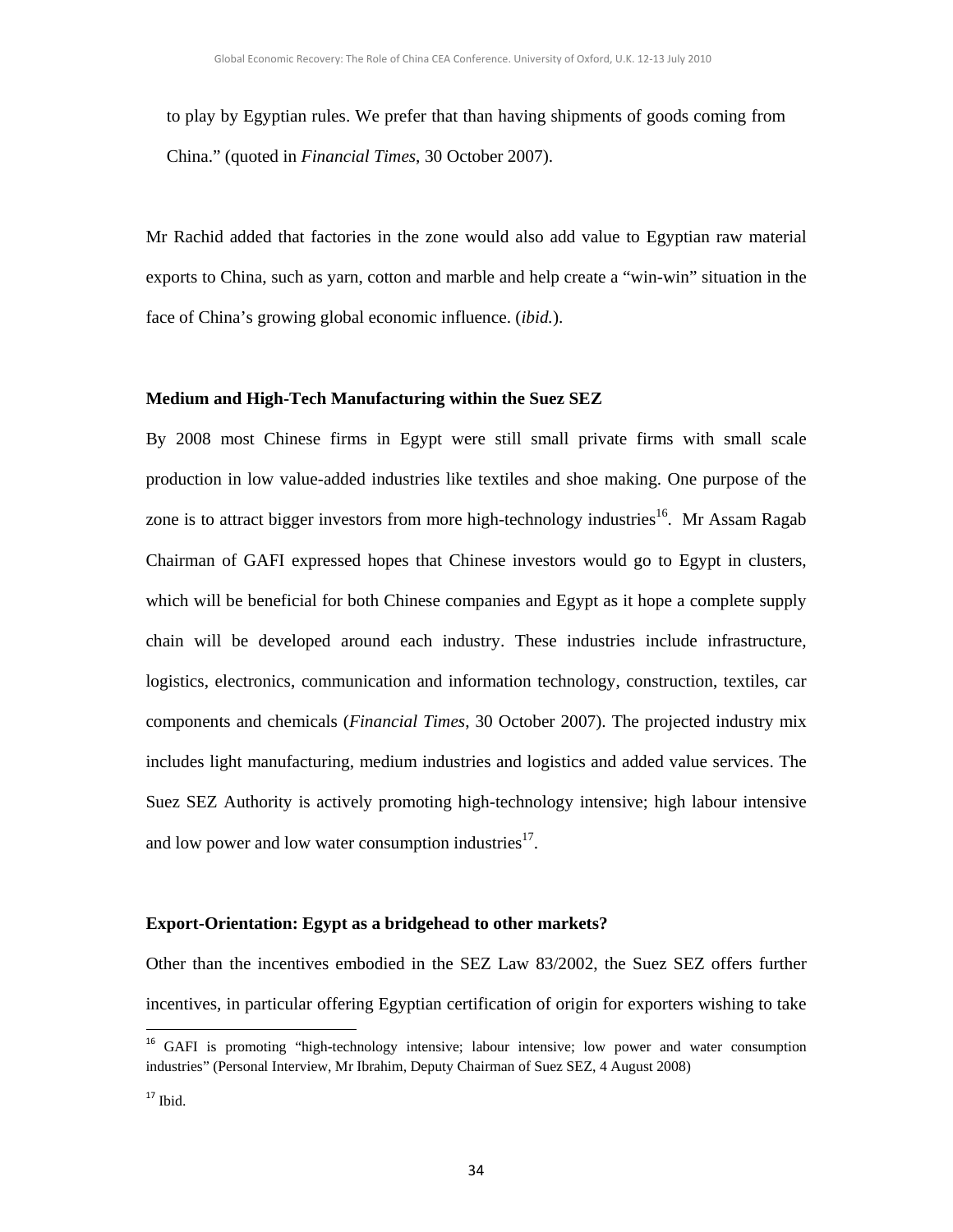advantage of Egypt's international trade agreements. This includes The EU-Egypt Association Agreement which established a bilateral trade agreement based on reciprocal liberalization for both industry and agriculture. Egyptian products from ready-made garments to furniture and food products now enjoy preferential access to European Union markets. Meanwhile, the Qualifying Industrial Zones (QIZs) agreement with the United States gives manufacturers based in Egypt tariff- and quota-free access to the US market provided their products contain a specified minimum of Israeli content. Corporations exporting from Egypt also enjoy preferential access to the Arab world (through the Greater Arab Free-Trade Agreement) and also to Eastern and Southern Africa (COMESA) and to the Agadir nations. Egypt also has free-trade agreements with the European Free Trade Association (Switzerland, Norway, Liechtenstein and Iceland) and Turkey.

It is possible that the zone will be used primarily as a bridgehead to other non-African markets. This eventuality cannot easily be ruled out given the massive trade surpluses China runs with many of the largest developed market economies. China's development model has, to a significant degree, been saddled upon the strong international demand for Chinese manufactured goods. As such it is easy to see why the Suez zone may become an attractive investment location for Chinese firms wishing to circumvent trade restrictions. In the light of the global financial crisis, and increasing accusations of currency manipulation, it is possible the zone will attract Chinese firms looking to circumvent tariff barriers. If so, it is of interest to ask how the Egyptian side may benefit. If the SEZ becomes little more than a processing zone, with limited linkages to the domestic economy, the gains may not be as significant as originally expected, particularly with regards to reducing bilateral trade imbalances, as currently envisaged.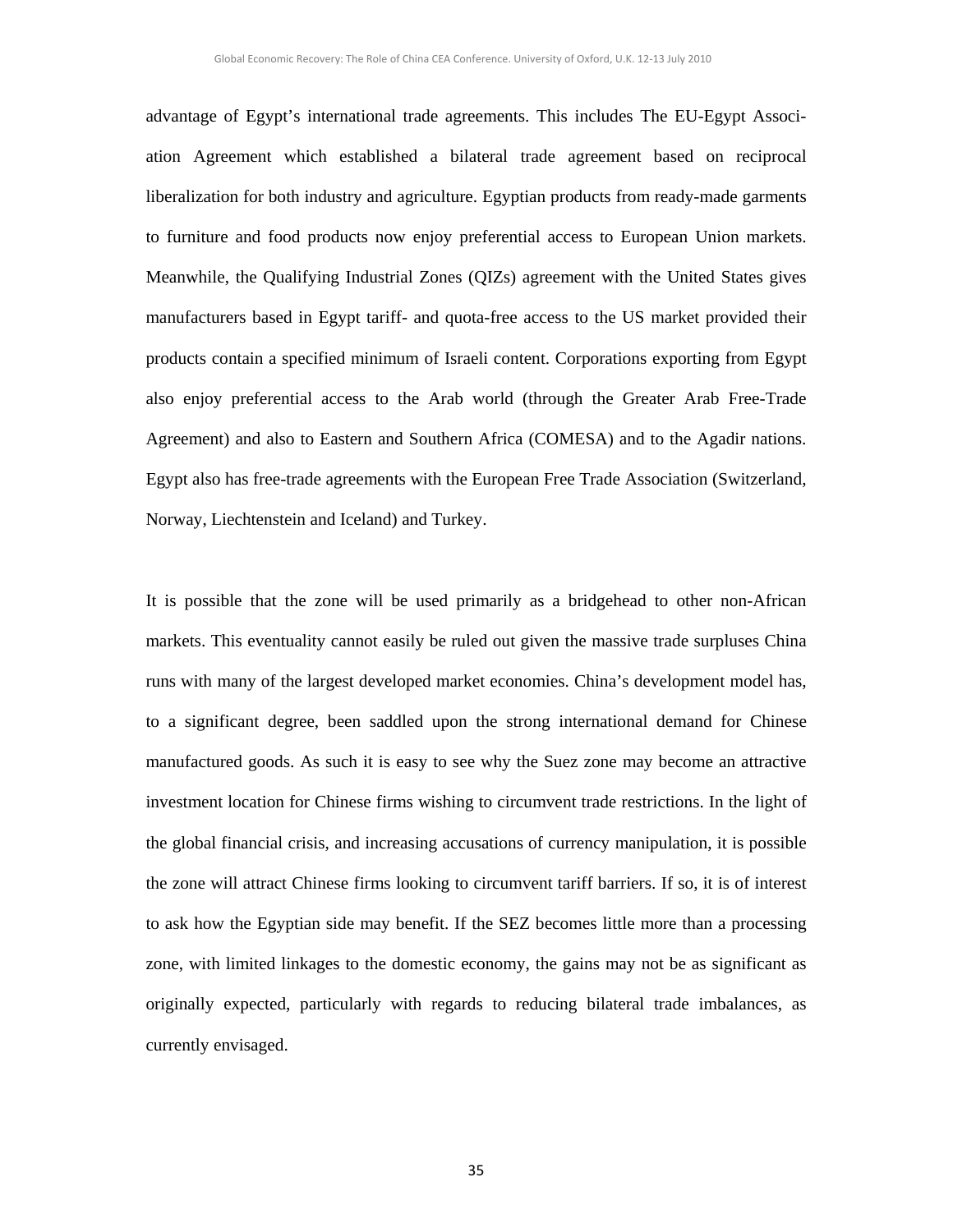#### **The Suez SEZ and employment creation**

Egyptian regulations stipulate that foreign companies may have a maximum of 10 per cent of their payroll allocated to foreign workers. This suggests that a minimum of 90% of the Suez SEZ workforce will be local: "We are trying to make Egypt a hub for China to export from … The aim is to attract some 50 Chinese-owned factories that would employ 10,000 Egyptians and 1,000 Chinese" (Mr. Ahmed El Sewedy, CEO, El Sewedy Cables and Head of the Egyptian-China Chamber of Commerce quoted in *Business Week*, 06 November 2008). There are currently 1, 600 workers employed in the Chinese Suez SEZ (GAFI, 2009b). It is inevitable that further investment will create Egyptian employment, even if such jobs may primarily be comparatively unskilled low wage positions. Ministry of Housing's development of a new residential satellite city, "Ain Sokhna City" dedicated to accommodate the labour needs of the SEZ points to long-term horizons and the massive expectations for labour creation that Egypt is placing on the SEZ.

### **6. CONCLUSION**

China is an important trading partner with Egypt and is an increasingly important direct investor in Egypt. Despite this, Egypt is not a country that is particularly rich in natural resources. It is therefore a somewhat different case to some of its neighbours in this region and more generally in Africa. Despite this disadvantage as an investment location, considerable efforts have been made to liberalise and improve the investment regime in Egypt. Efforts have also been made to court and attract Chinese investors, including some of the larger state led actors which to date have been important conduits to Chinese OFDI. Partly as a result of this co-operative approach the Chinese government now sees Egypt as one of five key strategic investment hubs in Africa. This is partly because the Egyptian market stands at a particularly important geo-strategic location, allowing access via the Suez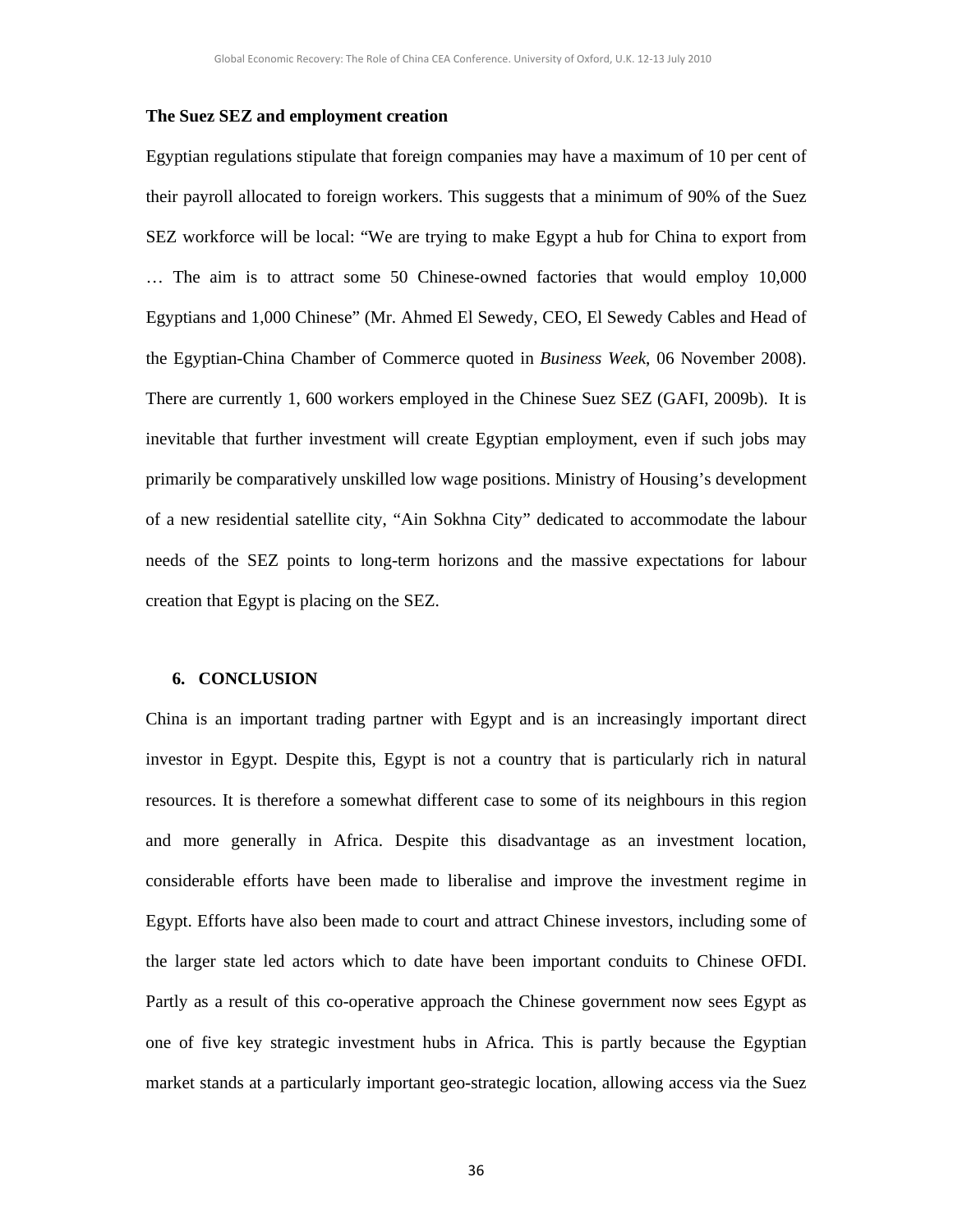Canal to Europe. It is also because Egypt is one of the largest existing markets in North Africa and may also provide a hub for further African trade.

Egypt is one of the most populated nations in Africa (80 million). It also has per capita income levels that are not dissimilar to those in China. As such, consumer demand is somewhat similar to those found in the Chinese market. It might be expected, therefore, that Chinese firms might, via their competitive advantages, be able to enter this market. In general Chinese investments in Egypt do reflect this trend: the vast majority are in manufacturing (461 firms from a total of 567 and around 45% of the total Chinese capital stock). This stands in contrast to the overall OFDI patterns from China to the rest of the world, which to date have been heavily driven by large state owned companies, many of which are in areas related to natural resources, trade, wholesale and retail markets, transportation and construction. To date only 10% of China's OFDI stock is in manufacturing. Much of Chinese OFDI has been directed to construction projects, and this is also true of Egypt - around 20% of all Chinese OFDI stock to Egypt was directed to two construction projects.

The creation of the Egypt-China Investment Company marks an interesting watershed in many respects for both China and Egypt. For Egypt it marks the culmination of an economic policy that has made concerted efforts to liberalise its investment regime and expand international trade. In some senses, it marks attempts to engage with 'Washington consensus' type policies – yet it has done so with the help of the 'Beijing consensus', also involving the strong hand of the state (in the form of state industry and active bureaucratic involvement in the creation of the zones). This makes the zone of great interest. For Egypt, moreover, the impacts of the zone are still far from clear. While it is hoped that it create employment, it is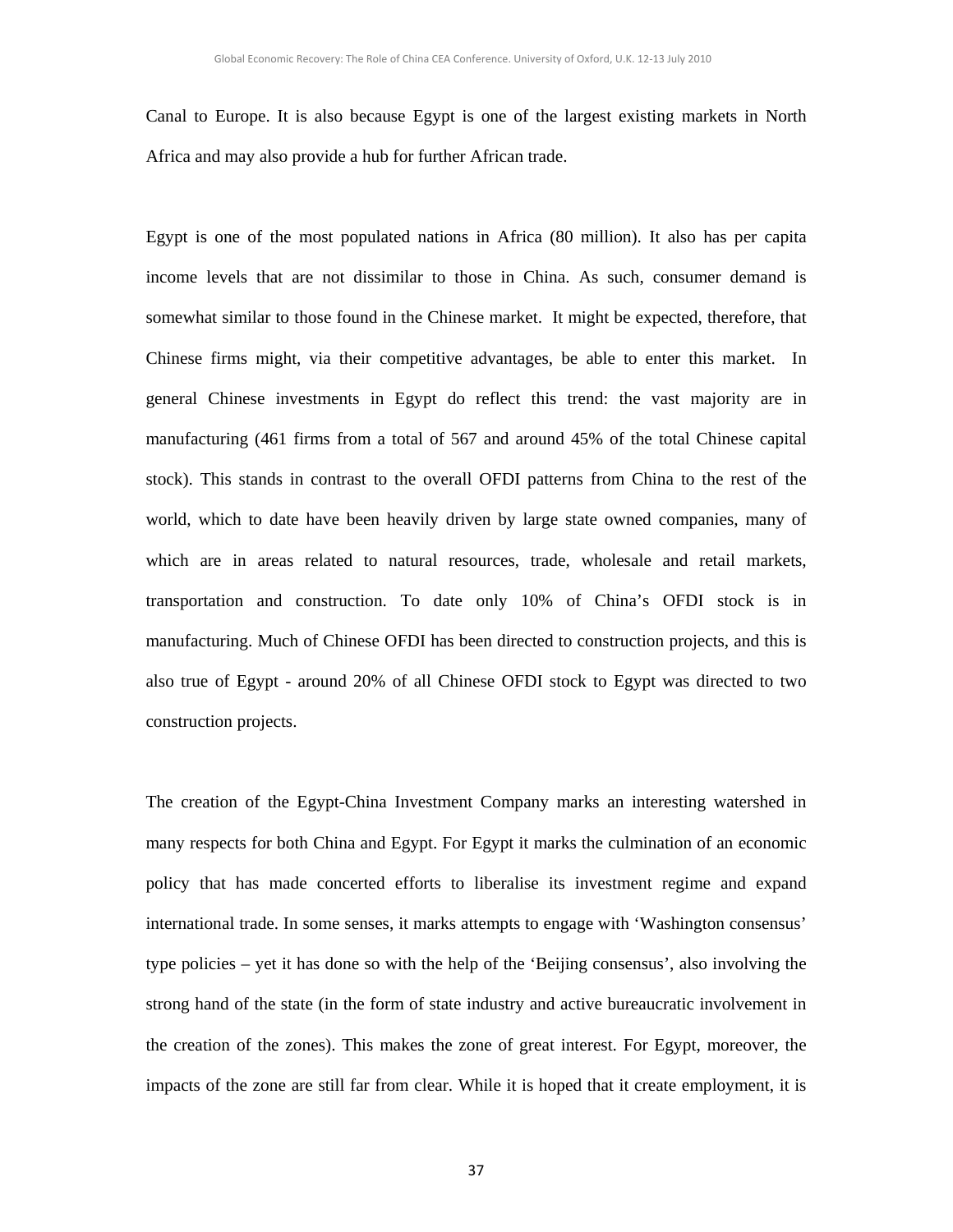also hoped that firms locating within the zone will target the domestic market. It is possible some firms may do so. It is also possible, however, that the zone will attract firms primarily looking to circumvent international trade restrictions, particularly during the current global economic downturn. As such it will be interesting to monitor the extent forward and backward linkages with the domestic Egyptian economy emerge and how effectively potential disagreements are managed as the zone develops.

In China's case, the Egyptian zone also marks a watershed. China has accumulated significant foreign reserves over the past two decades (in excess of two trillion US\$). Since 2002 the government has encouraged the 'Go Global' policy. FDI from China has accelerated and significantly expanded. Africa is one of the most important recipients of China's FDI. Indeed Africa received larger flows of Chinese OFDI than any other region in 2008 (when we exclude Hong Kong and the CBVI from official estimates)<sup>18</sup>. This is no coincidence. Many of the low cost goods China manufactures find a natural domestic market in Africa. Africa also has key natural resources that feed into Chinese industry, in the case of Egypt, holds an important geographic position as a trading location (with access to European, US, African and Arab markets). The position of the zone at a major port area, with access via the Suez to Europe, is of obvious significance. The involvement of significant infrastructural investment in transportation, utilities, communication and buildings, moreover, are perhaps illustrative of the strategic trade importance China places on the zone. It is not a coincidence that the state run TEDA, with close links to China's State Council since early in its inception<sup>19</sup>, is involved in the Suez project. The high-level meetings between Chinese and Egyptian leaders also

<sup>&</sup>lt;sup>18</sup> As noted earlier, Hong Kong, the Cayman Islands and British Virgin Islands have been excluded from estimates of Chinese OFDI as they may not directly be involved in the internationalisation of Chinese firms – rather they are used for the capital augmenting activities of Chinese firms (see Sutherland, et. al., 2009).

<sup>&</sup>lt;sup>19</sup> Early managers of TEDA were closely involved with the ousted reformist listed Zhao Ziyang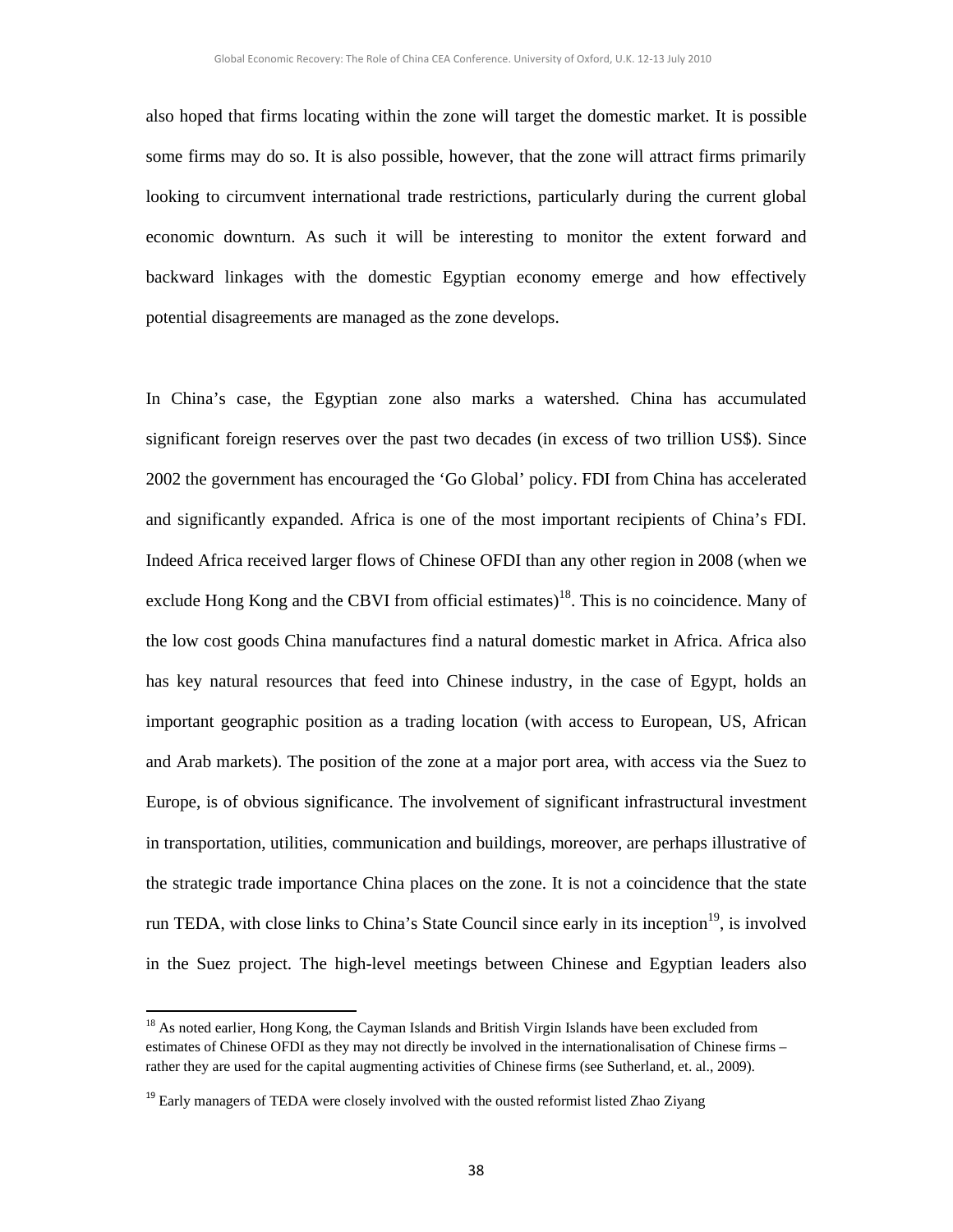symbolise the importance China's political elite place on this zone<sup>20</sup>. It is, therefore, of great interest to consider the underlying features of this zone and speculate upon its economic and political significance, which has been the purpose of this paper.

The relative infancy of the Suez SEZ, and indeed those within Africa, leaves much scope for further work in this area. Future research should monitor closely the activities of firms established in the newly created zones. In particular it will be of interest to consider whether they are different to the numerous businesses already actively involved in the Egyptian market and whether an export focus emerges. Further comparisons, moreover, with the original Chinese SEZ model are warranted, to observe whether Egypt really is importing a Chinese development model, or whether in fact China is exporting a qualitatively different model to its original SEZs.

<sup>&</sup>lt;sup>20</sup> Egypt's growing ties with China is partly reflected in the two Chinese Presidential visits paid to Egypt in 2000; in contradiction to rules of the protocol in China which gives only one visit for the Chinese President to any country during his term in office (the only exception given is to Russia).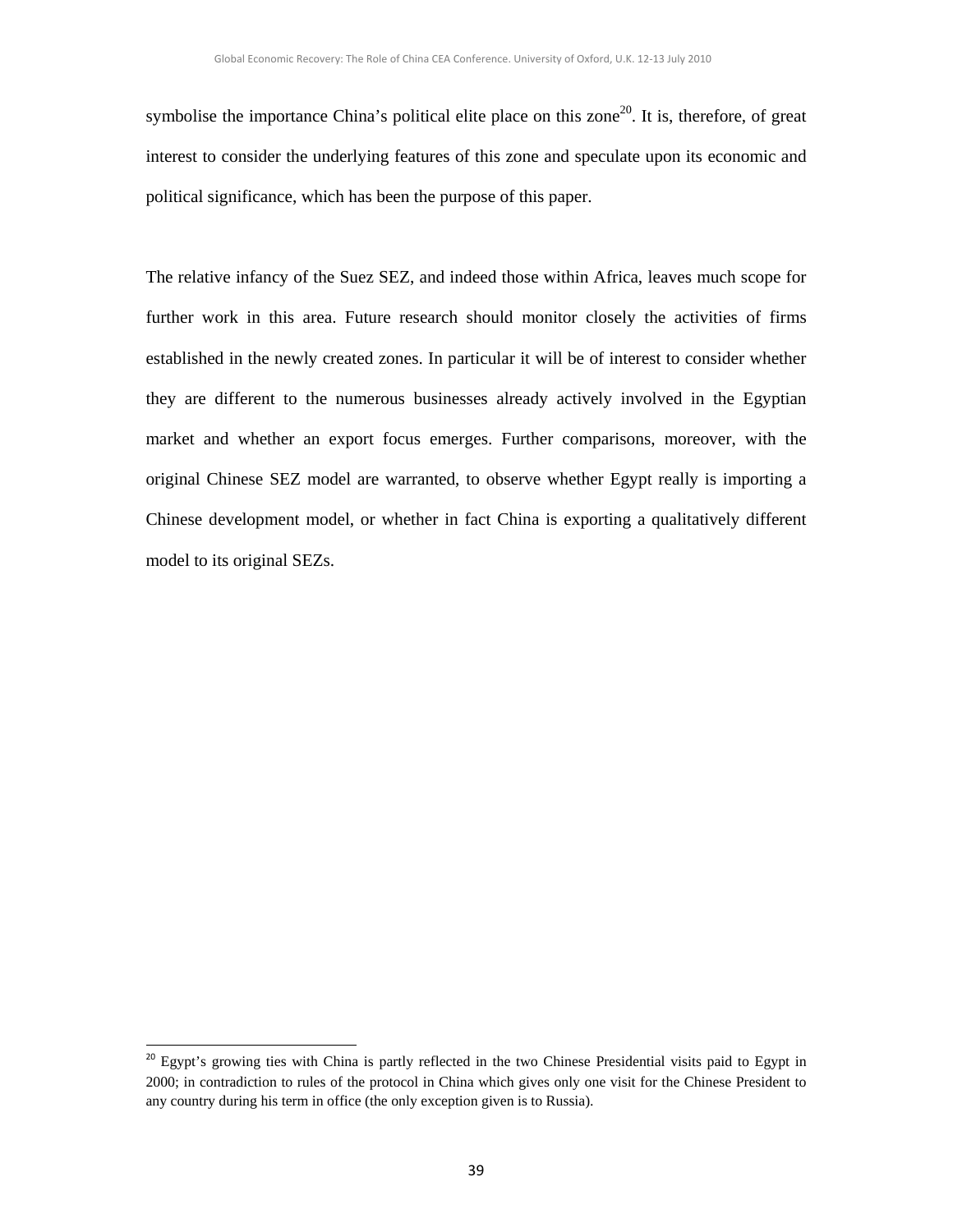## **BIBLIOGRAPHY**

Abdel-Khalek, G. & K. Korayem. 2007. "The Impact of China on the Middle East". *Journal of Developing Societies.* Volume 23. No. 4: 397-434.

Davies, M. 2008. How China Delivers development Assistance to Africa. Centre for Chinese Studies, University of Stellenbosch.

Davies, M. 2007. "Commentary: Chain's Special Economic Zone Model Comes to Africa". The China Monitor. April 2007: 4-6.

Kiggundu, N. M. 2008. "A Profile of China's Outward Foreign Direct Investment to Africa". *Proceedings of ASBBS*. Volume 15. No.1: 130-144

GAFI. 2009a. FDI Database: Chinese Investments To Egypt: 1970-2009. Ministry of Investment [in Arabic]

GAFI. 2009b. MDC Presentation. Arab Republic of Egypt: Ministry of Investment.

GAFI. 2009c. Ministerial Presentation. Arab Republic of Egypt: Ministry of Investment [in Arabic].

GAFI. 2008. FDI Database: Chinese Investments To Egypt: 1970-2008. Ministry of Investment [in Arabic].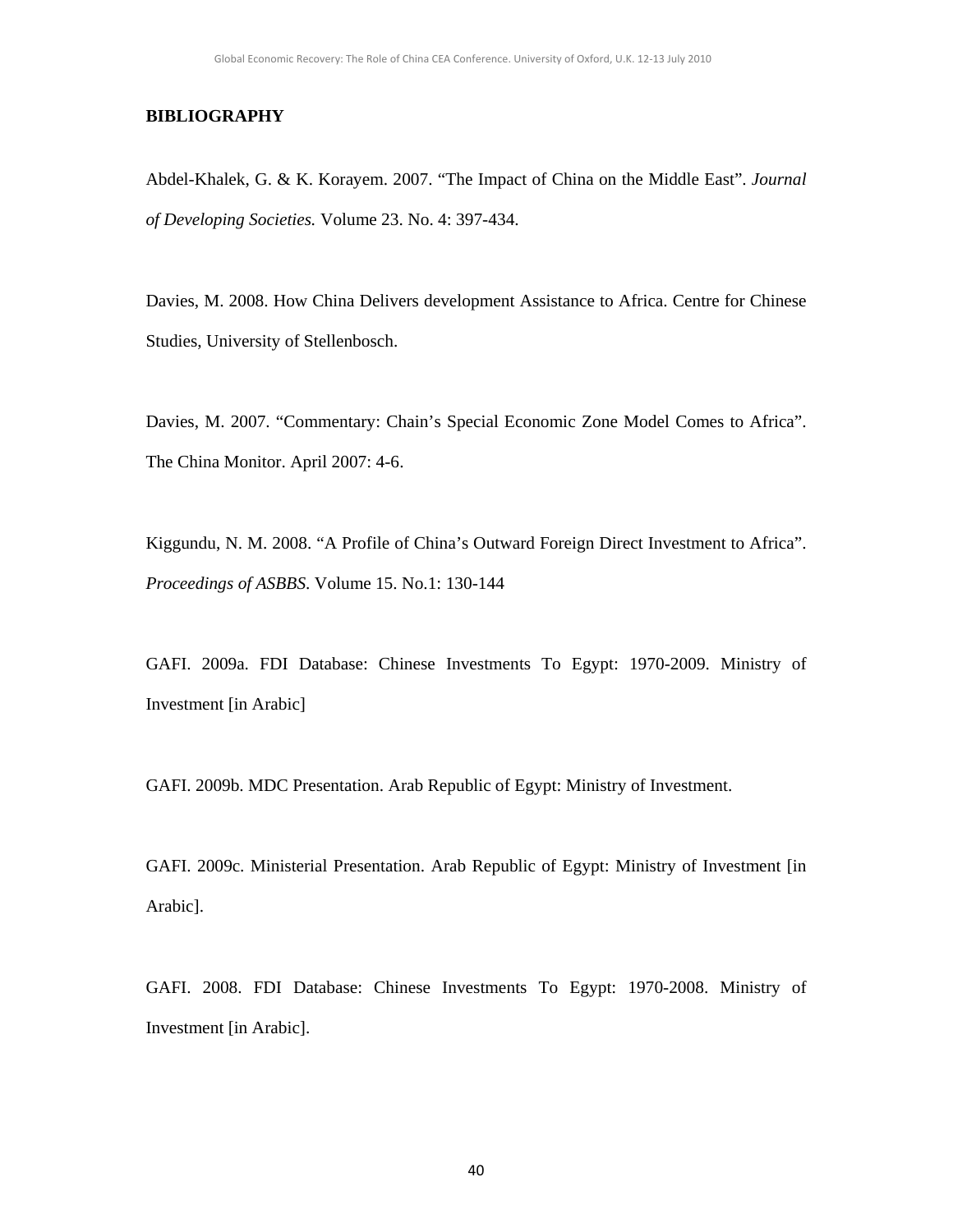Greguras, F., Bassett, B., & Zhang, J. 2008. Update to doing business in China via the Cayman Islands. *Fenwick & West LLP*. http://www.fenwick.com/docstore/Publications/Corporate/2007\_Update\_Business\_China.pdf. Accessed 8 August 2008.

Huang, Y. 2003. Selling China: foreign direct investment during the reform era. Cambridge, UK: Cambridge University Press.

Ministry of Investment. 2008. Invest in Egypt. Arab Republic of Egypt: Ministry of Investment.

Ministry of Trade and Industry. 2009. Egypt-China Economic relations Fact Sheet. Cairo, Arab Republic of Egypt: Ministry of Trade and Industry.

MOFCOM. 2008. 2008 Statistical Bulletin of China's Outward Foreign Direct Investment. PRC, Ministry of Commerce

NBS. 2008. Chinese Statistical Yearbook 2008. PRC: National Bureau of Statistics of China

Naughton, B. J. 1995. Growing Out of the Plan: Chinese Economic Reform*,* 1978-1993. New York: Cambridge University Press

OECD. 2008. Investment Policy Review: China 2008. Encouraging Responsible Business Conduct. Paris, France: OECD.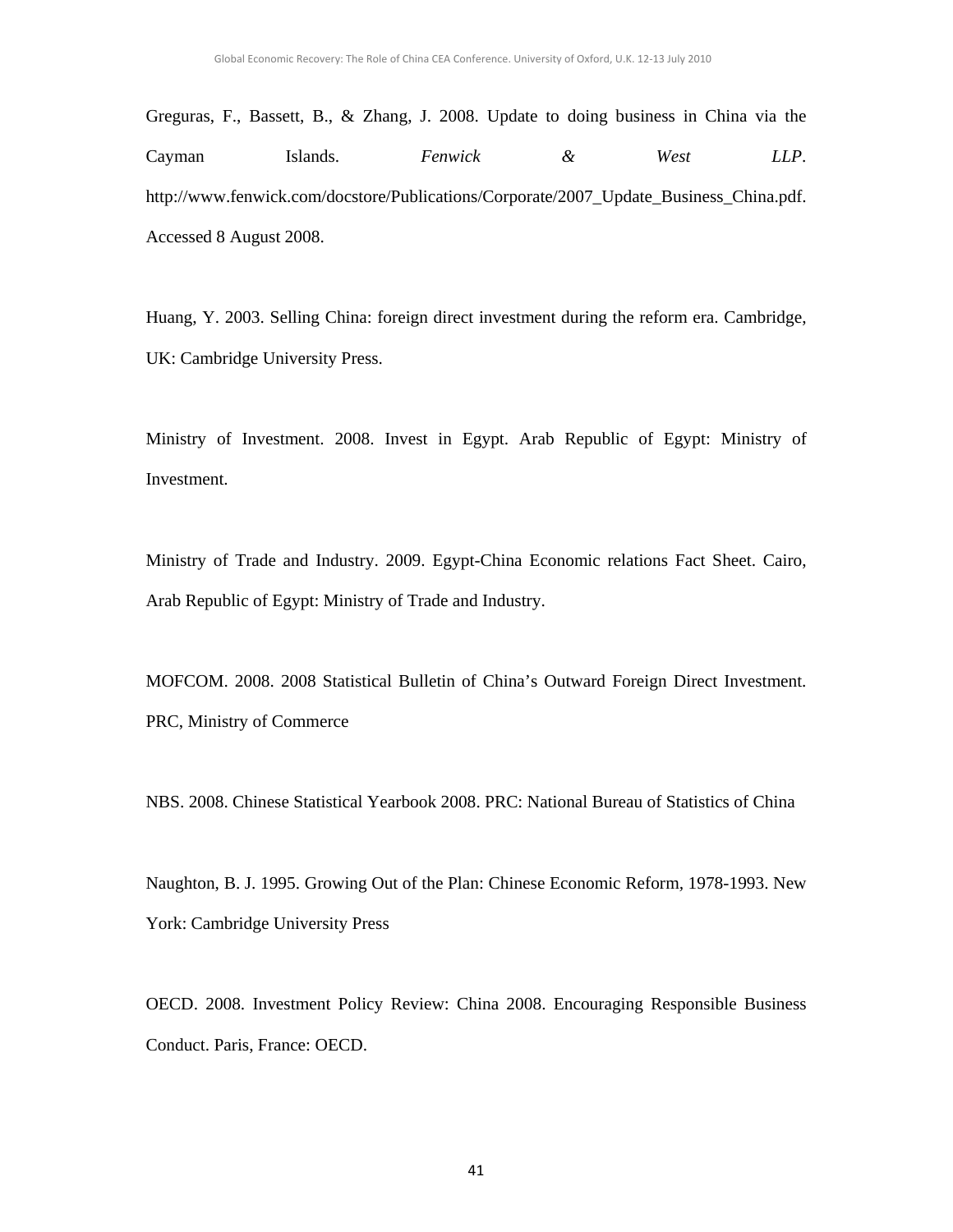SinpecStar. 2008. "Sino-Tharwa Drilling Company" http://www.cnspc.com.cn/E/gongcheng.htm [accessed 15 February 2009])

Sutherland, D. 2009. "China's 'National Team' Business Groups in Strategic Asset-Seeking OFDI: Are They Important?" Chinese Management Studies. 3(1): 11-24.

Sutherland, D., A. El-Gohari, & B. Mathews. 2009. "'Round Tripping or Capital Augmenting OFDI: Chinese Outward Foreign Direct Investment and the Caribbean Tax Havens". 3<sup>rd</sup> China Goes Global Conference. Harvard University, MA, USA. 29th September-3 October 2009.

UNDP. 2009. Human Development Report. 2009. Overcoming Barriers: Human Mobility and Development. New York, USA: UNDP.

World Bank. 2010. World Development Indicators Database.

Zhang, K. 2005. Going global: The why, when, where and how of Chinese companies' outward investment intentions. *Asia Pacific Foundation of Canada*, November.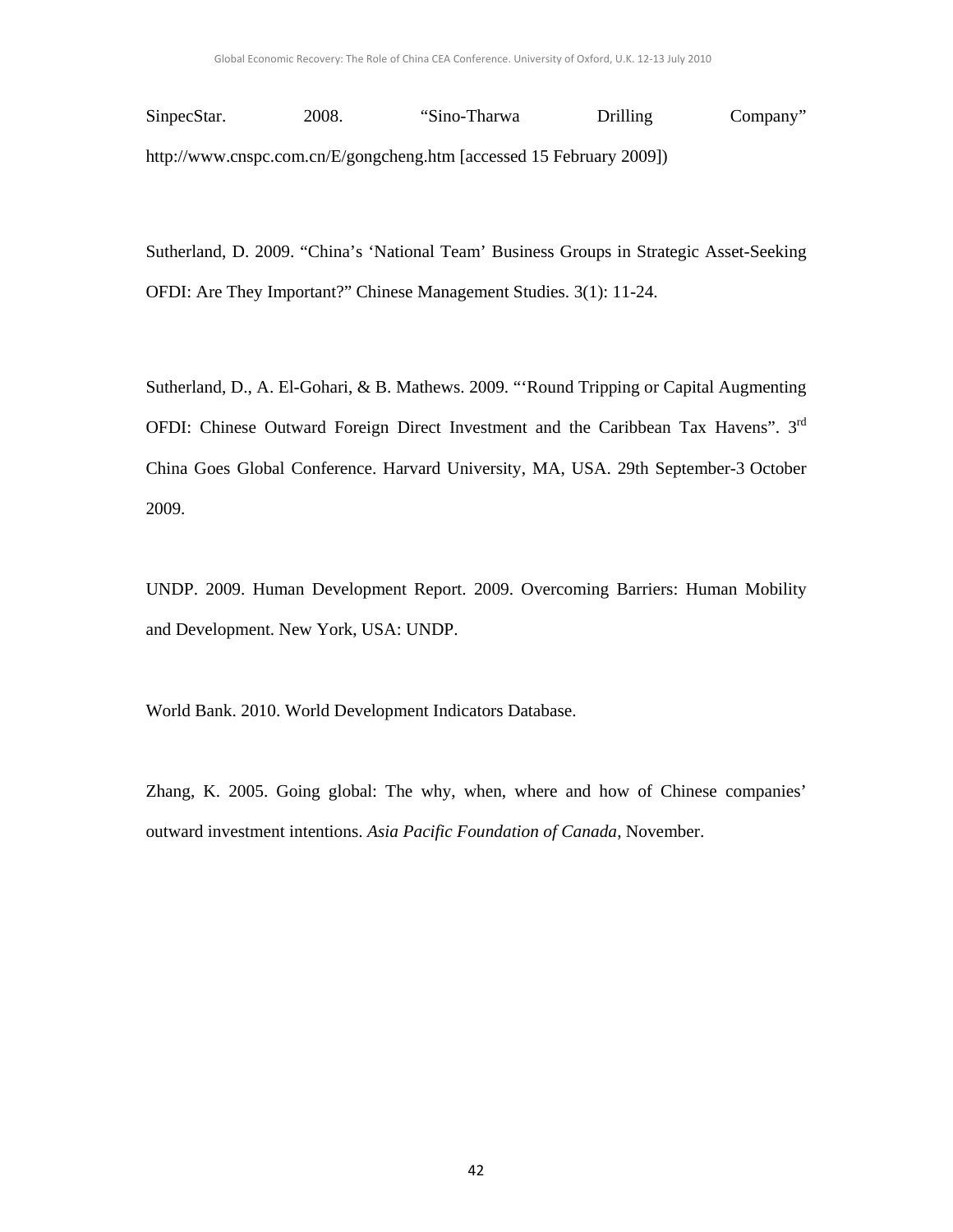## **Appendix 1: SEZ Law 83/2002**

#### **Special Economic Zones Law**

In May 2002, Parliament approved the Special Economic Zones (SEZ) Law No. 83 of 2002, which provided for the establishment of special zones for industrial, agricultural or service activities designed specifically with the export market in mind. The law allows firms operating in these zones to import capital equipment, raw materials and intermediate goods duty‐free. Companies established in the new zones will also be subject to lower corporate taxes and exempt from sales and indirect taxes. They will also operate under more flexible labor regulations and enjoy other incentives. The law's executive regulations were issued in September 2002. **Overview** 

> Currently, one special economic zone is operational in the North West Gulf of Suez; it is managed by the General Authority for the Special Economic Zone North West Gulf of Suez.

The special economic zones and the authorities that manage them are established by a Presidential Decree. The aim of each authority is to encourage investment (in the economic zone under its responsibility) toward the establishment of projects that are able to compete with comparable ones abroad. **Main Provisions** 

> Each special economic zone has a special customs and tax administration system established by its board of directors with the approval of the Minister of Finance.

> Incentives and guarantees offered to projects operating in SEZs include the following:

- The projects operating in economic zones may not be subject to nationalization, nor may they be subject to sequestration, freezing of assets or confiscation (except by a judicial judgment). Projects are entitled to decide on the prices of their products and services without governmental interference.
- Projects may terminate the employment contracts of employees in the special economic zones according to terms simpler than those generally prevailing under the Egyptian Labor Law. Projects are also permitted to establish a special system for the social insurance of terminated employees.
- Each project's income tax is 10 per cent of its net income, with the exception of the income derived from the salaries of project employees, which is taxed at a rate of 5 per cent.
- Profits derived from bonds and loans to establishments in the special economic zones are exempt from taxes; and no sales tax, duty or other direct or indirect taxes may be imposed on them.
- The machines, raw materials, spare parts and components necessary for the authorized activities in the SEZs may be imported without permit and are exempt from customs tax, sales tax and all other taxes and duties. The products of those establishments may be exported without permit. They are